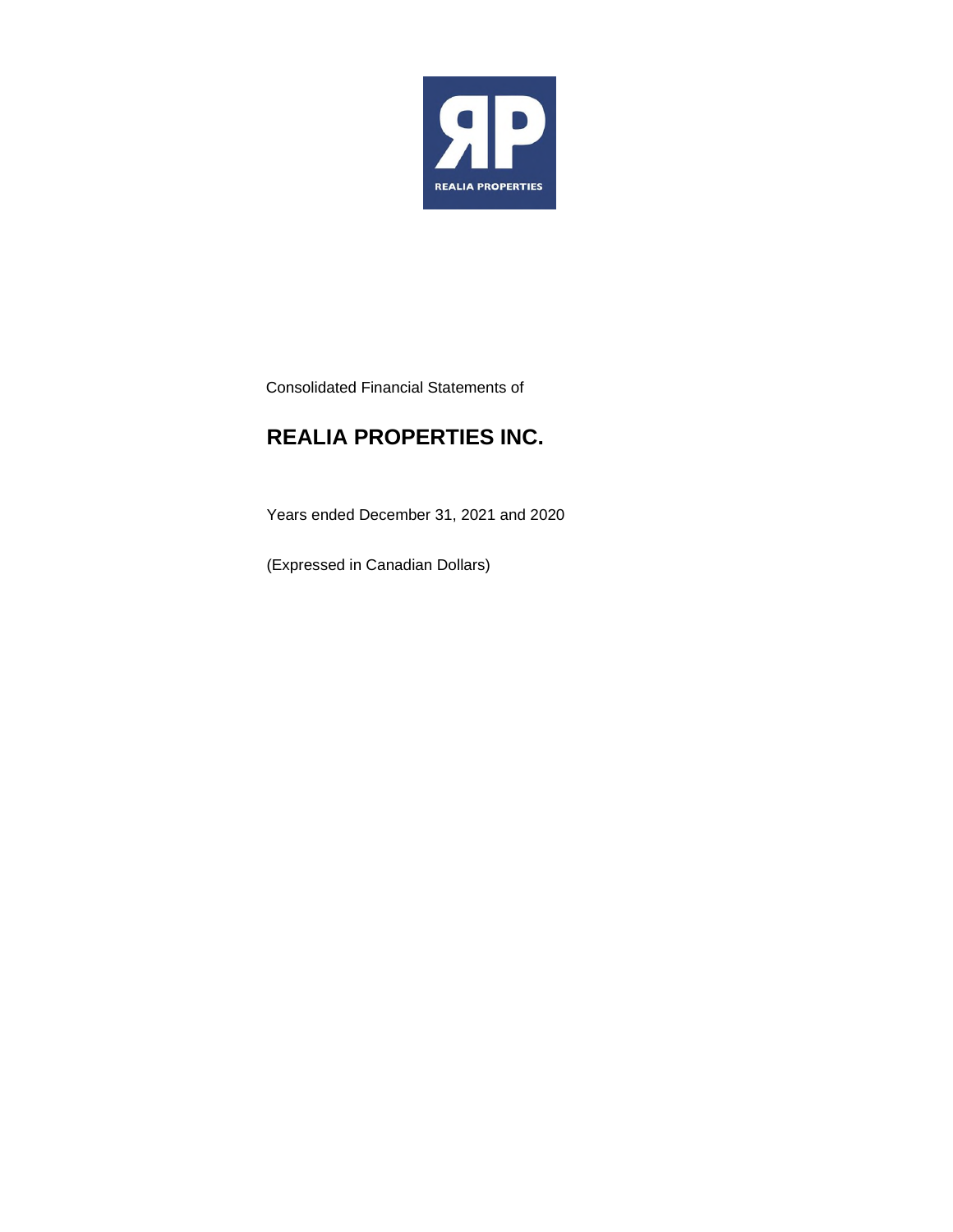

### **INDEPENDENT AUDITORS' REPORT**

### **TO THE SHAREHOLDERS OF REALIA PROPERTIES INC.**

#### *Opinion*

We have audited the consolidated financial statements of Realia Properties Inc. and its subsidiaries (the "Company"), which comprise:

- the consolidated statement of financial position as at December 31, 2021 and 2020;<br>the consolidated statement of income (less) and comprehensive income (less) for t
- the consolidated statement of income (loss) and comprehensive income (loss) for the years then ended;
- the consolidated statement of changes in shareholders' equity for the years then ended;
- the consolidated statement of cash flows for the years then ended; and
- the notes to the consolidated financial statements, including a summary of significant accounting policies.

In our opinion, the accompanying consolidated financial statements present fairly, in all material respects, the consolidated financial position of the Company as at December 31, 2021 and 2020, and its consolidated financial performance and its consolidated cash flows for the years then ended in accordance with International Financial Reporting Standards ("IFRS").

#### *Basis for Opinion*

We conducted our audits in accordance with Canadian generally accepted auditing standards. Our responsibilities under those standards are further described in the *Auditors' Responsibilities for the Audit of the Consolidated Financial Statements* section of our report. We are independent of the Company in accordance with the ethical requirements that are relevant to our audit of the consolidated financial statements in Canada, and we have fulfilled our other ethical responsibilities in accordance with these requirements. We believe that the audit evidence we have obtained in our audits is sufficient and appropriate to provide a basis for our opinion.

#### *Material Uncertainty Related to Going Concern*

We draw attention to Note 2 in the consolidated financial statements, which indicates that the Company as of December 31, 2021, had a deficit of \$18,051,070. As stated in Note 2, these events or conditions, along with other matters as set forth in Note 2, indicate that a material uncertainty exists that may cast significant doubt on the Company's ability to continue as a going concern. Our opinion is not modified in respect of this matter.

#### *Other Information*

Management is responsible for the other information. The other information comprises of Management's Discussion and Analysis.

Our opinion on the consolidated financial statements does not cover the other information and we do not express any form of assurance conclusion thereon. In connection with our audit of the consolidated financial statements, our responsibility is to read the other information identified above and, in doing so, consider whether the other information is materially inconsistent with the consolidated financial statements or our knowledge obtained in the audit, and remain alert for indications that the other information appears to be materially misstated.

Langley 600 - 19933 88 Ave Langley, BC V2Y 4K5 T: 604 282 3600 F: 604 357 1376

Nanaimo 201 - 1825 Bowen Rd Nanaimo, BC V9S 1H1 T: 250 755 2111 F: 250 984 0886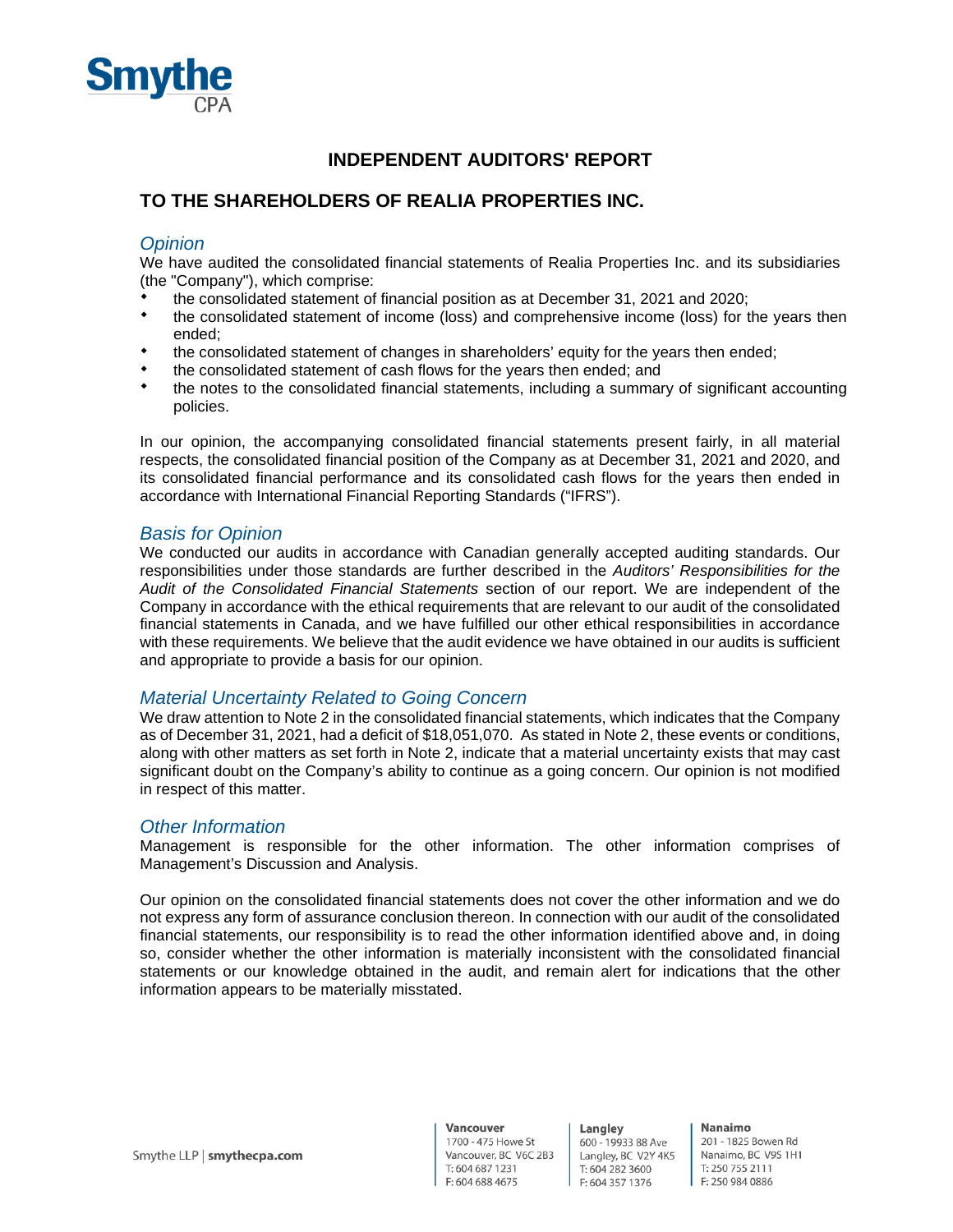

We obtained Management's Discussion and Analysis prior to the date of this auditors' report. If, based on the work we have performed on this other information, we conclude that there is a material misstatement of this other information, we are required to report that fact in this auditors' report. We have nothing to report in this regard.

#### *Responsibilities of Management and Those Charged with Governance for the Consolidated Financial Statements*

Management is responsible for the preparation and fair presentation of the consolidated financial statements in accordance with IFRS, and for such internal control as management determines is necessary to enable the preparation of consolidated financial statements that are free from material misstatement, whether due to fraud or error.

In preparing the consolidated financial statements, management is responsible for assessing the Company's ability to continue as a going concern, disclosing, as applicable, matters related to going concern and using the going concern basis of accounting unless management either intends to liquidate the Company or to cease operations, or has no realistic alternative but to do so.

Those charged with governance are responsible for overseeing the Company's financial reporting process.

#### *Auditors' Responsibilities for the Audit of the Consolidated Financial Statements*

Our objectives are to obtain reasonable assurance about whether the consolidated financial statements as a whole are free from material misstatement, whether due to fraud or error, and to issue an auditors' report that includes our opinion. Reasonable assurance is a high level of assurance, but is not a guarantee that an audit conducted in accordance with Canadian generally accepted auditing standards will always detect a material misstatement when it exists. Misstatements can arise from fraud or error and are considered material if, individually or in the aggregate, they could reasonably be expected to influence the economic decisions of users taken on the basis of these consolidated financial statements. As part of an audit in accordance with Canadian generally accepted auditing standards, we exercise professional judgment and maintain professional skepticism throughout the audit. We also:

- Identify and assess the risks of material misstatement of the consolidated financial statements, whether due to fraud or error, design and perform audit procedures responsive to those risks, and obtain audit evidence that is sufficient and appropriate to provide a basis for our opinion. The risk of not detecting a material misstatement resulting from fraud is higher than for one resulting from error, as fraud may involve collusion, forgery, intentional omissions, misrepresentations, or the override of internal control.
- Obtain an understanding of internal control relevant to the audit in order to design audit procedures that are appropriate in the circumstances, but not for the purpose of expressing an opinion on the effectiveness of the Company's internal control.
- Evaluate the appropriateness of accounting policies used and the reasonableness of accounting estimates and related disclosures made by management.
- Conclude on the appropriateness of management's use of the going concern basis of accounting and, based on the audit evidence obtained, whether a material uncertainty exists related to events or conditions that may cast significant doubt on the Company's ability to continue as a going concern. If we conclude that a material uncertainty exists, we are required to draw attention in our auditors' report to the related disclosures in the consolidated financial statements or, if such disclosures are inadequate, to modify our opinion. Our conclusions are based on the audit evidence obtained up to the date of our auditors' report. However, future events or conditions may cause the Company to cease to continue as a going concern.

Langley 600 - 19933 88 Ave Langley, BC V2Y 4K5 T: 604 282 3600 F: 604 357 1376

Nanaimo 201 - 1825 Bowen Rd Nanaimo, BC V9S 1H1 T: 250 755 2111 F: 250 984 0886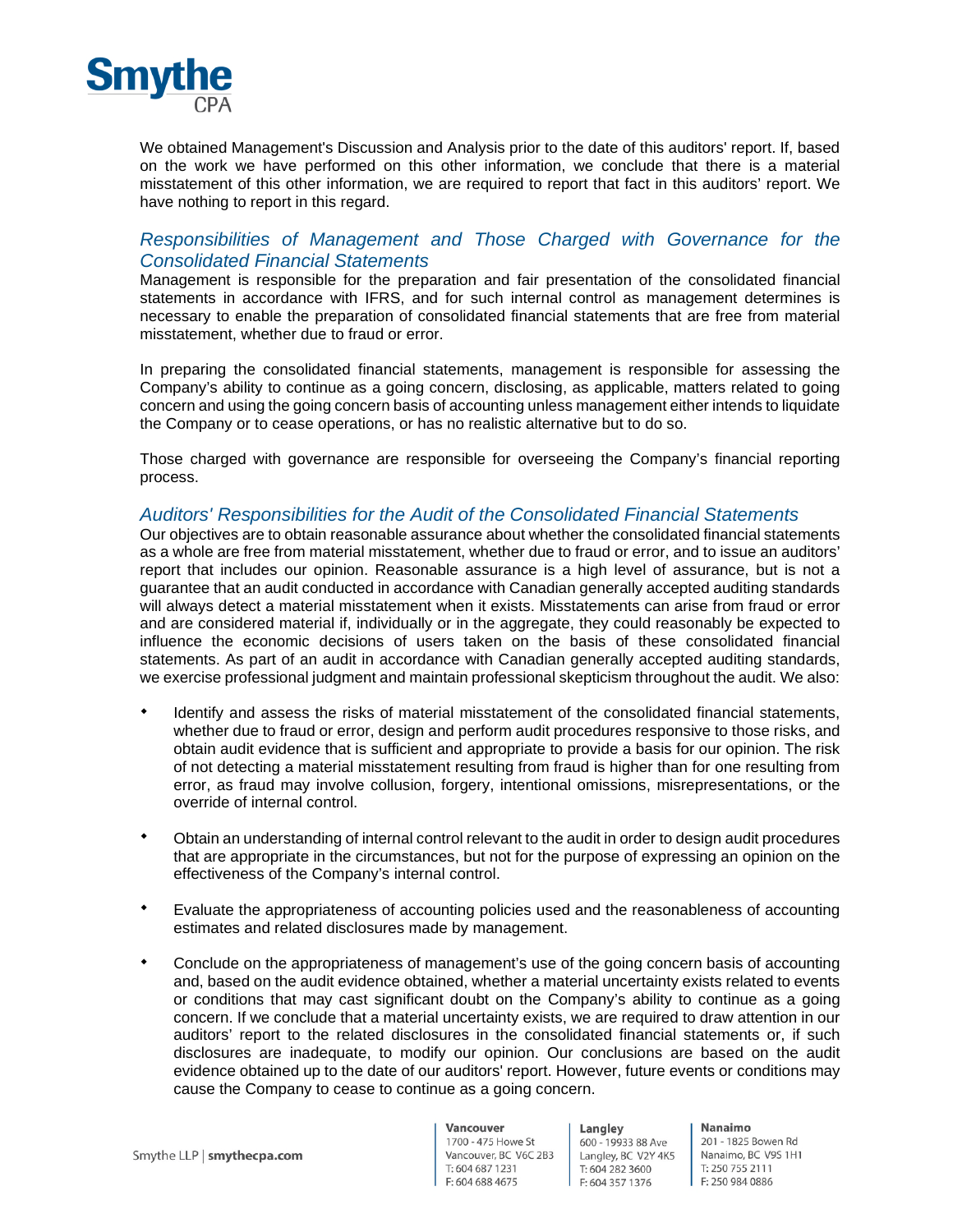

- Evaluate the overall presentation, structure and content of the consolidated financial statements, including the disclosures, and whether the consolidated financial statements represent the underlying transactions and events in a manner that achieves fair presentation.
- Obtain sufficient appropriate audit evidence regarding the financial information of the entities or business activities within the Company to express an opinion on the consolidated financial statements. We are responsible for the direction, supervision and performance of the group audit. We remain solely responsible for our audit opinion.

We communicate with those charged with governance regarding, among other matters, the planned scope and timing of the audit and significant audit findings, including any significant deficiencies in internal control that we identify during our audit.

We also provide those charged with governance with a statement that we have complied with relevant ethical requirements regarding independence, and to communicate with them all relationships and other matters that may reasonably be thought to bear on our independence, and where applicable, related safeguards.

The engagement partner on the audit resulting in this independent auditors' report is Michelle Chi Wai So.

Smythe LLP

Chartered Professional Accountants

Vancouver, British Columbia April 28, 2022

Vancouver 1700 - 475 Howe St Vancouver, BC V6C 2B3 T: 604 687 1231 F: 604 688 4675

Langley 600 - 19933 88 Ave Langley, BC V2Y 4K5 T: 604 282 3600 F: 604 357 1376

Nanaimo 201 - 1825 Bowen Rd Nanaimo, BC V9S 1H1 T: 250 755 2111 F: 250 984 0886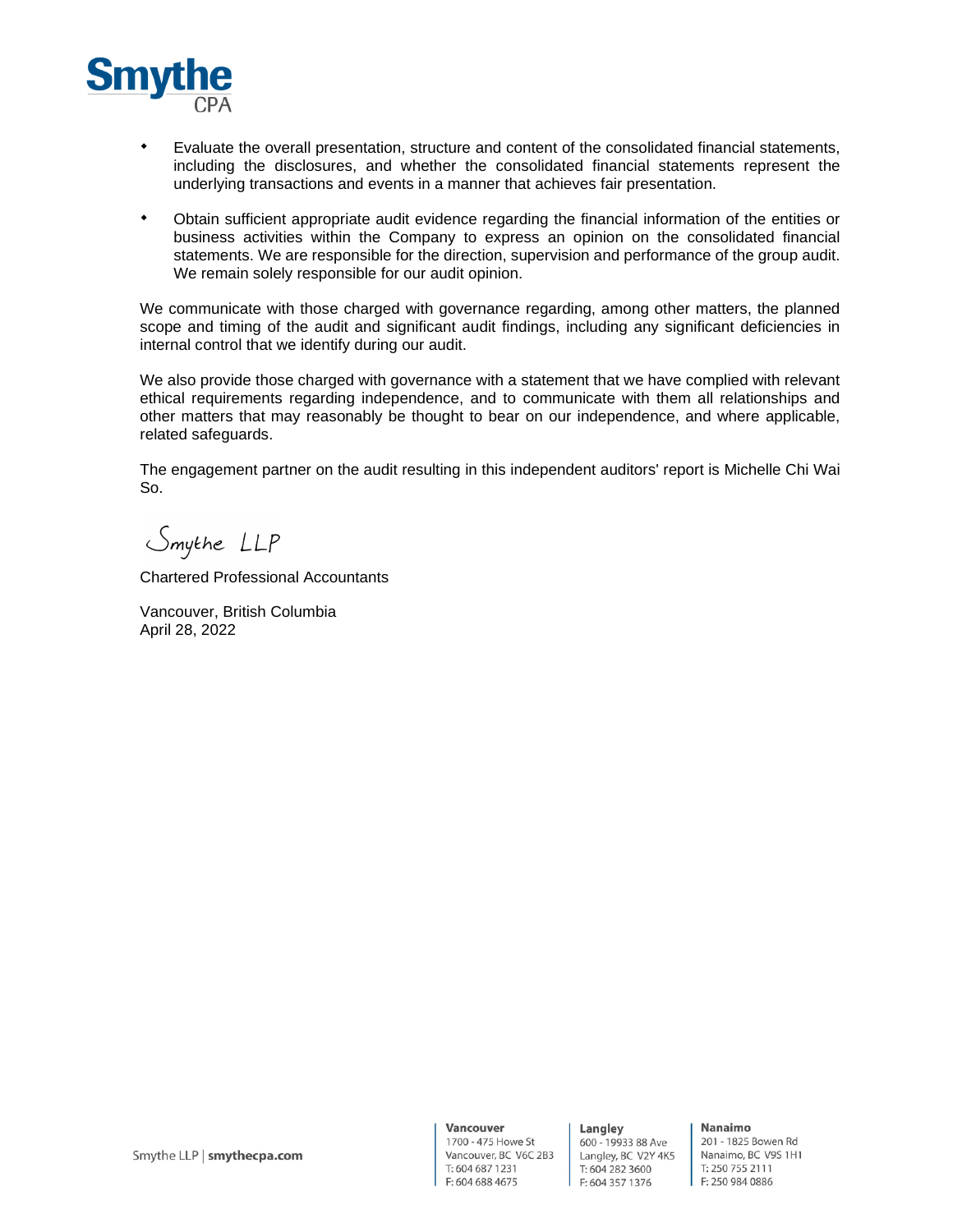Consolidated Statements of Financial Position (Expressed in Canadian dollars)

December 31, 2021 and 2020

|                                                                   | 2021            | 2020            |
|-------------------------------------------------------------------|-----------------|-----------------|
| <b>Assets</b>                                                     |                 |                 |
| Current assets:                                                   |                 |                 |
| Cash                                                              | \$<br>1,154,398 | \$<br>2,136,740 |
| Amounts receivable                                                | 350,765         | 815,873         |
| Prepaid expenses and deposits                                     | 63,454          | 105,906         |
|                                                                   | 1,568,617       | 3,058,519       |
| Investment properties (notes 5, 6 and 7)                          | 35,112,009      | 36,314,480      |
| Mortgage reserve fund                                             | 1,174,777       | 1,097,854       |
|                                                                   | \$37,855,403    | \$40,470,853    |
| Liabilities and Shareholders' Equity                              |                 |                 |
| <b>Current liabilities:</b>                                       |                 |                 |
| Accounts payable and accrued liabilities (note 9)                 | \$<br>568,131   | \$<br>728,800   |
| Notes payable (note 6)                                            |                 | 1,272,500       |
| Current portion of mortgages payable (note 7)                     | 377,134         | 18,897,561      |
| Due to related parties (note 9)                                   | 2,576,637       | 2,685,984       |
| Convertible debentures (note 8)                                   |                 | 4,542,000       |
|                                                                   | 3,521,902       | 28,126,845      |
| Notes payable (note 6)                                            | 1,104,783       |                 |
| Tenants' security deposits                                        | 201,012         | 195,943         |
| Mortgage payable (note 7)                                         | 25,858,434      | 8,223,245       |
| Derivative liability (note 8)                                     | 204,181         |                 |
| Convertible debentures (note 8)                                   | 1,331,304       |                 |
|                                                                   | 32,221,616      | 36,546,033      |
| Shareholders' equity:                                             |                 |                 |
| Share capital (note 10)                                           | 21,800,437      | 21,800,437      |
| Equity component of convertible debentures (note 8)               | 149,052         | 269,319         |
| Contributed surplus                                               | 1,313,196       | 1,248,058       |
| Accumulated other comprehensive income                            | 422,172         | 735,400         |
| Deficit                                                           | (18,051,070)    | (20, 196, 897)  |
| Equity attributable to the shareholders of Realia Properties Inc. | 5,633,787       | 3,856,317       |
| Non-controlling interest                                          |                 | 68,503          |
| Total Shareholders' equity                                        | 5,633,787       | 3,924,820       |
|                                                                   | \$37,855,403    | \$40,470,853    |

See accompanying notes to consolidated financial statements.

Approved on behalf of the Board:

 *"Jean-Daniel Cohen" "Stephane Amine"*

Chair, Audit Committee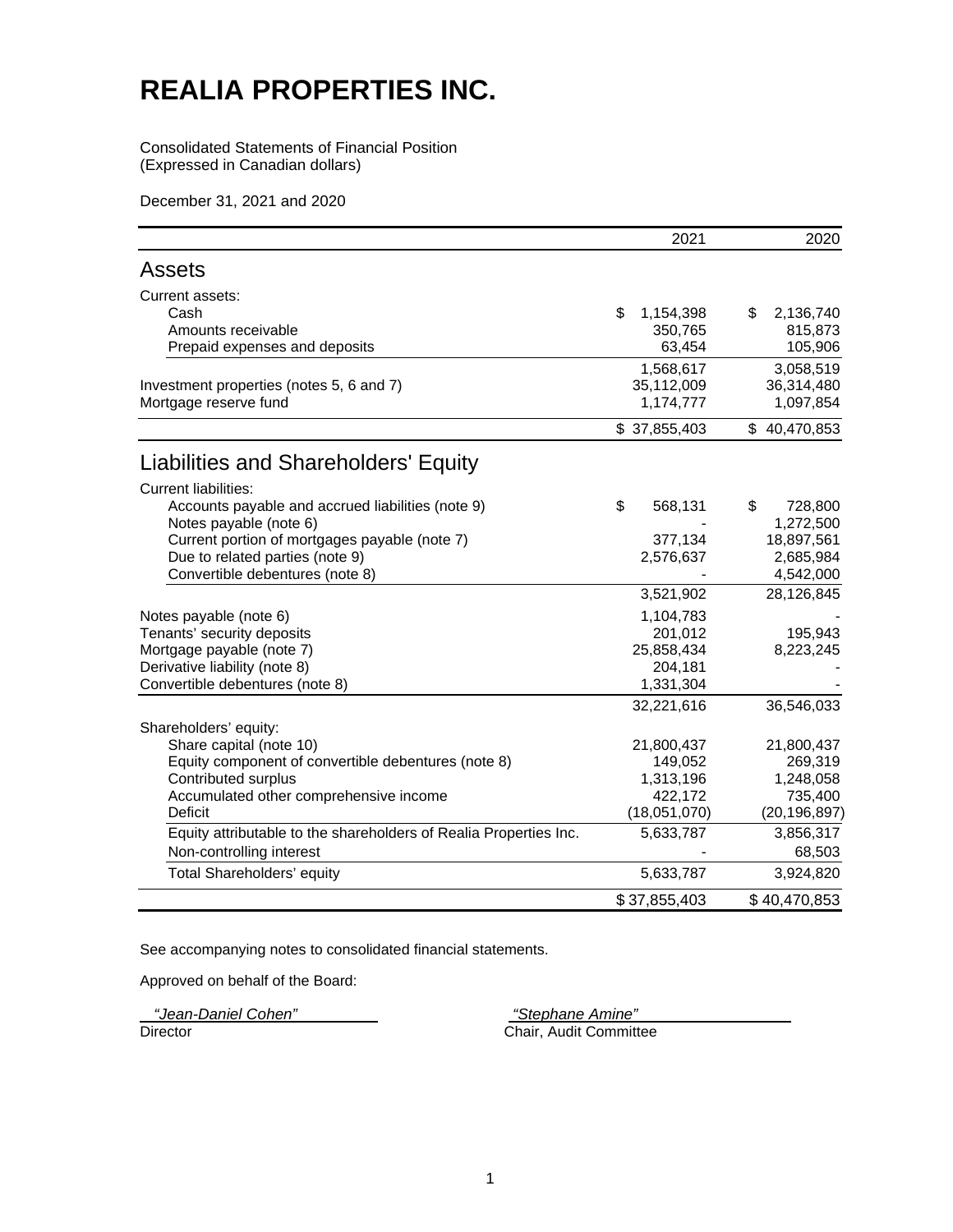Consolidated Statements of Income (Loss) and Comprehensive Income (Loss) (Expressed in Canadian dollars)

Years ended December 31, 2021, and 2020

|                                                            | 2021            | 2020                |
|------------------------------------------------------------|-----------------|---------------------|
|                                                            |                 |                     |
| Revenue:                                                   |                 |                     |
| Rental income                                              | \$<br>4,016,815 | \$<br>3,220,003     |
| Recoveries of operating expenses                           | 1,100,800       | 1,260,334           |
| Other income                                               | 61,548          | 74,683              |
|                                                            | 5,179,163       | 4,555,020           |
| Property operating expenses:                               |                 |                     |
| Operating and leasing expenses                             | (1,581,523)     | (1,459,683)         |
| Earnings from property operations                          | 3,597,640       | 3,095,337           |
| Other revenues (expenses):                                 |                 |                     |
| General and administrative (notes 9 and 12)                | (328, 955)      | (547, 415)          |
| Depreciation and amortization                              | (1, 287, 151)   | (1,546,230)         |
| Net finance costs (note 13)                                | (1,949,598)     | (2,553,790)         |
| Gain on write-off of liabilities (note 10a)                |                 | 337,236             |
| Recovery of deferred income tax (note 8)                   | 55,129          |                     |
| Gain on extinguishment of debt (note 6 and 8)              | 1,746,125       |                     |
| Foreign exchange gain (loss)                               | 244,134         |                     |
|                                                            |                 | (21, 107)           |
|                                                            | (1,520,316)     | (4, 331, 306)       |
| Net income (loss) for the year                             | 2,077,324       | (1,235,969)         |
|                                                            |                 |                     |
| Other comprehensive income (loss):                         |                 |                     |
| Foreign currency translation on US operations              | 313,228         | 131,257             |
| Comprehensive income (loss)                                | \$<br>2,390,552 | \$<br>(1, 104, 712) |
|                                                            |                 |                     |
| Net income (loss) for the year attributed to:              |                 |                     |
| Non-controlling interest                                   | \$              | (816)<br>\$         |
| Shareholders of Realia Properties Inc.                     | 2,077,324       | (1, 235, 153)       |
|                                                            | \$              | \$                  |
|                                                            | 2,077,324       | (1, 235, 969)       |
| Comprehensive income (loss) attributed to:                 |                 |                     |
| Non-controlling interest                                   | \$              | \$<br>(816)         |
| Shareholders of Realia Properties Inc.                     | 2,390,552       | (1, 103, 896)       |
|                                                            |                 |                     |
|                                                            | \$<br>2,390,552 | \$<br>(1, 104, 712) |
|                                                            |                 |                     |
| Weighted average number of common shares                   | 255,221,137     | 255,221,137         |
| Basic and diluted income (loss) per common share (note 18) | \$<br>0.01      | \$<br>(0.00)        |

See accompanying notes to consolidated financial statements.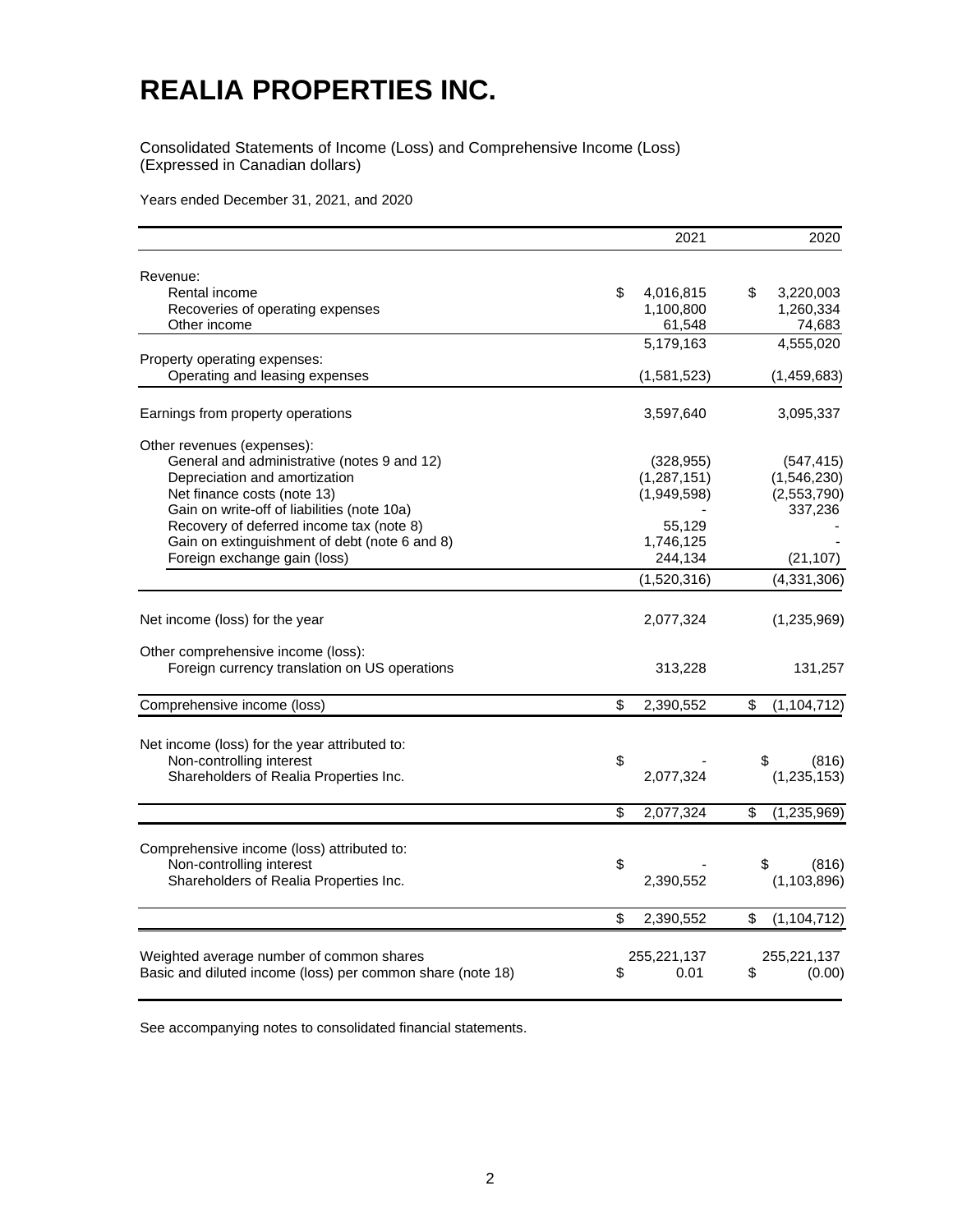Consolidated Statements of Changes in Shareholders' Equity (Expressed in Canadian dollars) Years ended December 31, 2021 and 2020

|                                                               |             |                          | Equity       |                | Accumulated   |                | Total           |             |               |
|---------------------------------------------------------------|-------------|--------------------------|--------------|----------------|---------------|----------------|-----------------|-------------|---------------|
|                                                               |             |                          | component of |                | other         |                | attributable to | Non-        | Total         |
|                                                               | Number of   | Share                    | convertible  | Contributed    | comprehensive |                | owners of the   | controlling | shareholders' |
|                                                               | shares      | capital                  | debentures   | surplus        | income        | Deficit        | parent          | interest    | equity        |
| Balance, December 31, 2019                                    | 255,221,137 | 21,612,003               | 269,319      | 1,248,058      | 866,657       | (18, 961, 744) | 5,034,293       | 69,319      | 5,103,612     |
| Write-off of liability related to share capital<br>(note 10a) |             | 188,434                  |              |                |               |                | 188,434         |             | 188,434       |
| Net loss for the year                                         |             |                          |              | $\sim$         |               | (1, 235, 153)  | (1, 235, 153)   | (816)       | (1,235,969)   |
| Other comprehensive gain                                      |             |                          |              | $\sim$         | (131, 257)    | $\sim$         | (131, 257)      |             | (131, 257)    |
| Balance, December 31, 2020                                    | 255,221,137 | 21,800,437               | 269,319      | 1,248,058      | 735,400       | (20, 196, 897) | 3,856,317       | 68,503      | 3,924,820     |
| Extinguishment of convertible debt (note 8)                   |             | $\blacksquare$           | (269, 319)   |                |               | $\blacksquare$ | (269, 319)      |             | (269, 319)    |
| New convertible debt issued (note 8)                          |             | $\overline{\phantom{a}}$ | 204,181      | 65,138         |               | $\blacksquare$ | 269,319         |             | 269,319       |
| Recovery on deferred income tax (note 8)                      |             | $\,$                     | (55, 129)    |                |               |                | (55, 129)       |             | (55, 129)     |
| Acquisition of controlled subsidiary (note 5)                 |             | $\,$                     |              | $\blacksquare$ | $\sim$        | 68,503         | 68,503          | (68, 503)   |               |
| Net income for the year                                       |             |                          |              |                | $\sim$        | 2,077,324      | 2,077,324       |             | 2,077,324     |
| Other comprehensive gain                                      |             |                          |              | $\blacksquare$ | (313, 228)    |                | (313, 228)      |             | (313, 228)    |
| Balance, December 31, 2021                                    | 255,221,137 | 21,800,437               | 149,052      | 1,313,196      | 422,172       | (18,051,070)   | 5,633,787       |             | 5,633,787     |

See accompanying notes to consolidated financial statements.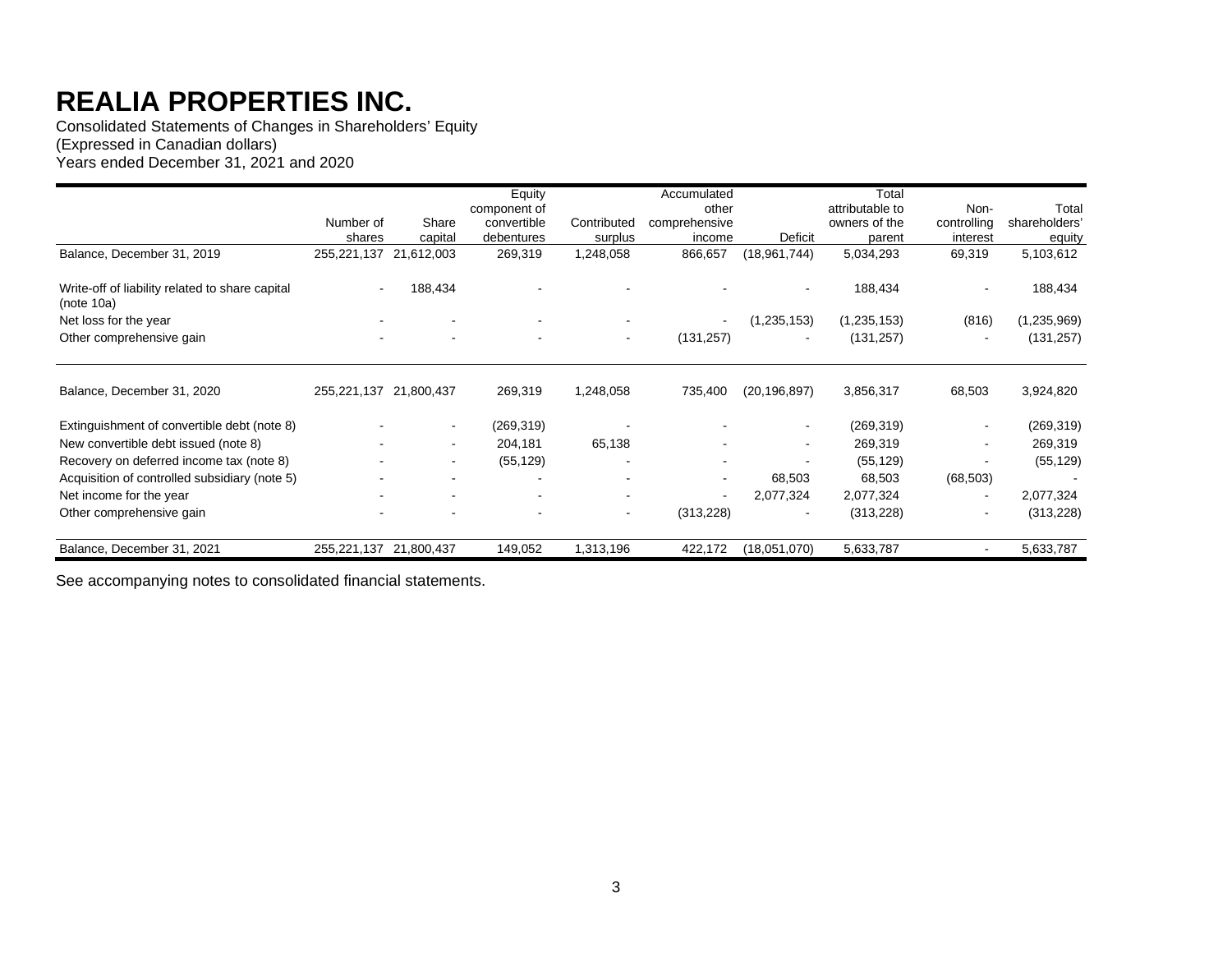Consolidated Statements of Cash Flows (Expressed in Canadian dollars)

Years ended December 31, 2021 and 2020

|                                                         | 2021            | 2020              |
|---------------------------------------------------------|-----------------|-------------------|
| Cash provided by (used in):                             |                 |                   |
| Cash flows from operating activities:                   |                 |                   |
| Net income (loss) for the year                          | \$<br>2,077,324 | (1,235,969)<br>\$ |
| Adjustments to reconcile net (income) loss for the year |                 |                   |
| to net cash provided by operating activities:           |                 |                   |
| Depreciation and amortization                           | 1,287,151       | 1,546,230         |
| Amortization of transaction costs                       | 15,988          | 53,533            |
| Accretion                                               | 230,349         | 113,017           |
| Gain on extinguishment of debt                          | (1,746,125)     |                   |
| Gain on write-off of liabilities                        |                 | (337, 236)        |
| Foreign exchange (gain) loss                            | (244, 134)      | 21,107            |
| Interest expense                                        | 1,672,140       | 2,325,891         |
| Recovery of deferred income tax                         | (55, 129)       |                   |
| Change in operating assets and liabilities (note 19)    | 500,649         | (430, 123)        |
|                                                         | 3,738,213       | 2,056,450         |
| Cash flows from investing activities:                   |                 |                   |
| Additions to investment properties                      | (182, 782)      | (541, 926)        |
| Cash paid for acquisition of controlled subsidiary      | (47, 108)       |                   |
| Security deposits received (paid)                       | 6,708           | (21, 094)         |
|                                                         | (223, 182)      | (563,020)         |
| Cash flows from financing activities:                   |                 |                   |
| Repayment of debt                                       | (20, 434, 826)  | (270, 705)        |
| Advances from related parties                           | (105, 218)      | 2,402,563         |
| Proceeds from mortgage payable                          | 19,081,870      |                   |
| Mortgage transaction costs                              | (919, 345)      |                   |
| Convertible debt transaction costs                      | (75, 944)       |                   |
| Contributions to mortgage reserve fund                  | (90, 173)       | (449, 423)        |
| Interest paid                                           | (1,582,496)     | (2, 182, 755)     |
| Insurance proceeds received                             |                 | 379,713           |
|                                                         | (4, 126, 132)   | (120, 607)        |
| Effect of exchange rate changes on cash                 | (371, 972)      | (39, 104)         |
| Increase (decrease) in cash                             | (982, 342)      | 1,333,719         |
| Cash, beginning of year                                 | 2,136,740       | 803,021           |
| Cash, end of year                                       | \$<br>1,154,398 | 2,136,740<br>\$   |

See accompanying notes to consolidated financial statements.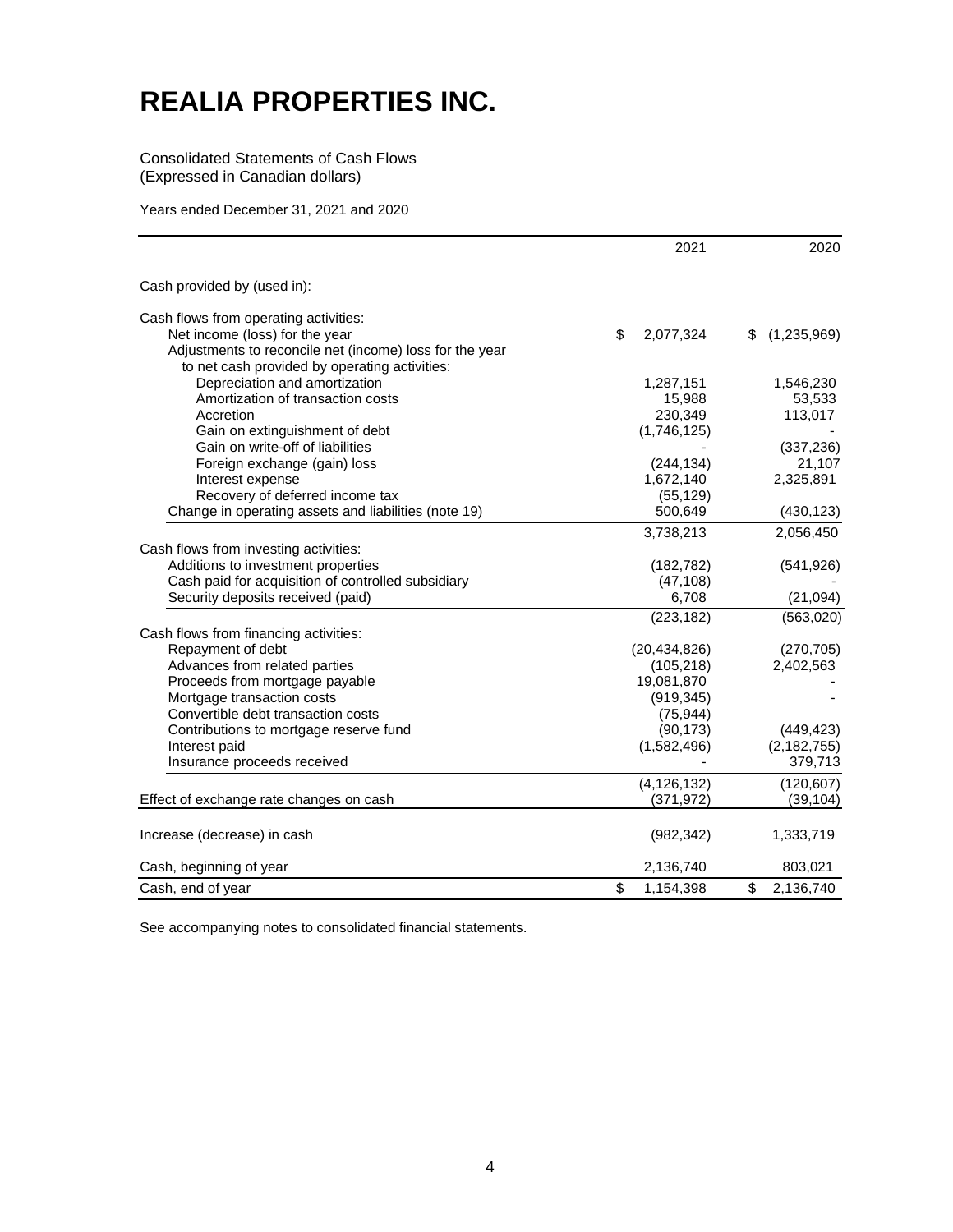Notes to Consolidated Financial Statements (Expressed in Canadian dollars)

Years ended December 31, 2021 and 2020

#### **1. Organization:**

Realia Properties Inc. ("Realia" and collectively with its subsidiaries, the "Company") (formerly TitanStar Properties Inc. before a name change effective October 18, 2019) was incorporated under the Canada Business Corporations Act on June 3, 2008 and is a real estate holding company trading on the TSX Venture Exchange (common shares "TSXV: RLP", convertible debentures "TSXV: RLP.DB"). The Company issued share capital and commenced operations on June 30, 2008. The registered office of the Company is 151 Yonge Street, 11th Floor, Toronto, Ontario M5C 2W7.

The sole business of the Company is the ownership of real property interests, consistent with a well-established investment policy. The Company seeks to create a portfolio of stabilized income producing real estate assets within the United States with value to be maximized through the acquisition of well-positioned quality assets. The focus is on necessity-based, retail/commercial properties and community centers.

These consolidated financial statements have been approved and authorized for issue by the Board of Directors on April 28, 2022.

#### **2. Going concern, basis of presentation and statement of compliance:**

(a) Statement of compliance:

The accompanying consolidated financial statements are prepared in accordance with International Financial Reporting Standards ("IFRS") as issued by the International Accounting Standards Board ("IASB").

- (b) Basis of presentation:
	- (*i*) The consolidated financial statements have been prepared on the basis of accounting principles applicable to a going concern. For the year ended December 31, 2021, the Company reported a net income of \$2,077,324 (2020 - net loss \$1,235,969), the Company has a deficit of \$18,051,070 (2020 - \$20,196,897) and a working capital deficiency of \$1,953,285 (2020 - \$25,068,326).

The ability of the Company to continue as a going concern and realize its assets and discharge its liabilities in the normal course of business is dependent on the Company's ability to raise additional financings, the continued support from the third-party convertible debenture holders and related parties, and on its ability to achieve profitable operations in the future.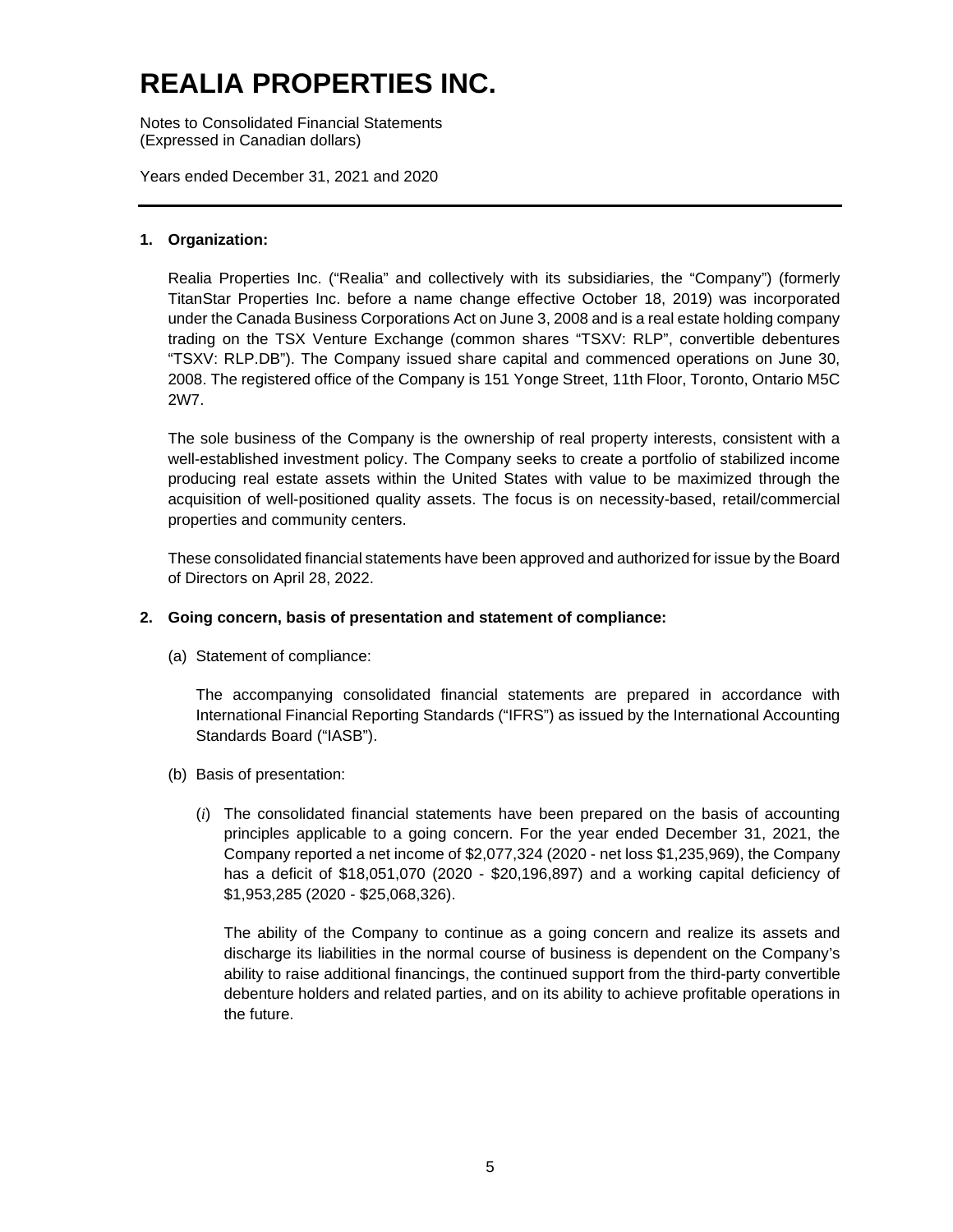Notes to Consolidated Financial Statements (Expressed in Canadian dollars)

Years ended December 31, 2021 and 2020

#### **2. Going concern, basis of presentation and statement of compliance (continued):**

- (b) Basis of presentation (continued):
	- (*i*) (continued):

Management is of the opinion that sufficient working capital will be obtained from the cash flows from its investment properties and from proceeds received from the sale of a portion of interest in its properties to meet the Company's debt obligations and commitments as they become due and that the Company's current credit facilities and shareholder arrangements are sufficient to support future operations. In addition to ongoing working capital requirements, the Company may be required to secure sufficient funding for general and administration costs and interest charges. Although management may have been successful in the past in undertaking financings, there can be no assurance that management will be able to do so in the future on terms acceptable to the Company.

The application of the going concern basis of presentation assumes that the Company will continue in operation for the foreseeable future and be able to realize its assets and discharge its liabilities and commitments in the normal course of business. There is, primarily as a result of the conditions described above, material uncertainties that may cast significant doubt as to the appropriateness of the use of the going concern assumption. These consolidated financial statements have been prepared on a going concern basis notwithstanding these conditions. If the going concern basis was not appropriate for these consolidated financial statements then adjustments would be necessary to the carrying values of assets and liabilities, the reported revenues and expenses, and consolidated statement of financial position classifications used. These adjustments could be material.

- (*ii*) The consolidated financial statements have been prepared on a historical basis except for certain financial instruments at fair value. In addition, the consolidated financial statements have been prepared on an accrual basis, except for cash flow information.
- (*iii*) The preparation of these consolidated financial statements requires the use of certain critical accounting estimates. It also requires management to exercise judgment in the process of applying the Company's accounting policies. Areas involving a higher degree of judgment or complexity, or areas where assumptions and estimates are significant to the financial statements, are disclosed in note 4.
- (c) Functional and presentation currencies:

These consolidated financial statements are presented in Canadian dollars, which is the functional currency of Realia, the parent company. The functional currency of the Company's US subsidiaries is the US dollar.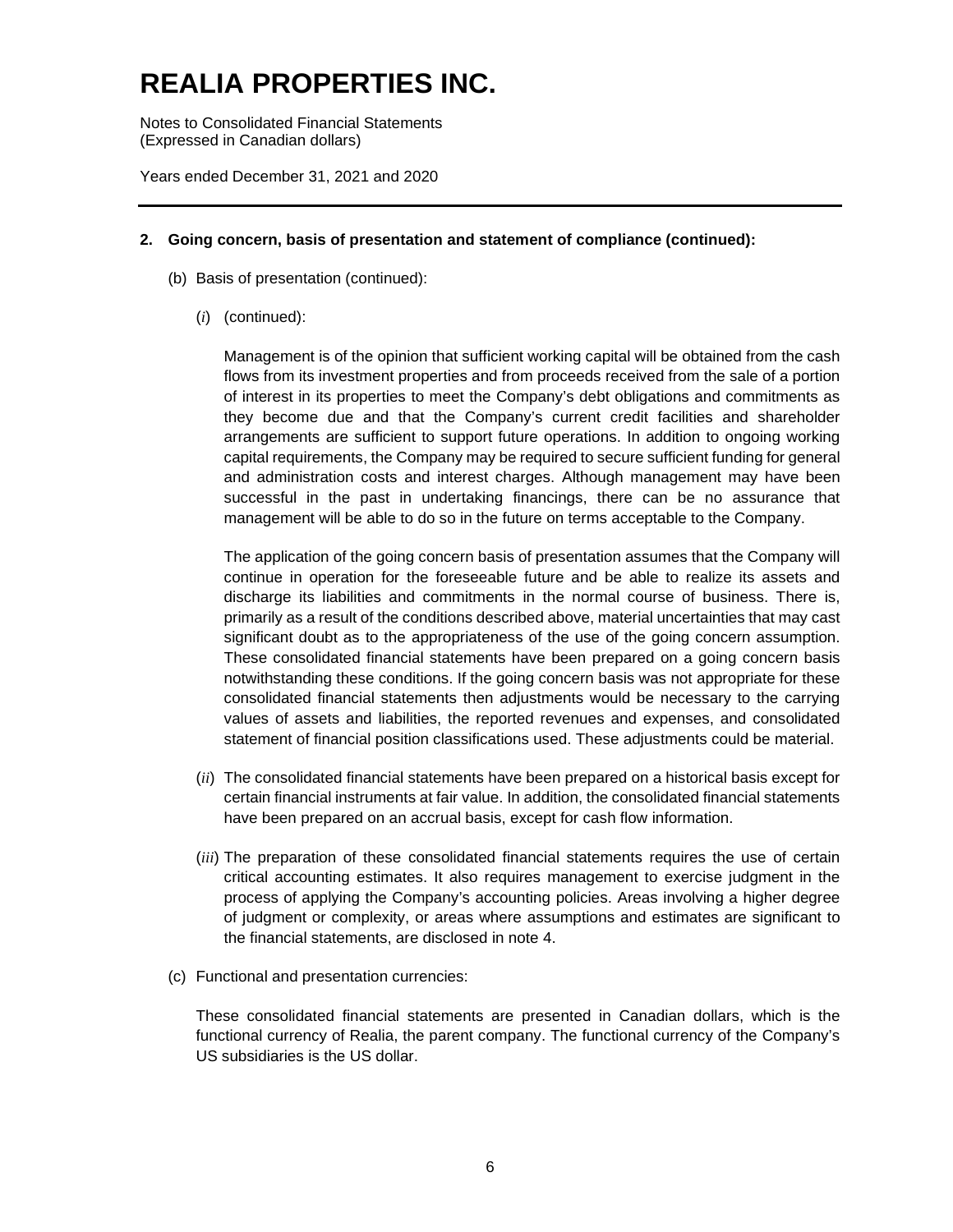Notes to Consolidated Financial Statements (Expressed in Canadian dollars)

Years ended December 31, 2021 and 2020

#### **3. Significant accounting policies:**

The significant accounting policies applied in the preparation of these consolidated financial statements are set out below. The accounting policies have been applied consistently by the group entities unless otherwise stated.

(a) Basis of consolidation:

The consolidated financial statements include the assets and liabilities and results of operations of Realia and its subsidiaries. The assets and liabilities and results of operations include the consolidation of its wholly owned 100% US subsidiaries: TitanStar DSC Holdings Inc., TSP GP Holdings, Inc., TSP LP Holdings, Inc., Realia Properties US (formerly TitanStar US Inc.), TSP Metro Gateway LLC, TSP 116 Street LLC, as well as Martin Downs NSC LLC (2020 interest: 99%),. and its wholly owned 100% Canadian subsidiary, Realia Hospitality Inc.

Subsidiaries are fully consolidated from the date of acquisition, being the date on which the Company obtains control, and continue to be consolidated until the date that such control ceases. Control is achieved when the Company is exposed, or has rights, to variable returns from its involvement with the entity and has the ability to affect those returns through its power over the entity. The financial statements of subsidiaries are prepared for the same reporting period as the Company using consistent accounting policies.

All material intercompany balances and transactions are eliminated upon consolidation.

Where the Company's interest in a subsidiary is less than 100%, the Company recognizes noncontrolling interest. Non-controlling interests in the net assets are identified separately from the Company's deficiency. The non-controlling interest consists of the non-controlling interest as at the date of the original acquisition plus the non-controlling interest's share of changes in equity or deficiency since the date of acquisition.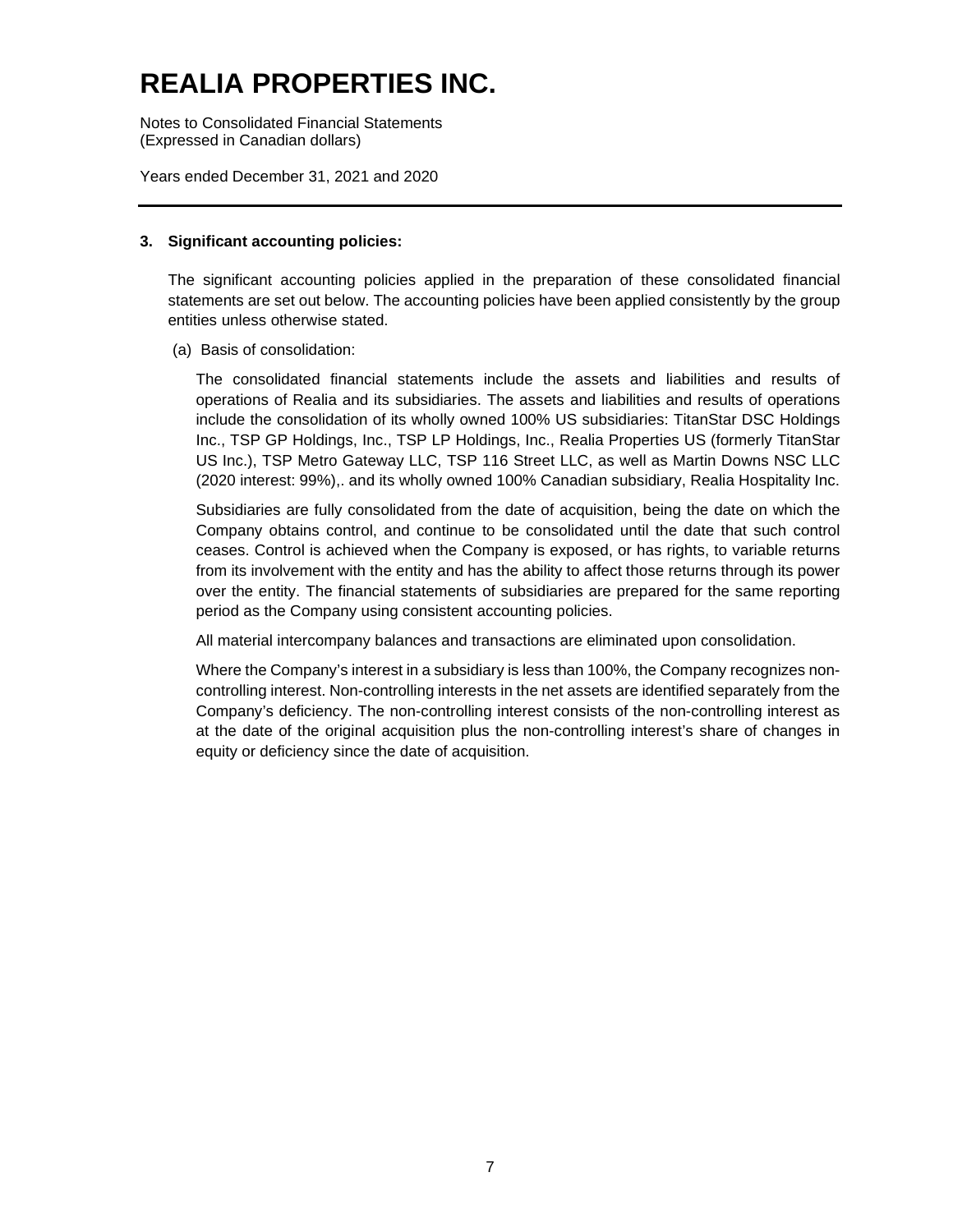Notes to Consolidated Financial Statements (Expressed in Canadian dollars)

Years ended December 31, 2021 and 2020

#### **3. Significant accounting policies (continued):**

(b) Investment properties:

Investment properties are comprised of properties held to earn rental revenue or for capital appreciation or both. Investment properties are measured initially at cost including transaction costs. Transaction costs include transfer taxes, professional fees for legal services and initial leasing commissions to bring the property to the condition necessary for it to be capable of operating.

Investment properties include land and buildings and lease related intangible assets which include below and above market rents, value of in-place leases and prepaid lease origination costs. Investment properties are measured at cost less accumulated depreciation and accumulated impairment losses.

Depreciation of buildings is calculated using the straight-line method with reference to each property's cost, estimated useful life, components, and residual value.

The basis of depreciation and estimated useful lives of buildings, major components and lease related intangibles are as follows:

| Asset                     | <b>Basis</b>  | Rate                               |
|---------------------------|---------------|------------------------------------|
| <b>Buildings</b>          | Straight-line | 35 - 45 years                      |
| Major components          | Straight-line | 5 - 15 years                       |
| Lease related intangibles | Straight-line | Weighted average term of the lease |

Depreciation methods, useful lives and residual values are reviewed annually and adjusted as required.

Note 5 discloses the fair value of the investment properties. The following approaches either individually, or in combination, are used by management in their determination of the fair value of investment properties:

- The Income Approach derives market value by estimating the future cash flows that will be generated by the property and then applying an appropriate capitalization rate or discount rate to those cash flows. This approach can utilize the direct capitalization method and/or the discounted cash flow analysis.
- The Direct Comparison Approach involves comparing or contrasting the recent sale, listing or optioned prices of properties comparable to the subject and adjusting for any significant differences between them.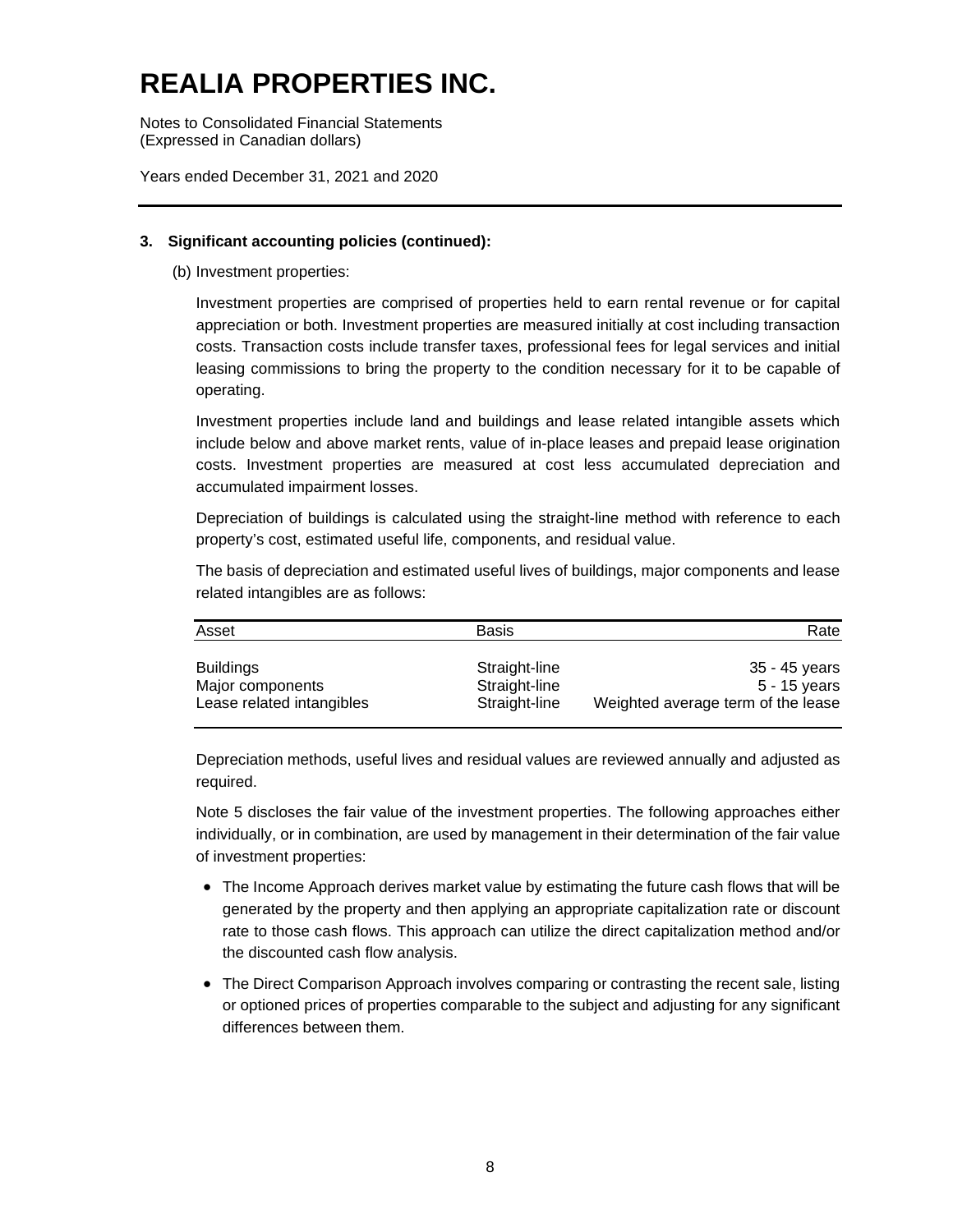Notes to Consolidated Financial Statements (Expressed in Canadian dollars)

Years ended December 31, 2021 and 2020

#### **3. Significant accounting policies (continued):**

(b) Investment properties (continued):

Management reviews independent appraisals when obtained for properties, to ensure the assumptions used by the appraisers are reasonable. The fair value amount determined by management and disclosed in note 5 reflects those assumptions used in the approaches above.

An investment property is derecognized when it has been disposed of or permanently withdrawn from use and no future economic benefit is expected from its disposal. Any gains or losses on the retirement or disposal of an investment property are recognized in the consolidated statement of income (loss) and comprehensive loss in the period of retirement or disposal.

(c) Cash and cash equivalents:

Cash and cash equivalents consist of cash on hand and in the bank and highly-liquid investments having terms of three months or less from the date of acquisition and that are readily convertible to known amounts of cash. Cash and cash equivalents exclude cash subject to restrictions. As at December 31, 2021 and 2020, there were no cash equivalents.

(d) Revenue recognition:

The Company accounts for its leases as operating leases given that it has retained substantially all of the risk and benefits of ownership.

The Company earns revenue from tenants from various sources consisting of rent earned under lease agreements, property tax and operating cost recoveries. Revenue from lease components is recognized on a straight-line basis over the lease term and includes the recoveries of specified operating expenses. Revenue recognition commences when a tenant has the right to use the premises and is recognized pursuant to the terms of the lease agreement.

Revenue includes recoveries of specified operating expenses, in accordance with the terms of the lease agreements. Recoveries are recognized in the period in which the related operating expense was incurred.

(e) Finance income (expenses):

Finance income consists of interest income. Finance expense includes interest on long-term debt, financing fees, amortization of deferred financing costs and accretion of convertible debentures.

Finance income is recognized in the period in which it is earned, while finance expenses are recognized in the period in which they are incurred.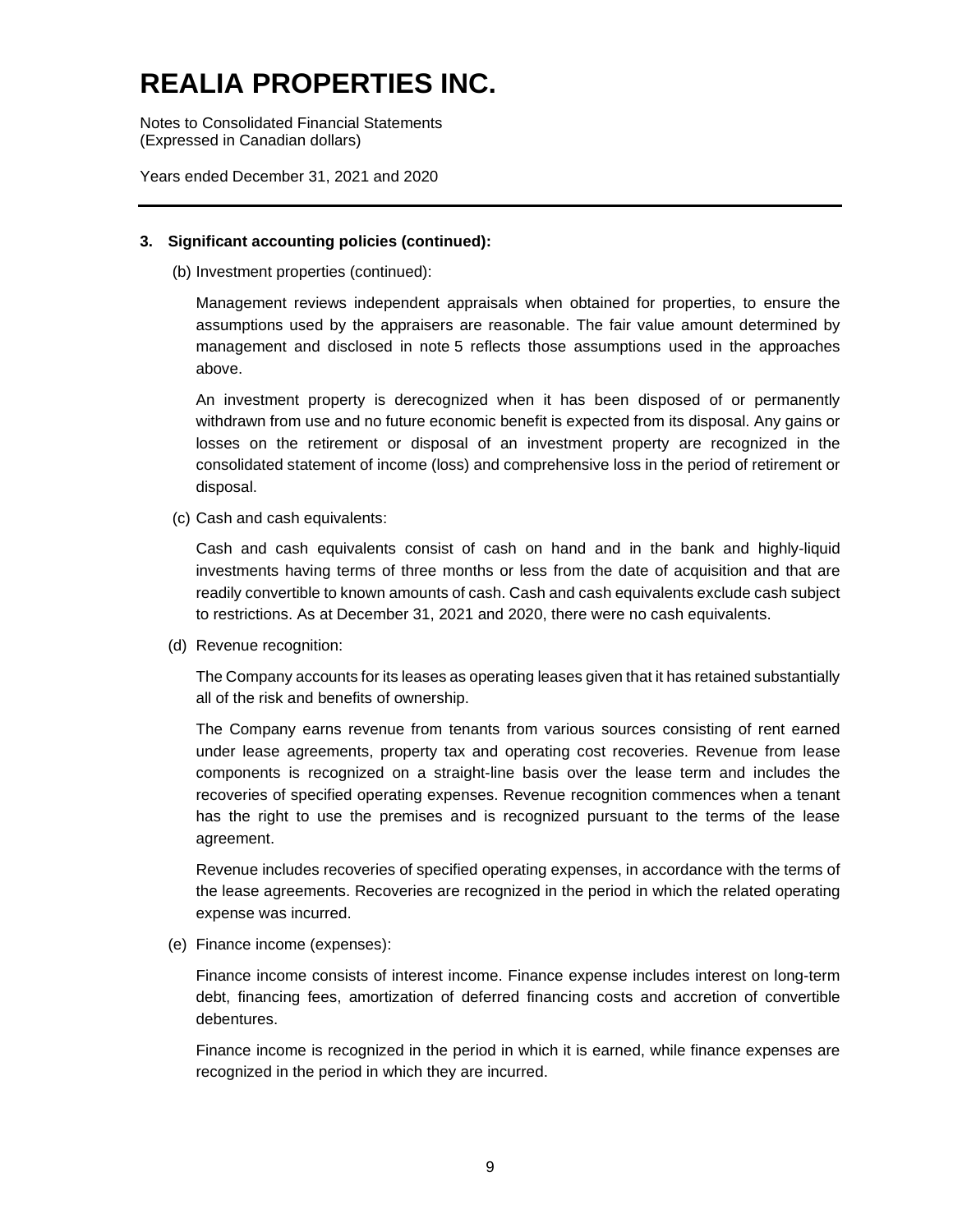Notes to Consolidated Financial Statements (Expressed in Canadian dollars)

Years ended December 31, 2021 and 2020

#### **3. Significant accounting policies (continued):**

(f) Provisions:

Provisions are recognized in other liabilities when the Company has a present legal or constructive obligation as a result of past events, it is more likely than not that an outflow of resources will be required to settle the obligation, and the amount can be reliably estimated. Provisions are measured at management's best estimate of the expenditure required to settle the obligation at the end of the reporting period, and are discounted to present value where the effect is material, such as closure costs.

(g) Convertible debentures:

Convertible debentures are separated into debt and equity components based on the residual method. The value of the debt component is calculated at the estimated fair value of the future interest and principal payments due under the terms of the convertible debentures, with the residual value assigned to the equity component.

Transaction costs directly related to the debt component reduce the carrying value of the convertible debentures and are amortized over the lives of the convertible debentures using the effective interest rate method. Transaction costs related to the equity component of convertible debentures are recognized in the value of the equity component, net of deferred income tax.

Subsequent to initial recognition, the liability component of convertible debentures is measured at amortized cost using the effective interest rate method and is accreted up to its face value. The equity component is not re-measured subsequent to initial recognition.

Modification is deemed to be substantial if the net present value of the cash flows under the modified terms, including and fees paid or recovered, is at least 10 percent different from the net present value of the remaining cash flows of the liability prior to the modification, both discounted at the original effective interest rate of the liability prior to the modification. A substantial modification of the terms of an existing financial liability is accounted for as an extinguishment of the original financial liability and the recognition of a new financial liability.

The consideration paid, represented by the fair value of the modified convertible debentures, is allocated to the liability and equity components of the original convertible debentures at the date of extinguishment. The method used in allocating the consideration paid and the transaction costs to the separate components of the original debentures is consistent with that used in the original allocation to the separate components of the original convertible debentures of the proceeds received by the Company when the original convertible debentures were issued.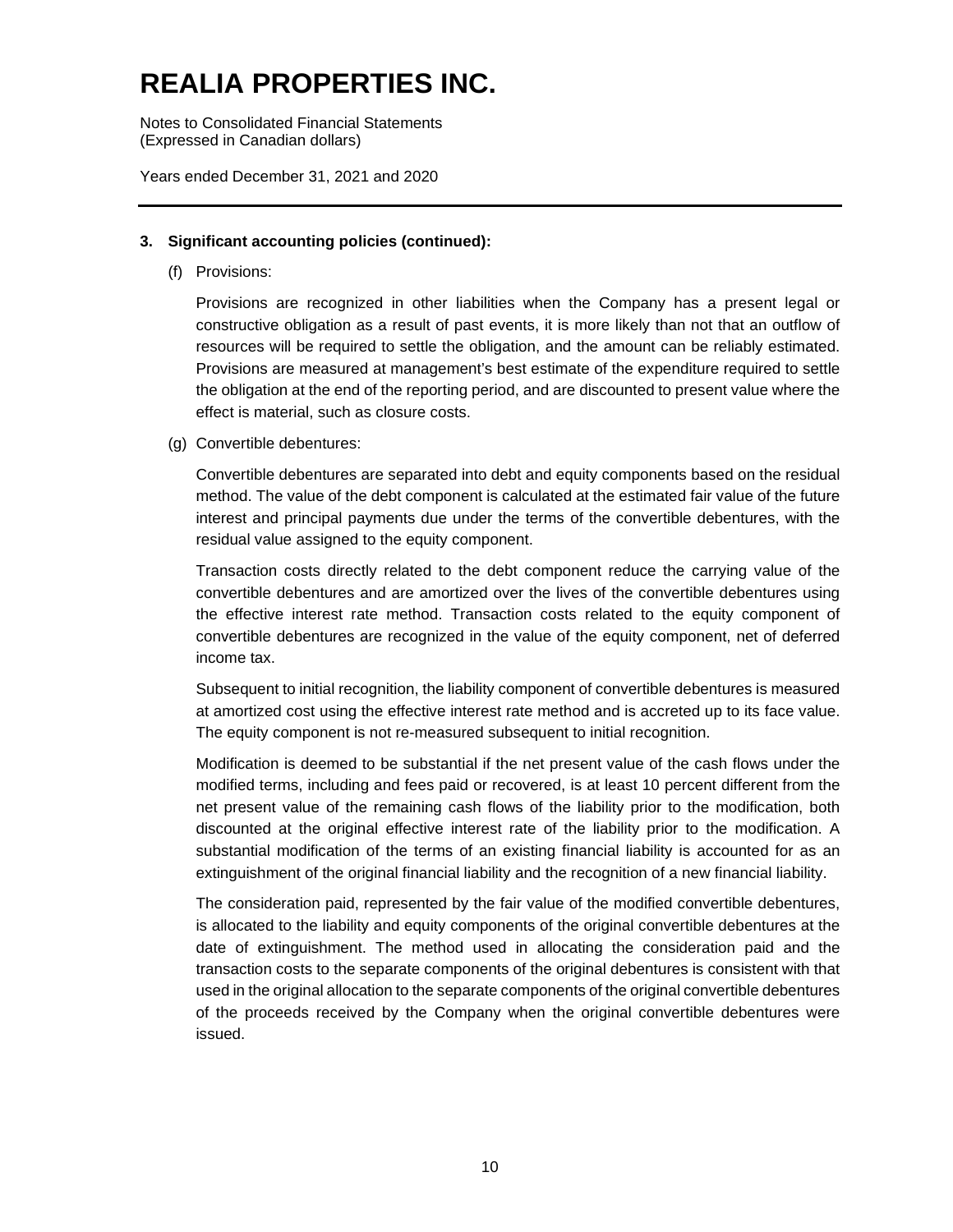Notes to Consolidated Financial Statements (Expressed in Canadian dollars)

Years ended December 31, 2021 and 2020

#### **3. Significant accounting policies (continued):**

(g) Convertible debentures (continued):

Once the allocation of the consideration is made, any resulting gain or loss is treated as follows:

- The amount of gain or loss relating to the original liability component is recognized in the consolidated statements of loss; and
- The amount of consideration relating to the original equity component is recognized in equity. It comprises the amount transferred from convertible debentures equity reserve attributable to the extinguished convertible debentures, net of the amount of consideration relating to the equity component of convertible debentures upon their early extinguishment.
- (h) Share options and warrants:

The Company has a share option plan available for officers, employees, and consultants. The fair value based method of accounting is applied to all share-based compensation. Compensation expense is recognized when share options are granted over the vesting periods. Awards of share options and warrants related to private placements or public offerings of shares are treated as share issue costs.

The fair value of share options and warrants granted are estimated on the date of grant using the Black-Scholes option pricing model and is recorded as an expense over the applicable vesting period based on the number of awards expected to vest. Each tranche of an award is considered a separate award within its own vesting period and grant date fair value. On the exercise of share options, the consideration received and the grant date fair value of the option is credited to share capital.

(i) Share capital:

For equity-settled share-based payment transactions, the entity shall measure the goods or services received, and the corresponding increase in equity, directly, at the fair value of the goods or services received, unless that fair value cannot be estimated reliably. If the entity cannot estimate reliably the fair value of the goods or services received, the entity shall measure their value, and the corresponding increase in equity, indirectly, by reference to the fair value of the equity instruments granted.

Transaction costs related to the issuance of the shares are recognized directly in shareholders' equity as a reduction of the proceeds received.

(j) Income or loss per share:

Basic income or loss per share is calculated by dividing the income or loss by the weighted average number of common shares outstanding during the period. The Company computes dilutive effects of options, warrants and similar instruments. The dilutive effect on income per share is recognized by the use of proceeds that could be obtained upon exercise of options, warrants and similar instruments. It assumes that the proceeds would be used to purchase common shares at the average market price during the period.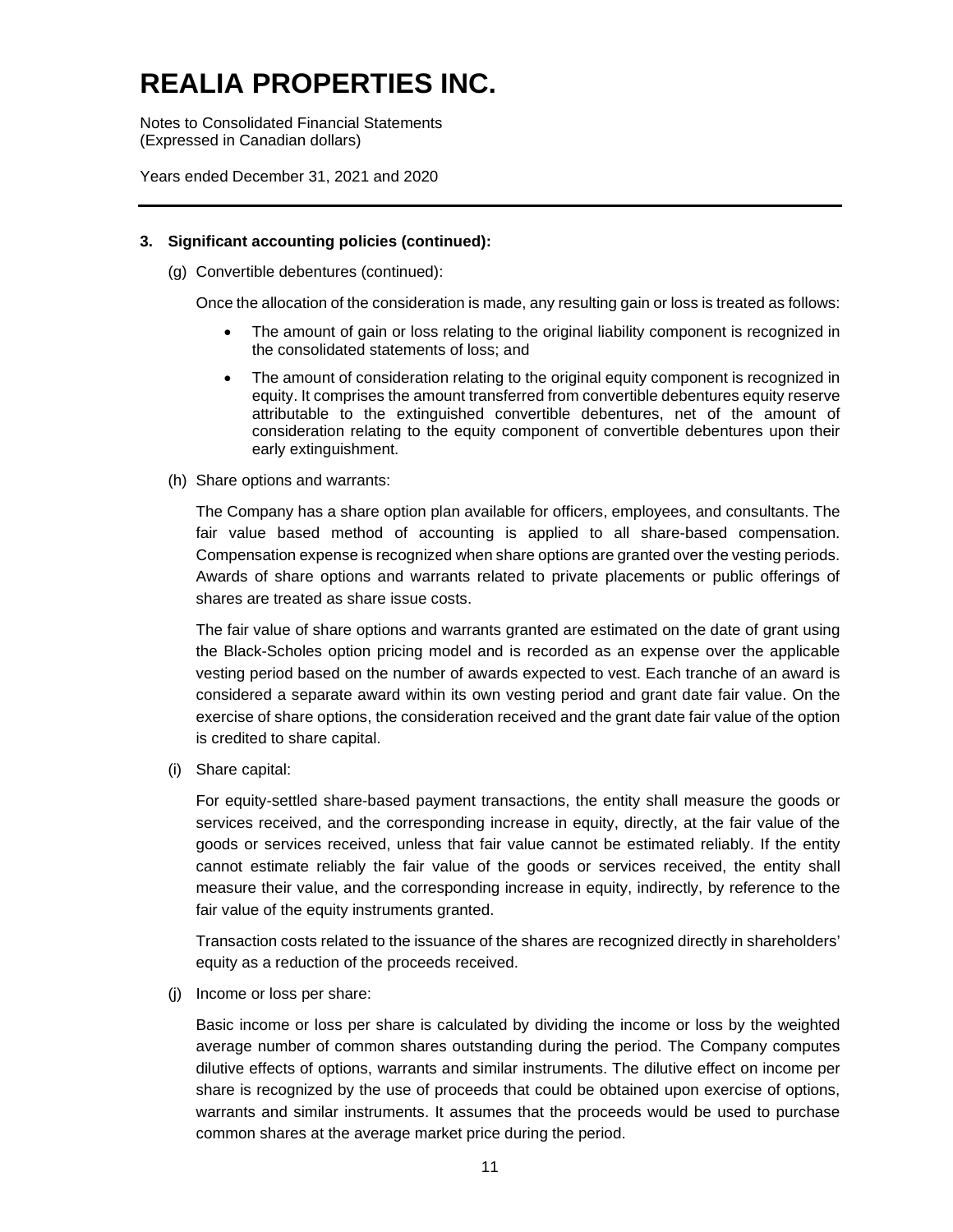Notes to Consolidated Financial Statements (Expressed in Canadian dollars)

Years ended December 31, 2021 and 2020

#### **3. Significant accounting policies (continued):**

(k) Foreign currency translation:

#### *Foreign operations*

The functional currency of the Company's subsidiaries is the United States dollar as it is the currency of the primary economic environment in which the subsidiaries operate. In determining the functional currency, consideration is given to the denomination of major cash flows of the entity. The functional currency of entities within the group has remained unchanged during the reporting period.

Upon consolidation, assets and liabilities of the subsidiaries are translated to Canadian dollars, the presentation currency of the Company, at the period end rate of exchange and the results of their operations translated at average rates of exchange for the period. The resulting translation adjustments are included in accumulated other comprehensive income in equity. Translation adjustments from monetary receivables and payables within the Company's subsidiaries for which settlement is neither planned nor likely to occur in the foreseeable future are included in the accumulated other comprehensive income in equity.

#### *Foreign currency transactions and balances*

Foreign currency transactions are translated into the functional currency of the respective group entity, using the exchange rates prevailing at the dates of the transactions (spot exchange rate).

Foreign exchange gains and losses resulting from the settlement of such transactions and from the remeasurement of monetary items denominated in foreign currency at year-end exchange rates are recognized in profit or loss.

Non-monetary items are not retranslated at year-end and are measured at historical cost (translated using the exchange rates at the transaction date), except for non-monetary items measured at fair value which are translated using the exchange rates at the date when fair value was determined.

(l) Income taxes:

Current income tax for each entity is based on the local taxable income at the local statutory tax rate enacted or substantively enacted at the consolidated statement of financial position date and includes adjustments to tax payable or recoverable in respect of previous periods.

Deferred income tax is recognized using the statement of financial position method in respect of all temporary differences between the tax bases of assets and liabilities, and their carrying amounts for financial reporting purposes, except as indicated below.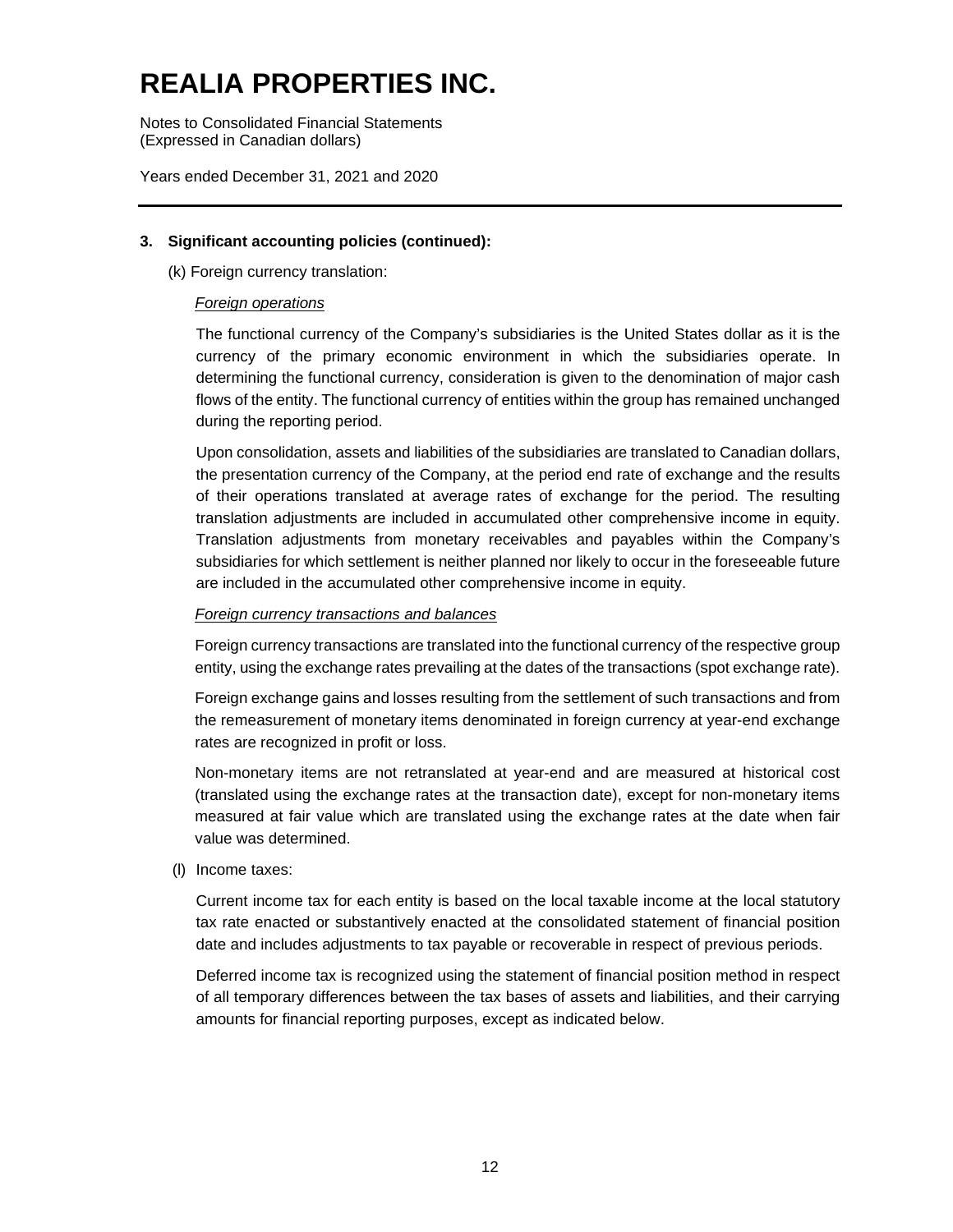Notes to Consolidated Financial Statements (Expressed in Canadian dollars)

Years ended December 31, 2021 and 2020

#### **3. Significant accounting policies (continued):**

(l) Income taxes (continued):

Deferred income tax liabilities are recognized for all taxable temporary differences, except where the deferred income tax liability arises from the initial recognition of goodwill, or the initial recognition of an asset or liability in an acquisition that is not a business combination and, at the time of the acquisition, affects neither the accounting profit nor taxable profit or loss and in respect of taxable temporary differences associated with investment in subsidiaries, interest in joint ventures and associates, where the timing of the reversal of the temporary differences can be controlled and it is probable that the temporary differences will not reverse in the foreseeable future.

Deferred income tax is measured on an undiscounted basis at the tax rates that are expected to apply in the periods in which the asset is realized or the liability is settled, based on tax rates and tax laws enacted or substantively enacted at the statement of financial position date.

Current and deferred income taxes relating to items recognized directly in equity are recognized in equity and not in the consolidated statement of income (loss) and comprehensive loss.

Deferred income tax assets and liabilities are offset when there is a legally enforceable right to offset current income tax assets against current income tax liabilities and when the deferred income tax assets and liabilities relate to income taxes levied by the same tax authority on either the same taxable entities or in different taxable entities, and where there is the intent to settle the balance on a net basis.

(m) Financial instruments:

#### *Recognition and derecognition*

Financial assets and financial liabilities are recognized when the Company becomes a party to the contractual provisions of the financial instrument.

Financial assets are derecognized when the contractual rights to the cash flows from the financial asset expire, or when the financial asset and substantially all the risks and rewards are transferred.

A financial liability is derecognized when it is extinguished, discharged, cancelled or expires.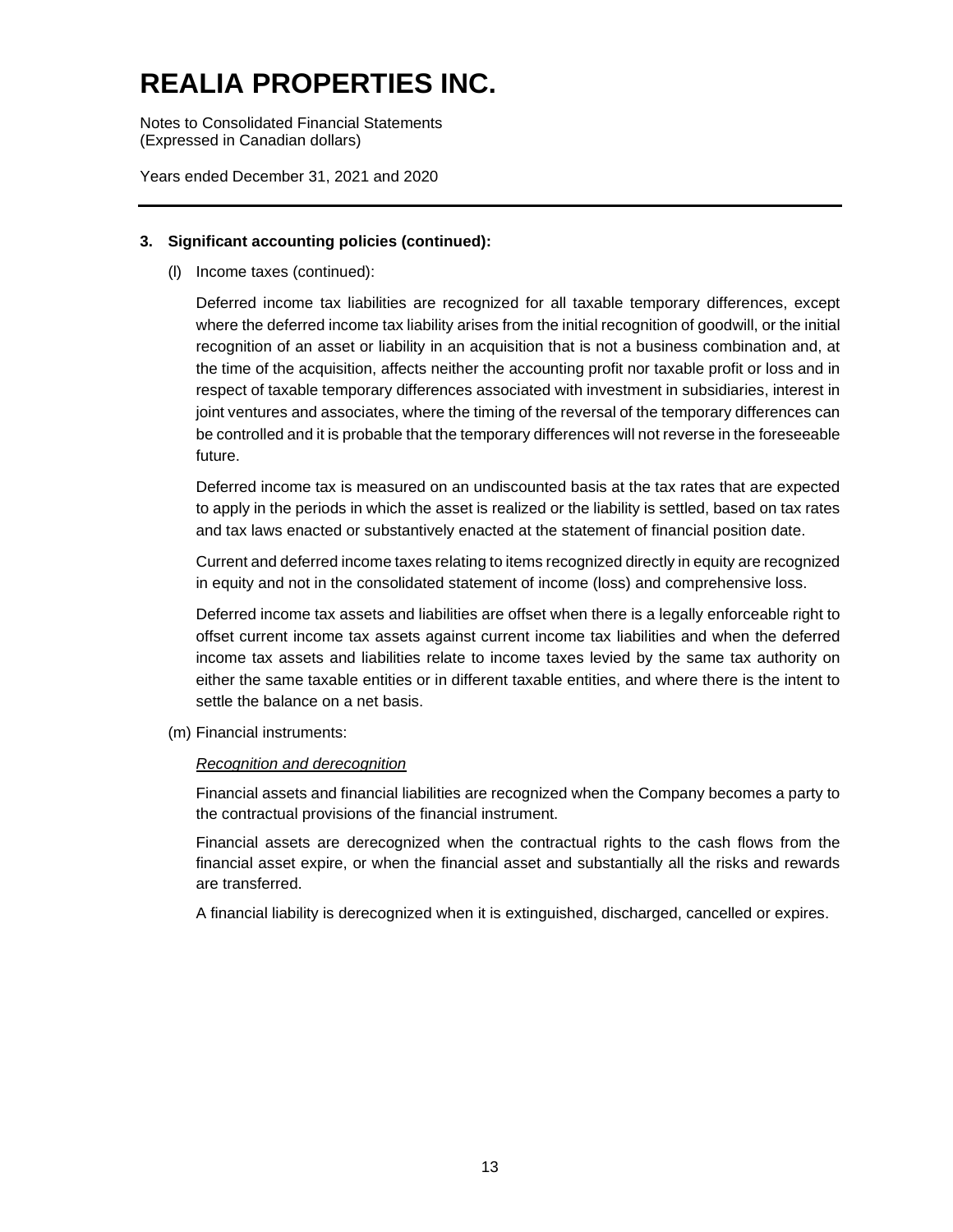Notes to Consolidated Financial Statements (Expressed in Canadian dollars)

Years ended December 31, 2021 and 2020

#### **3. Significant accounting policies (continued):**

(m) Financial instruments (continued):

#### *Classification and initial measurement of financial assets*

Except for those trade receivables that do not contain a significant financing component and are measured at the transaction price in accordance with IFRS 15 *Revenue from Contracts with Customers*, all financial assets are initially measured at fair value adjusted for transaction costs (where applicable).

Financial assets, other than those designated and effective as hedging instruments, are classified into the following categories:

- Amortized cost;
- Fair value through profit or loss (FVTPL); and
- Fair value through other comprehensive income (FVOCI).

In the periods presented, the Company does not have any financial assets categorized as FVTPL or FVOCI.

The classification is determined by both:

- The entity's business model for managing the financial asset; and
- The contractual cash flow characteristics of the financial asset.

All income and expenses relating to financial assets that are recognized in profit or loss are presented within net finance costs, except for impairment of trade receivables which is presented within operating and leasing expenses.

#### *Subsequent measurement of financial assets*

#### *Financial assets at amortized cost*

Financial assets are measured at amortized cost if the assets meet the following conditions (and are not designated as FVTPL):

- They are held within a business model whose objective is to hold the financial assets and collect its contractual cash flows; and
- The contractual terms of the financial assets give rise to cash flows that are solely payments of principal and interest on the principal amount outstanding

After initial recognition, these are measured at amortized cost using the effective interest method.

Discounting is omitted where the effect of discounting is not significant.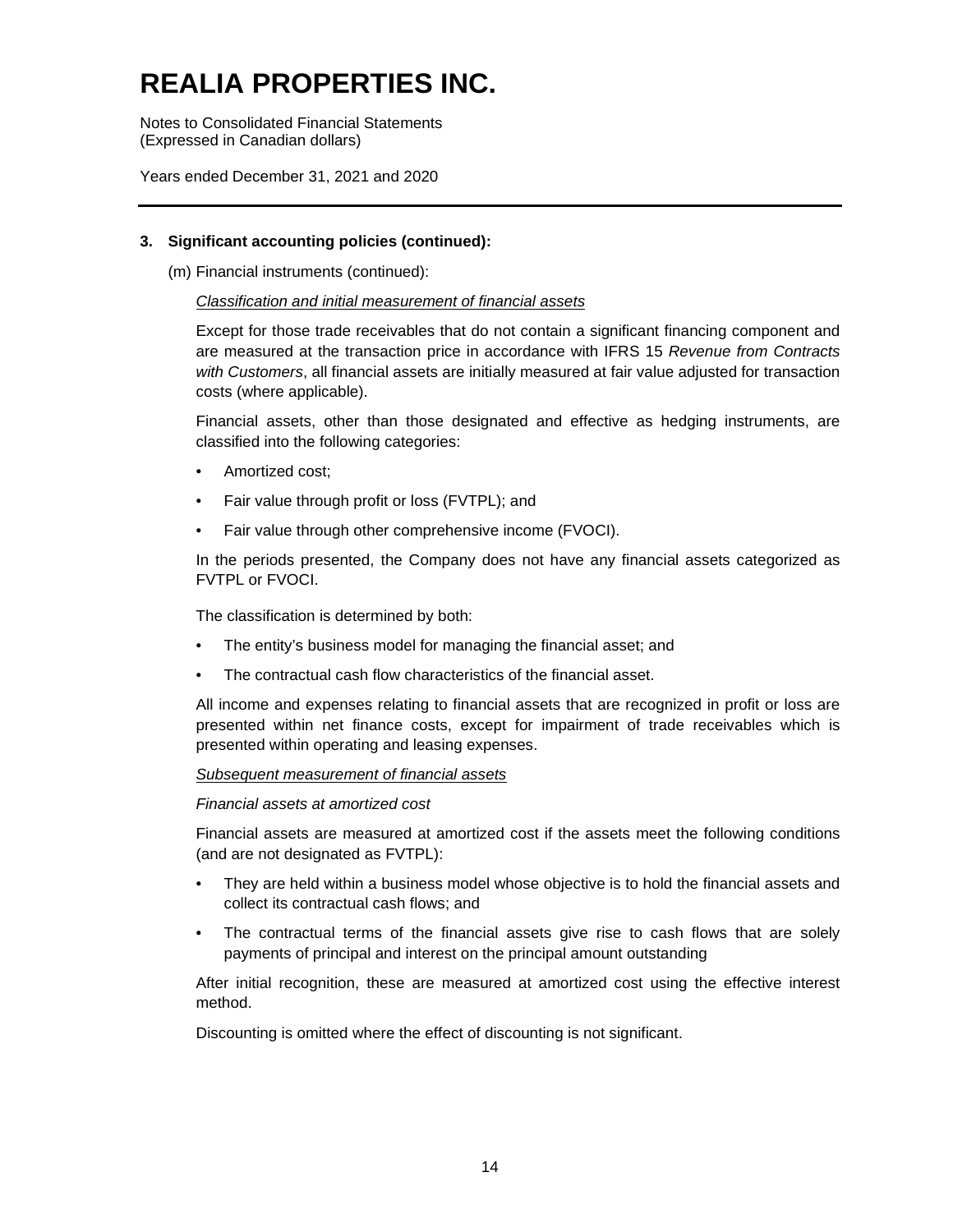Notes to Consolidated Financial Statements (Expressed in Canadian dollars)

Years ended December 31, 2021 and 2020

#### **3. Significant accounting policies (continued):**

(m) Financial instruments (continued):

#### *Classification and measurement of financial liabilities*

Financial liabilities are initially measured at fair value, and, where applicable, adjusted for transaction costs unless the Company designated a financial liability at fair value through profit or loss.

Subsequently, financial liabilities are measured at amortized cost using the effective interest method except for derivatives and financial liabilities designated at FVTPL, which are carried subsequently at fair value with gains or losses recognized in profit or loss (other than derivative financial instruments that are designated and effective as hedging instruments).

All interest-related charges and, if applicable, changes in an instrument's fair value that are reported in profit or loss are included within finance costs or finance income.

#### *Derivative instruments*

Derivative instruments are initially recorded at fair value including those derivatives that are embedded in a financial instrument or other contract but are not closely related to the host financial instrument or contract, respectively. Subsequent to initial recognition, changes in the fair values of derivative instruments are recognized in net loss, except for derivatives that are designated as cash flow hedges.

Transaction costs are expensed as incurred for financial instruments classified or designated at fair value through profit or loss.

The following is a summary of the classification adopted by the Company for each significant category of financial instrument:

| <b>Financial instruments</b> | Classification                          | Measurement    |
|------------------------------|-----------------------------------------|----------------|
|                              |                                         |                |
| Cash                         | Financial assets at amortized cost      | Amortized cost |
| Restricted cash              | Financial assets at amortized cost      | Amortized cost |
| Amounts receivable           | Financial assets at amortized cost      | Amortized cost |
| Mortgage reserve fund        | Financial assets at amortized cost      | Amortized cost |
| Accounts payable and accrued |                                         |                |
| liabilities                  | Financial liabilities at amortized cost | Amortized cost |
| Due to related parties       | Financial liabilities at amortized cost | Amortized cost |
| Notes payable                | Financial liabilities at amortized cost | Amortized cost |
| Convertible debentures       | Financial liabilities at amortized cost | Amortized cost |
| Derivative liability         | Financial liabilities at amortized cost | Amortized cost |
| Mortgages payable            | Financial liabilities at amortized cost | Amortized cost |
| Tenants' security deposits   | Financial liabilities at amortized cost | Amortized cost |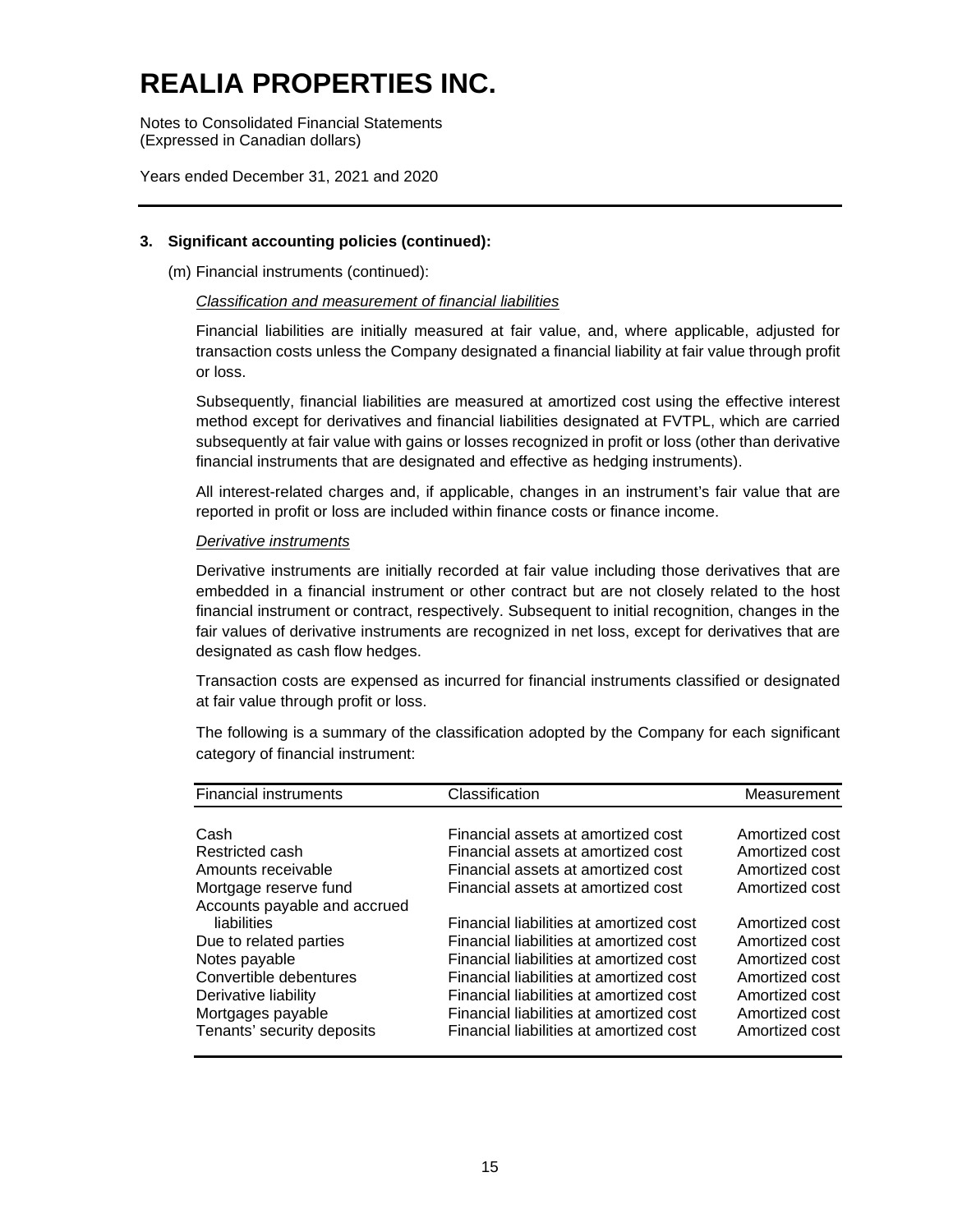Notes to Consolidated Financial Statements (Expressed in Canadian dollars)

Years ended December 31, 2021 and 2020

#### **3. Significant accounting policies (continued):**

- (n) Impairment of assets:
	- (*i*) Financial assets:

The Company applies an expected loss model that assesses the risk a financial asset will default rather than whether a loss has been incurred. The Company applied the simplified approach to estimate expected credit losses which requires the loss allowance to be measured for lifetime expected credit losses. While the Company's financial assets are subject to the expected credit loss requirements, the identified loss was not significant.

(*ii*) Non-financial assets:

Investment properties are tested for impairment whenever events or changes in circumstances indicate that the carrying amount may not be recoverable.

For the purpose of assessing impairment, assets are grouped into cash generating units ("CGU's"), defined as the lowest levels for which there are separately identifiable cash inflows. An impairment loss is recognized within impairment of assets for the amount by which the carrying amount of the individual asset or CGU exceeds its recoverable amount. The recoverable amount is the higher of the fair value less costs to sell and value-in-use. In determining fair value less costs to sell, recent market transactions are taken into account, if available. In the absence of such transactions, an appropriate valuation model is used. Value-in-use is assessed using the present value of the expected future cash flows of the relevant asset or CGU.

Impairments are reversed to the extent that events or circumstances give rise to changes in the estimate of recoverable amount since the period the impairment was recorded. Impairment reversals are recognized within impairment of assets.

(o) Fair values:

The fair value of a financial instrument is the amount of consideration that could be agreed upon in an arm's length transaction between knowledgeable, willing parties who are under no obligation to act. In certain circumstances, however, the initial fair value may be based on other observable current market transactions in the same instrument, without modification or on a valuation technique using market based inputs.

Fair value measurements recognized in the consolidated statement of financial position are categorized using a fair value hierarchy that reflects the significance of inputs used in determining the fair values:

- Quoted prices (unadjusted) in active markets for identical assets or liabilities (Level 1);
- Inputs other than quoted prices included in Level 1 that are observable for the asset or liability, either directly (i.e., as prices) or indirectly (i.e., derived from prices) (Level 2); and
- Inputs for the asset or liability that are not based on observable market data (unobserved inputs) (Level 3).

Each type of fair value is categorized based on the lowest level input that is significant to the fair value measurement in its entirety.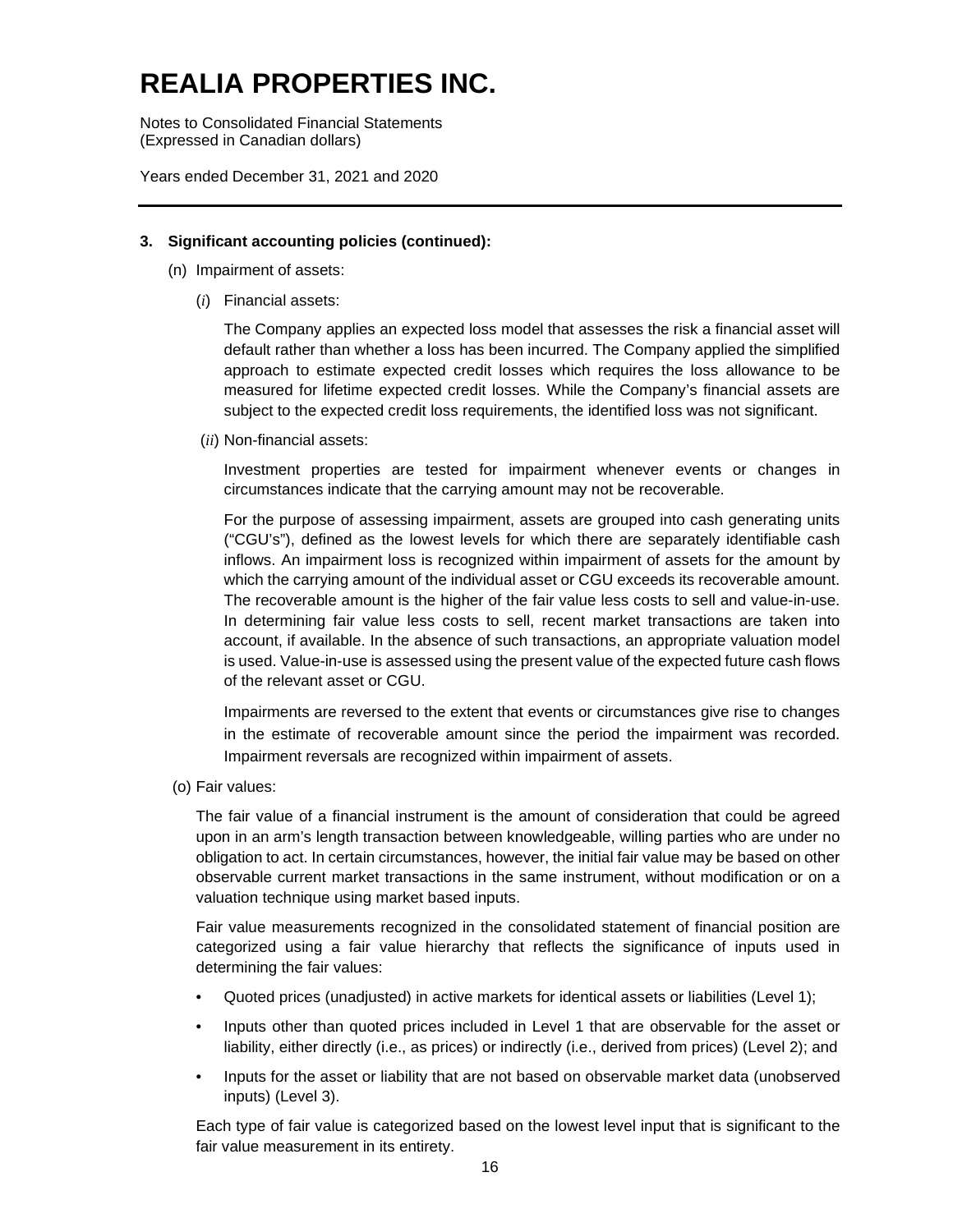Notes to Consolidated Financial Statements (Expressed in Canadian dollars)

Years ended December 31, 2021 and 2020

#### **3. Significant accounting policies (continued):**

(p) Future changes to significant accounting policies:

Certain standards, amendments and interpretations have been issued but are not yet effective up to the date of the issuance of these consolidated financial statements. Such issued standards and interpretations are not expected to have a significant impact on the Company's consolidated financial statements.

#### **4. Critical accounting judgments, estimates and assumptions:**

The preparation of the consolidated financial statements in conformity with IFRS requires management to make judgments, estimates and assumptions that effect the reported amounts in the consolidated financial statements. Management bases its judgments, estimates and assumptions on factors it believes to be reasonable in the circumstances, but which may be inherently uncertain and unpredictable. The uncertainty of these judgments, assumptions and estimates could results in actual results that differ from the estimates and outcomes that require a material adjustment to the carrying amount of assets and liabilities in the future.

(a) Judgments:

The following are critical accounting judgments that have been made in applying the Company's accounting policies:

(*i*) Investment properties:

The Company's accounting policy relating to investment properties is described in note 3(b). In applying this policy, judgment is applied to determine the significant components of each property, including the useful lives over which the componentized assets are to be amortized.

(*ii*) Going concern:

The assessment of the Company's ability to continue on a going concern basis, to obtain sufficient funds to cover ongoing operating expenses and to meet its obligations for the coming year involves a large part of judgment based on past experience and other factors, including expectations of future events that are considered reasonable in the circumstances.

(*iii*) Modification versus extinguishment of financial liability:

Judgment is required in applying IFRS 9 Financial Instruments to determine whether the amended terms of the loan agreements are a substantial modification of an existing financial liability and whether it should be accounted for as an extinguishment of the original financial liability.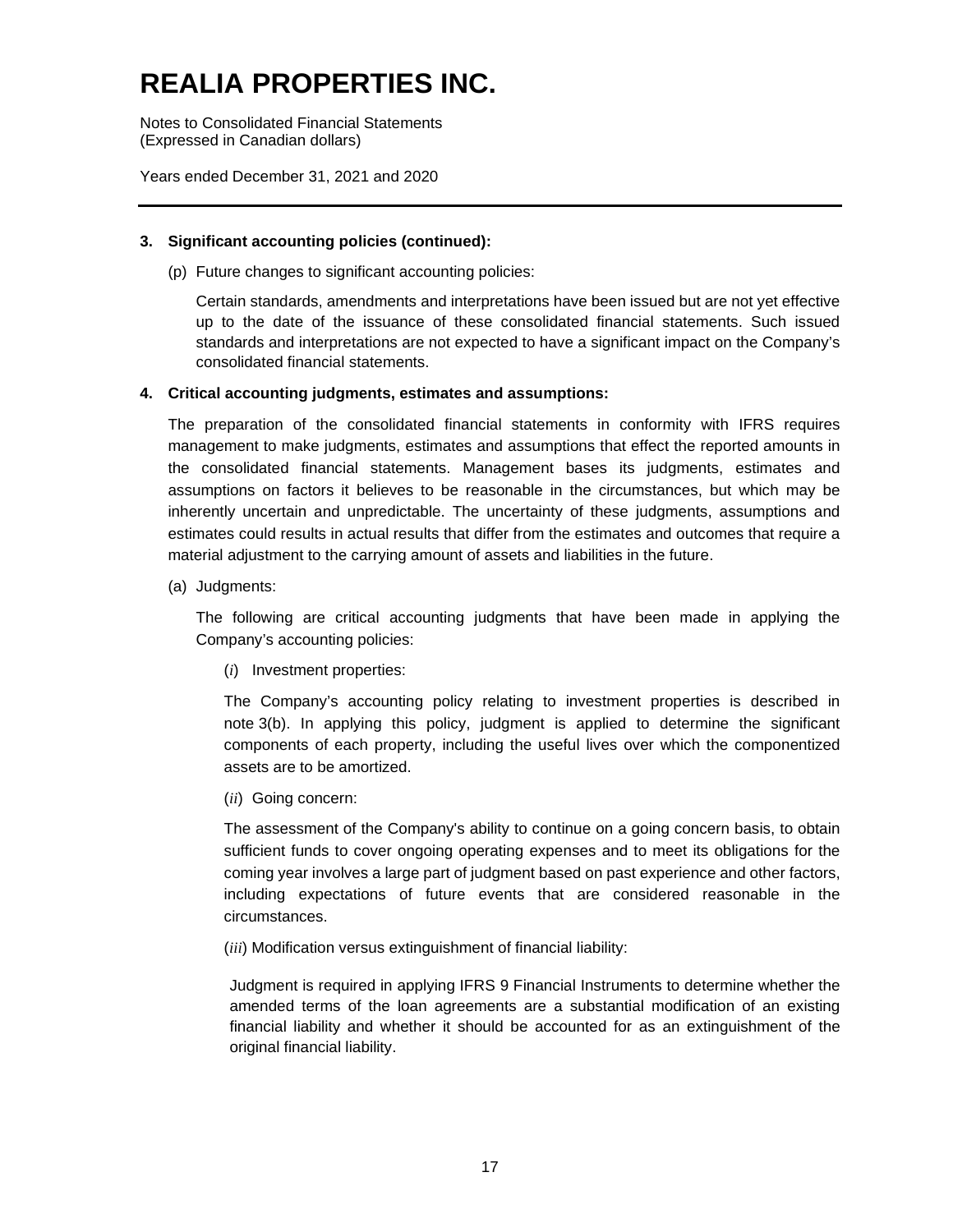Notes to Consolidated Financial Statements (Expressed in Canadian dollars)

Years ended December 31, 2021 and 2020

#### **4. Critical accounting judgments, estimates and assumptions (continued):**

- (a) Judgments (continued):
	- (*iv*) Assessment of control:

Judgment is required in determining whether the Company has control of its entities by assessing the definition of control in accordance with IFRS 10 *Consolidated Financial Statements*. There is judgment required to determine whether the Company has power; whether the Company has exposure or rights to variable returns; and whether the Company has the ability to use its power to affect the amount of its returns.

(*v*) Functional currency:

The determination of the functional currency for the Company and its subsidiaries was based on management's judgment of the underlying transactions, events and conditions relevant to each entity.

(*vi*) Impairment of long-lived assets:

Assets are evaluated at each reporting date to determine whether there are any indications of impairment. The Company considers both internal and external sources of information when making the assessment of whether there are indications of impairment for the Company's long-lived assets.

(b) Estimates:

The significant areas of estimation include the following:

(*i*) Fair value of the investment properties:

The fair value of investment properties disclosed in note 5 is determined by management.

The determination of the fair value of investment property requires the use of estimates such as future cash flows from assets (i.e., tenant profiles, future revenue streams and overall repair and condition of the property), discount rates applicable to those assets' cash flows and capitalization rates. These estimates are based on market conditions existing at the reporting date.

(*ii*) Convertible debentures:

For convertible debentures containing an equity component, the Company assesses the value of the debt component which is calculated at the estimated fair value of the future interest and principal payments due under the terms of the convertible debentures, using an estimated discount rate based on Management's estimated cost of capital.

For convertible debentures which do not contain an equity component, the Company is required to estimate the fair value of the embedded derivative liability which is calculated based on using a model which considers inputs requiring significant judgment.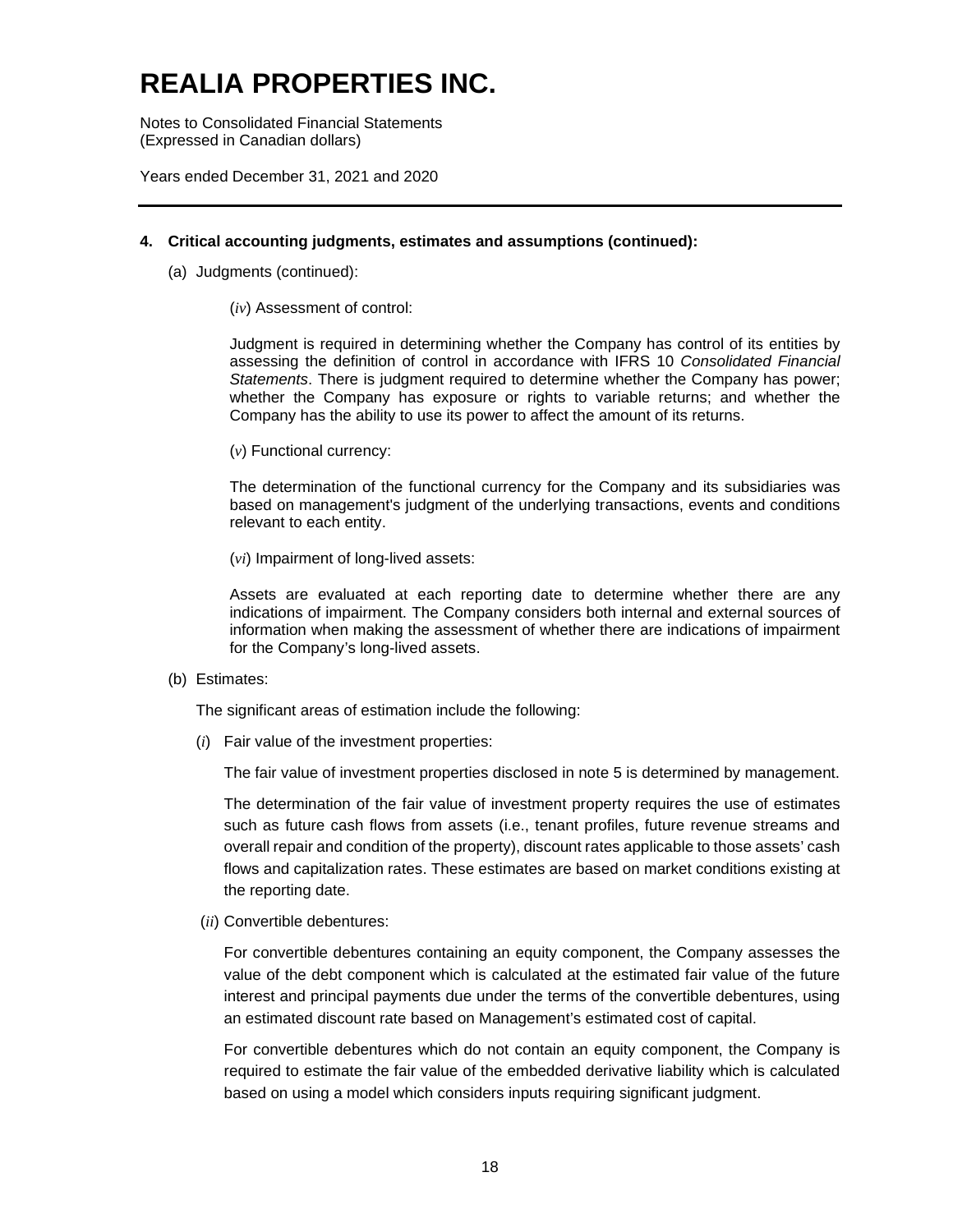Notes to Consolidated Financial Statements (Expressed in Canadian dollars)

Years ended December 31, 2021 and 2020

#### **4. Critical accounting judgments, estimates and assumptions (continued):**

- (b) Estimates (continued):
	- (*iii*) Investment properties useful life:

Amortization is recorded on the straight-line basis based upon management's estimate of the useful life and residual value. The estimates are reviewed at least annually and are updated if expectations change as a result of lease term. A change in the useful life or residual value will impact the reported carrying value of the investment properties resulting in a change in related amortization expense.

#### **5. Investment properties:**

|                              | 2021          | 2020         |
|------------------------------|---------------|--------------|
|                              |               |              |
| Balance, beginning of year   | \$36,314,480  | \$38,343,769 |
| Capital additions            | 229,890       | 450.625      |
| Insurance recovery           |               | (306, 043)   |
| Depreciation                 | (1, 287, 151) | (1,546,230)  |
| Foreign currency translation | (145, 210)    | (627, 641)   |
| Balance, end of the year     | \$35,112,009  | \$36,314,480 |

 (a) On March 30, 2016, the Company completed the purchase of a 100% interest in Metro Gateway Shopping Center, a retail real estate property located in Phoenix, Arizona.

The acquisition cost of \$11,803,610 (US\$9,100,000) before standard closing costs and adjustments was financed with a \$7,886,368 (US\$6,080,000) mortgage with the remainder financed with part of the proceeds from a \$4,500,000 issuance of convertible unsecured subordinated debentures to a related party (note 8). The seller was at arm's length to the Company.

(b) On August 31, 2016, the Company completed the purchase of a 100% interest in 116th Street Centre, a retail real estate property located in Carmel, Indiana.

The acquisition cost of \$12,894,330 (US\$9,825,000) before standard closing costs and adjustments was financed in part through a first mortgage of \$9,154,974 (US\$6,975,750) with the remainder provided by \$3,301,358 (US\$2,515,512) of proceeds from the sale of the Company's interests in Swanway and San Tan joint ventures, and the bridging loans provided – 50% by Titanstar Finance Inc., a Company of which the Chairman of the Board of Directors is a principal, and 50% by a private company owned by a director of the Company. The seller was at arm's length to the Company. The bridge loans were settled in January 2018.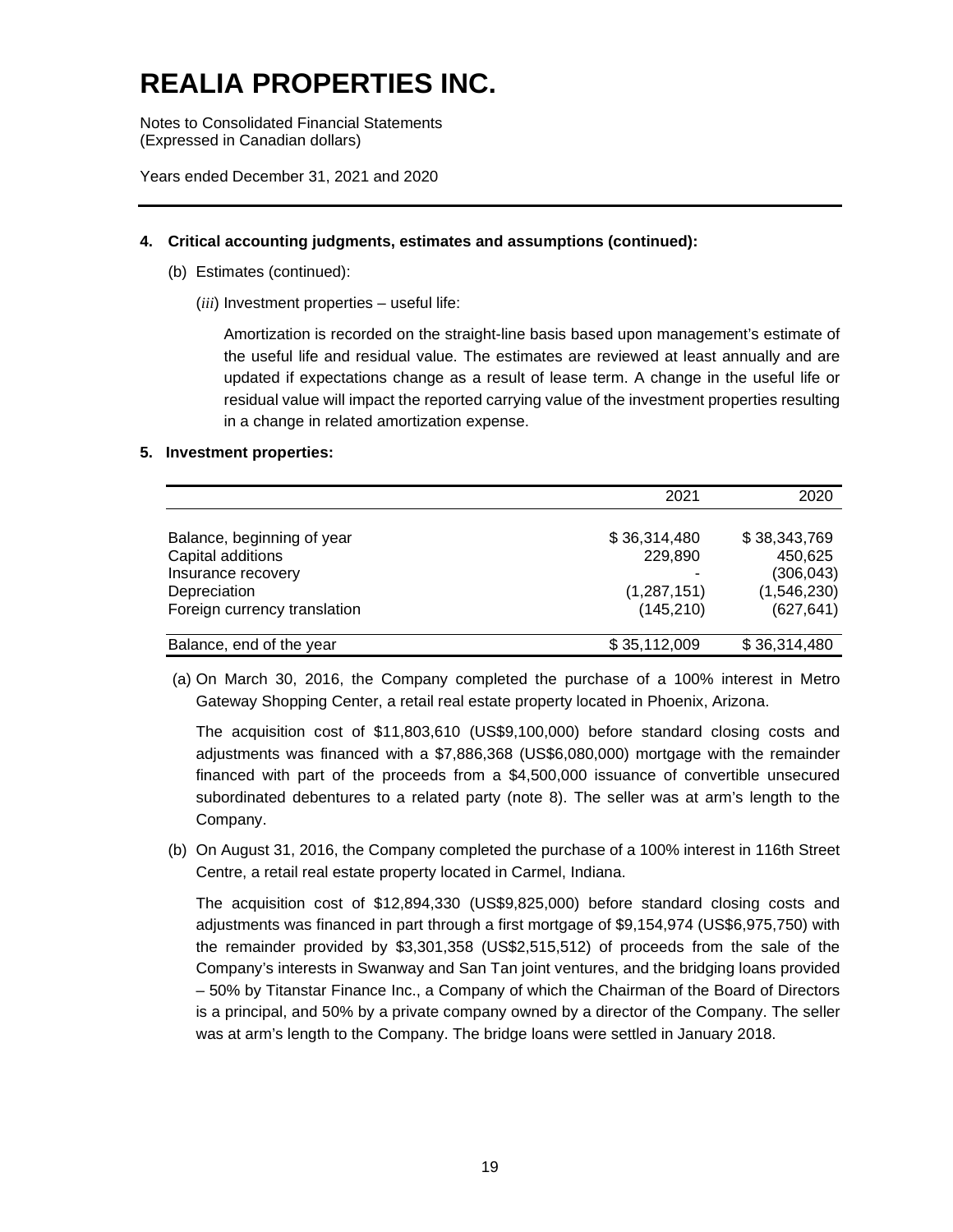Notes to Consolidated Financial Statements (Expressed in Canadian dollars)

Years ended December 31, 2021 and 2020

#### **5. Investment properties (continued):**

(c) On September 15, 2015, the Company acquired a 49% interest in Martin Downs NSC, LLC, which holds Martin Downs Town Center ("MTDC"), a retail real shopping center located in Palm Springs, Florida, for total consideration, including transaction costs, of \$3,146,172 (US\$2,369,075), paid by issuance of common shares. The Company's interest is held through its wholly owned subsidiary, Realia US, Inc. Martin Downs NSC, LLC, being jointly controlled by the partners. The Company accounted for its interest under the equity method.

On August 31, 2018, the Company acquired an additional 9% ownership interest for \$1,304,750 (US\$1,000,000), for a note payable still outstanding as at December 31, 2021 (note 6).

On October 17, 2018, the Company acquired an additional 41% interest. The acquisition was a result of the Company exercising an option from the original 2015 Purchase and Sales agreement. In consideration for the acquisition cost of \$3,710,875, the Company issued 38,459,269 common shares as at February 22, 2019. As of October 17, 2018, the Company holds 99% in Martin Downs NSC, LLC and therefore, is deemed to have acquired control and therefore, begin to consolidate Martin Downs NSC, LLC at the time of the acquisition of the additional 41% interest.

It was determined, using the optimal concentration test permitted in the amendments of IFRS 3 *Business Combination* that the Company early adopted as at January 1, 2018, that the transaction was not a business acquisition. Therefore, the transaction was accounted for at cost, as an asset acquisition, without remeasurement of the previously held equity interest in Martin Downs NSC, LLC.

On March 19, 2021, the Company acquired the remaining 1% for a total consideration of US\$37,500 (\$47,108).

Management's estimated fair value of the Company's investment properties at December 31, 2021 was \$41,828,000 (US\$33,100,000) and at December 31, 2020 was \$44,197,000 (US\$34,887,500).

The valuation technique of the Company's investment property portfolio utilizes either individually or a combination of the Direct Comparison Approach or the Income Approach, which uses the "overall capitalization rate" method. This method requires that rental income from current leases and key assumptions about rental income, vacancies and inflation rates among other factors are used to determine a one-year income forecast for each individual property, and also considers any capital expenditures anticipated within the following year. A capitalization rate is also determined for each property based on market information related to the external sale of similar buildings within a similar geographic location. These factors were used to determine the fair value of investment properties at the reporting date.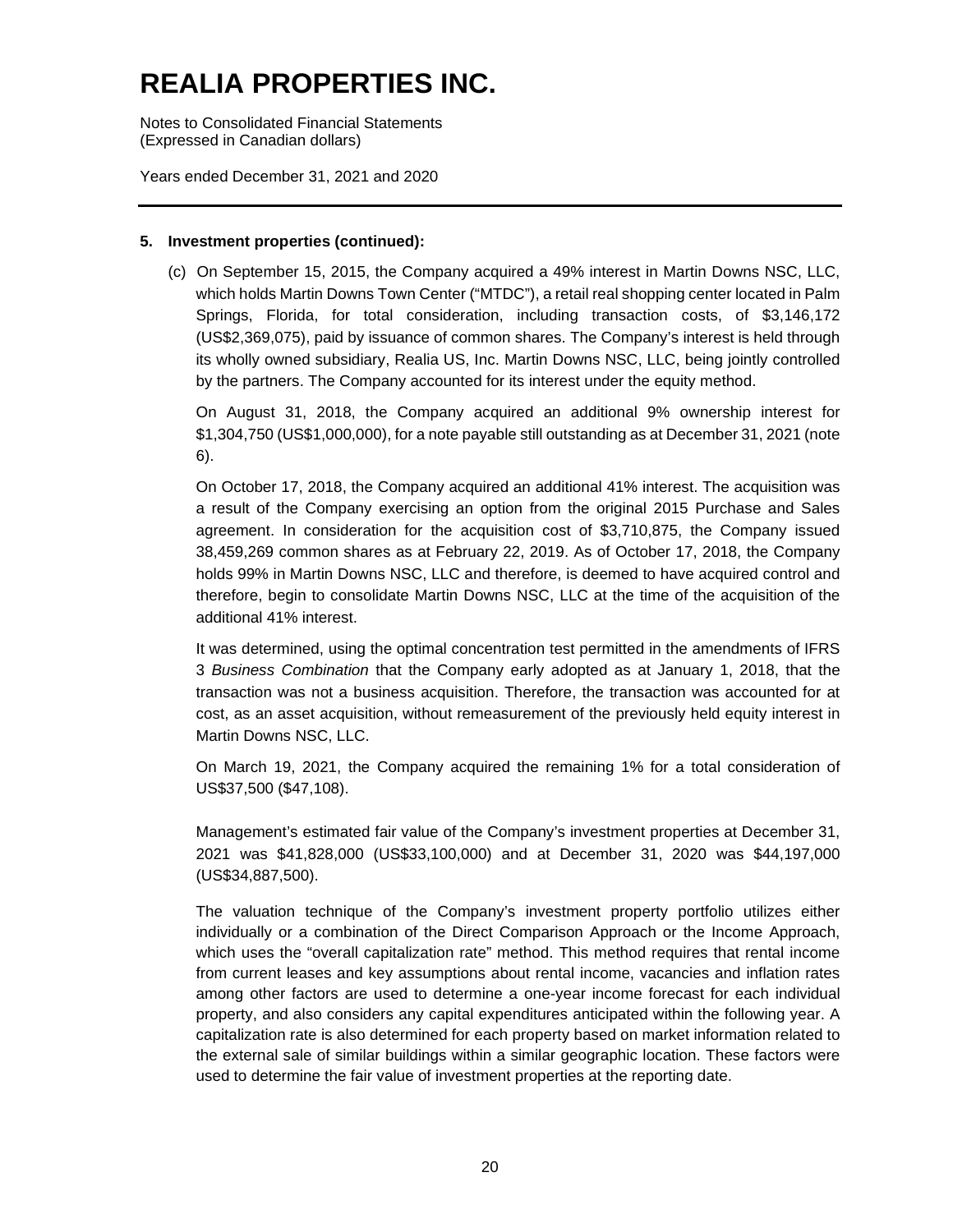Notes to Consolidated Financial Statements (Expressed in Canadian dollars)

Years ended December 31, 2021 and 2020

#### **5. Investment properties (continued):**

The key valuation assumptions for the Company's investment properties are as follows:

|                                        | 2021          | 2020                |
|----------------------------------------|---------------|---------------------|
| Capitalization rates – range           | 6.75% - 7.75% | $6.09\%$ - $8.00\%$ |
| Capitalization rate – weighted average | 7.14%         | 6.83%               |

If the capitalization rates were increased/decreased by 0.25%, the investment properties balance would increase/decrease by approximately \$1,123,000/-\$1,205,000 (2020 - \$1,246,000/- \$1,344,000).

#### **6. Notes payable:**

| Martin Downs GP, LLC                                                                      | 2021                                          | 2020        |
|-------------------------------------------------------------------------------------------|-----------------------------------------------|-------------|
| Liability, beginning of year<br>Impact of extinguishment<br>Accretion<br>Foreign exchange | 1,272,500<br>(259, 046)<br>100,129<br>(8,800) | \$1,272,500 |
| Liability, end of year                                                                    | 1,104,783                                     | 1,272,500   |

On August 31, 2018, concurring with the refinancing of the mortgage loan related to Martin Downs Town Center, the Company acquired an additional 9% interest in Martin Downs NSC, LLC from the Martin Downs GP, LLC, a private entity in which one of the Company's officers is a partner for an amount of \$1,304,750 (US\$1,000,000).

Correspondingly, the US\$1,000,000 note payable to Martin Downs GP, LLC to finance the 9% ownership interest acquisition bears interest at a rate of 10% and secured by interest in Martin Downs NSC, LLC. The note matured on August 30, 2019 and was extended to February 2020 in exchange for an extension fee of \$21,053 (US\$15,000), extended to August 31, 2020 in exchange for an extension fee of \$20,124 (US\$15,000) and further extended to February 28, 2021 in exchange for an extension fee of \$39,957 (US\$30,000). On February 28, 2021, the note was extended to February 28, 2026 and the interest rate was reduced to 8.0%. There were no extension fees. The Company may, from time to time, repay all or any part of the note without penalty.

The Company used a discounted cash flow model with an estimated fair value interest rate of 12% to estimate the fair value of the liability.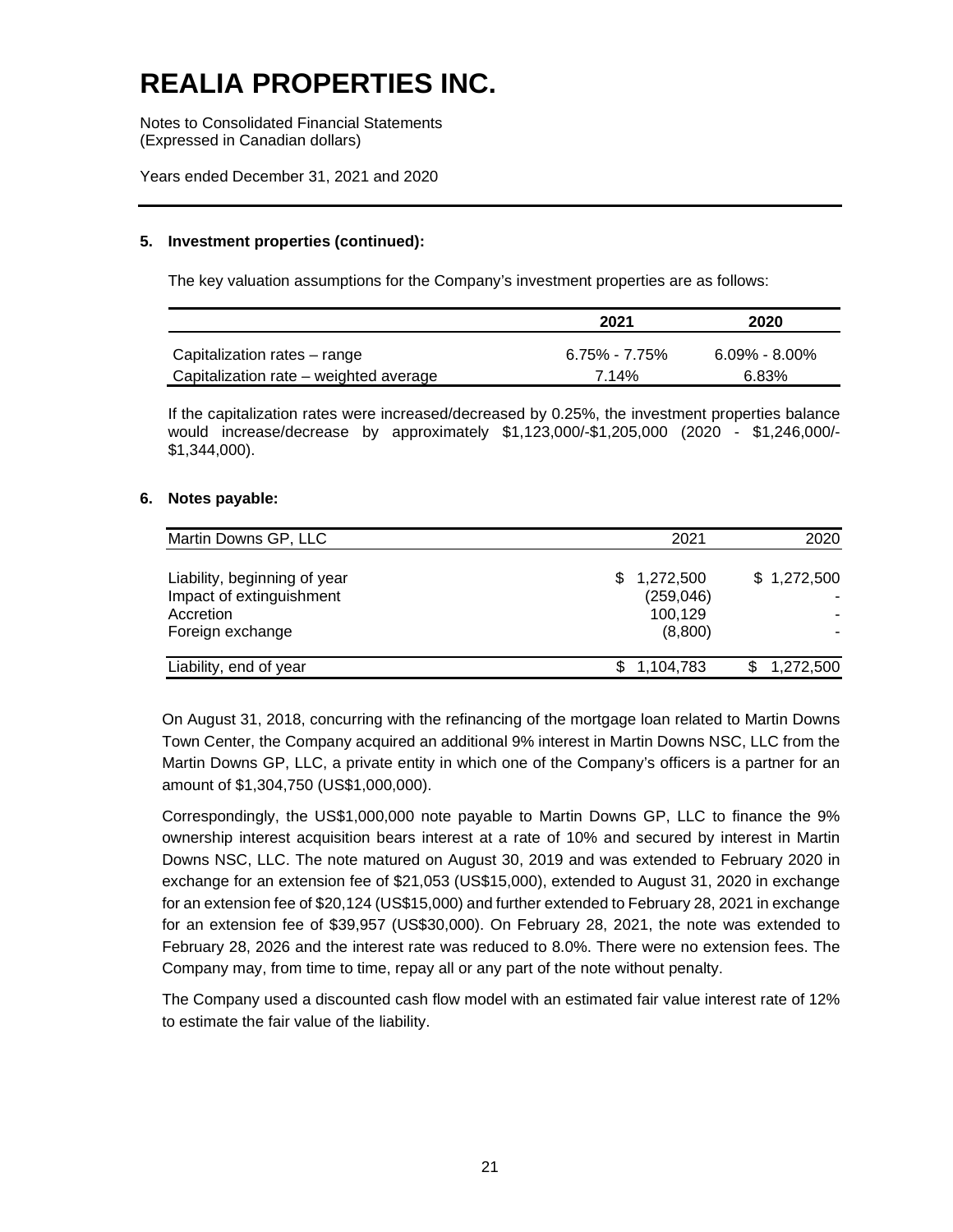Notes to Consolidated Financial Statements (Expressed in Canadian dollars)

Years ended December 31, 2021 and 2020

#### **7. Mortgages payable:**

|                                                                                                                                                                                                                   | 2021         | 2020           |
|-------------------------------------------------------------------------------------------------------------------------------------------------------------------------------------------------------------------|--------------|----------------|
| Mortgage payable bears a fixed interest rate of 4.78%<br>maturing September 2026. The loan is being amortized over<br>30 years and is payable in monthly payments of US\$36,515,<br>capital and interest          | \$8,220,353  | \$8,418,237    |
| Mortgage payable bears a fixed interest rate of 5.553%<br>maturing April 2021. The loan is being amortized over 30<br>years and is payable in monthly payments of US\$34,724,<br>capital and interest (a)         |              | 7,294,883      |
| Mortgage payable bears an interest rate of 7.075%. Prior to<br>the discontinuation of LIBOR in September 2020, the rate was<br>the greater of 1-month LIBOR plus 4.95% or 7.075%,<br>maturing on May 31, 2021 (a) |              | 11,452,500     |
| Mortgage payable bears a fixed interest rate of 4.42%<br>maturing June 6, 2031. The loan is being amortized over 30<br>years and is payable in monthly payments of US\$75,793,<br>capital and interest (a)        | 18,934,560   |                |
|                                                                                                                                                                                                                   | 27,154,913   | 27,165,620     |
| Less: deferred financing costs                                                                                                                                                                                    | (919, 345)   | (44, 814)      |
| Less: current portion                                                                                                                                                                                             | (377, 134)   | (18, 897, 561) |
|                                                                                                                                                                                                                   | \$25,858,434 | \$8,223,245    |

(a) On May 28, 2021, the Company refinanced the mortgages on Metro Gateway and Martin Downs Town Center. As part of the refinance, the Company obtained a cross-collateralized 10-year mortgage secured by the ownership interest in Martin Downs Town Center and Metro Gateway.

The mortgages payable are recorded at amortized cost and bear a weighted average effective interest rate of 4.63% as at December 31, 2021 (2020 – 6.13%). The mortgages payable are secured by the Company's investment properties.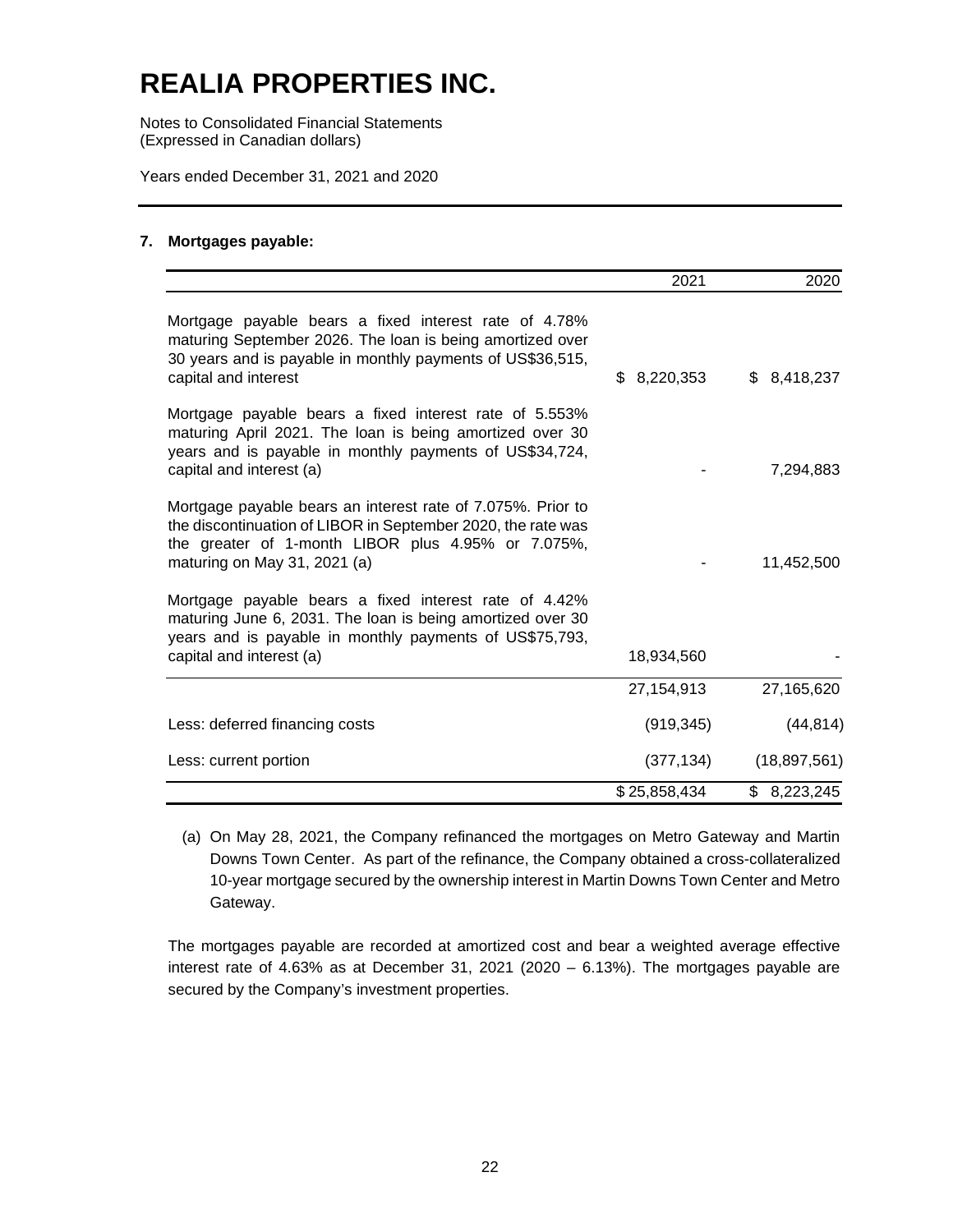Notes to Consolidated Financial Statements (Expressed in Canadian dollars)

#### **7. Mortgages payable (continued):**

Principal repayments, as of December 31, 2021, based on scheduled repayments to be made on the mortgages payable over the next five years and thereafter are as follows:

| 2022       | \$377,134    |
|------------|--------------|
| 2023       | 500,932      |
| 2024       | 523,191      |
| 2025       | 548,648      |
| 2026       | 7,915,468    |
| Thereafter | 17,289,540   |
|            | \$27,154,913 |
|            |              |

For the year ended December 31, 2021, the Company incurred \$1,464,653 (2020 - \$1,724,143) of interest on the mortgages payable, which is included in finance costs (note 13).

#### **8. Convertible debentures:**

|                                                                           | 2021                    | 2020                |
|---------------------------------------------------------------------------|-------------------------|---------------------|
| Liability, beginning of year                                              | 4,542,000<br>\$.        | 4,428,983<br>\$     |
| Repayment<br>Accretion                                                    | (1,589,700)<br>130,220  | 113,017             |
| Impact of extinguishment                                                  | (1,487,079)             |                     |
| Derivative liability<br>Liability, end of year                            | (204, 181)<br>1,391,260 | 4,542,000           |
|                                                                           |                         |                     |
| Transaction costs, beginning of year<br>Amortization of transaction costs | 15,988                  | (53, 533)<br>53,533 |
| Debt modification transaction costs                                       | (75,944)                |                     |
| Transaction costs, end of year                                            | (59,956)                |                     |
| Convertible debentures                                                    | S<br>1.331.304          | S<br>4.542.000      |

The Company entered into a trust indenture on July 31, 2013 with BNY Trust Company of Canada under which the Company could issue convertible debentures to a maximum principal amount of \$11,500,000.

The convertible debentures are redeemable, unsecured, subordinated to senior indebtedness and were set to mature on September 30, 2018.

On September 28, 2018, the Debenture holders approved an Extraordinary Resolution authorizing (i) the maturity extension of the Debentures from September 30, 2018 to September 30, 2020; (ii) a reduction in the conversion price at which the Debenture may be converted into common shares of the Corporation from \$0.08125 to \$0.06 per common share; and (iii) an increase of the interest rate payable on the Debentures from 8.5% per annum to 9.5% per annum, which took effect as of October 1, 2018.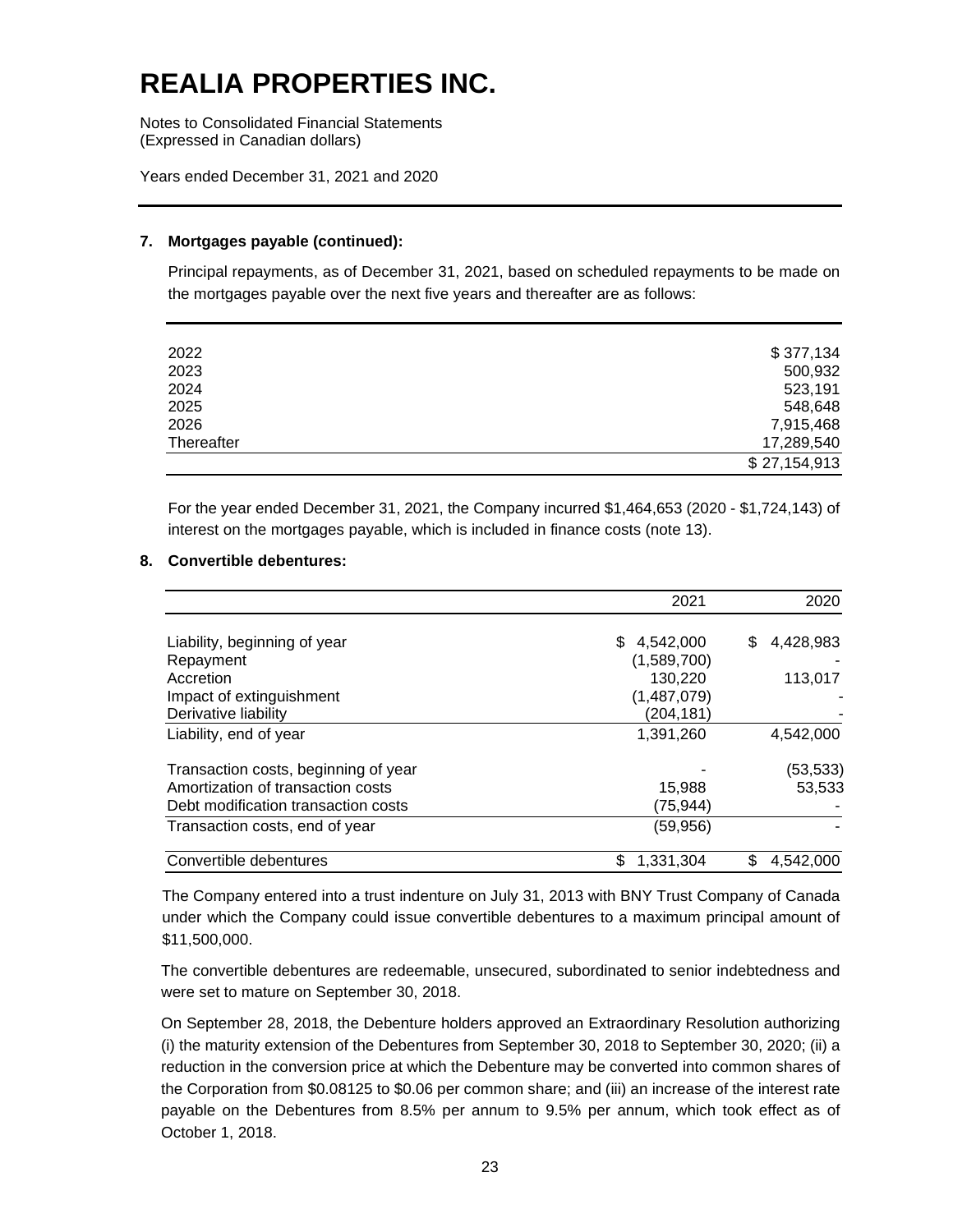Notes to Consolidated Financial Statements (Expressed in Canadian dollars)

Years ended December 31, 2021 and 2020

#### **8. Convertible debentures (continued):**

In June 2020, the Company began negotiations with the Debenture holders on a modification and extension. On September 30, 2020, the convertible debentures matured and negotiations with the Debenture holders remained ongoing. On February 19, 2021, the Company entered into a second amendment to the Convertible Debentures. The debenture was amended as follows:

- **Extended through September 30, 2025;**
- Repayment of \$1,589,700 of outstanding principal balance;
- Decreasing the interest rate payable on the Debentures from 9.5% per annum to 4.75% per annum, retroactive to October 1, 2020; and
- The Company is to repay 50% of the principal amount outstanding at maturity in cash, and the remaining 50% of the principal amount outstanding at maturity by way of common shares at a price of \$0.10 per share.

The Company used a discounted cash flow model with an estimated fair value interest rate of 12% to estimate the fair value of the liability.

|                                                   | 2021                       | 2020        |
|---------------------------------------------------|----------------------------|-------------|
| Principal, beginning of year<br>Repayment of debt | \$4,542,000<br>(1,589,700) | \$4,542,000 |
| Principal, end of year                            | \$2,952,300                | 4,542,000   |

A reconciliation of the face value of the convertible debentures is as follows:

For the year ended December 31, 2021, the Company incurred \$86,298 (2020 - \$323,618) of interest on the convertible debentures, which is included in finance costs (note 13).

As a condition of the convertible debentures, the Company is required to maintain a debt service coverage ratio. At the end of each fiscal quarter in 2021 and as of year end 2020, the Company was in compliance with the covenant.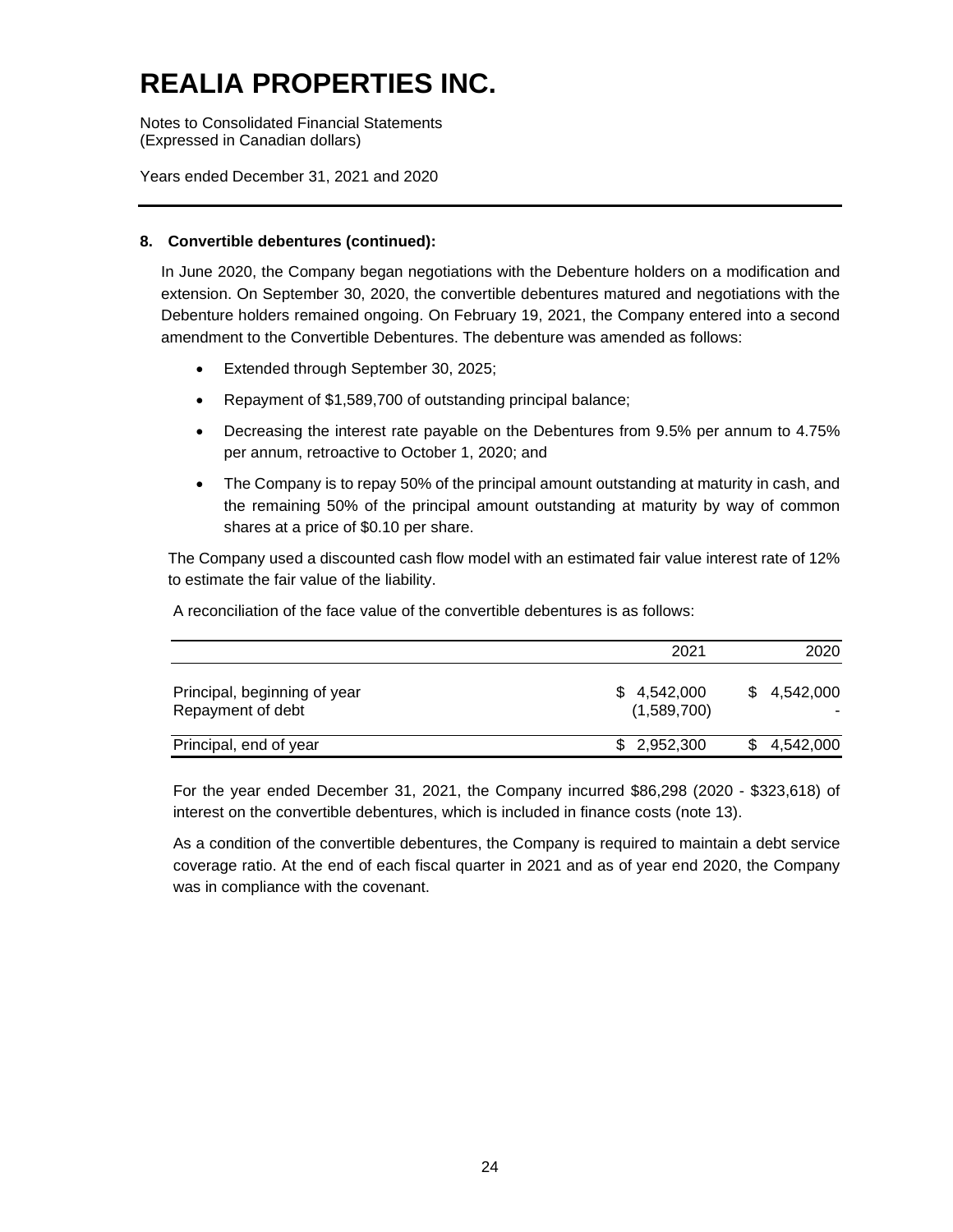Notes to Consolidated Financial Statements (Expressed in Canadian dollars)

Years ended December 31, 2021 and 2020

#### **9. Related party balances and transactions:**

Other related party transactions and balances not already disclosed in the consolidated financial statements include:

|                                                                                                                        | 2021                 | 2020                            |
|------------------------------------------------------------------------------------------------------------------------|----------------------|---------------------------------|
| Due to Hoche Private Equity Investors SARL (b) (c) (e)<br>Due to Inovalis S.A. $(f)(g)$<br>Due to Inovalis USA LLC (d) | 561,251<br>2,015,386 | 564.463<br>1,988,968<br>132.553 |
|                                                                                                                        | \$ 2,576,637         | \$2,685,984                     |

Included in accounts payable and accrued liabilities is \$89,644 of accrued interest charges (2020 - \$12,540) owing to private companies related through common directors.

(a) Key management personnel compensation:

|                                                                           | 2021                    |    | 2020             |
|---------------------------------------------------------------------------|-------------------------|----|------------------|
| CFO:<br>Consulting fees<br><b>Corporate Secretary:</b><br>Consulting fees | \$<br>102,748<br>39,996 | S  | 80,519<br>43,761 |
|                                                                           | 142,744                 | S. | 124,280          |

Key management personnel include the members of the Board of Directors and executive officers of the Company.

(b) Loan facility:

On April 4, 2018, the Company obtained a loan facility for up to \$100,000. Under the terms of the loan facility, the Company may draw, from time to time, from April 4, 2018 to December 31, 2018, for the purpose of funding working capital requirements. Interest on any outstanding drawdowns will accrue at a fixed rate of 10% per annum, and is payable monthly. Outstanding indebtedness is payable on demand, subject to the terms and conditions of the loan facility, but will be subordinated by the Company's senior indebtedness to secured lenders. The loan facility is provided by a private company of which the Chairman of the Board of the Company is a principal. In consideration of providing the loan facility, the loan facility provider will receive \$3,000.

The Company drew \$100,000 in 2018 under this loan facility. The loan remains outstanding at December 31, 2021.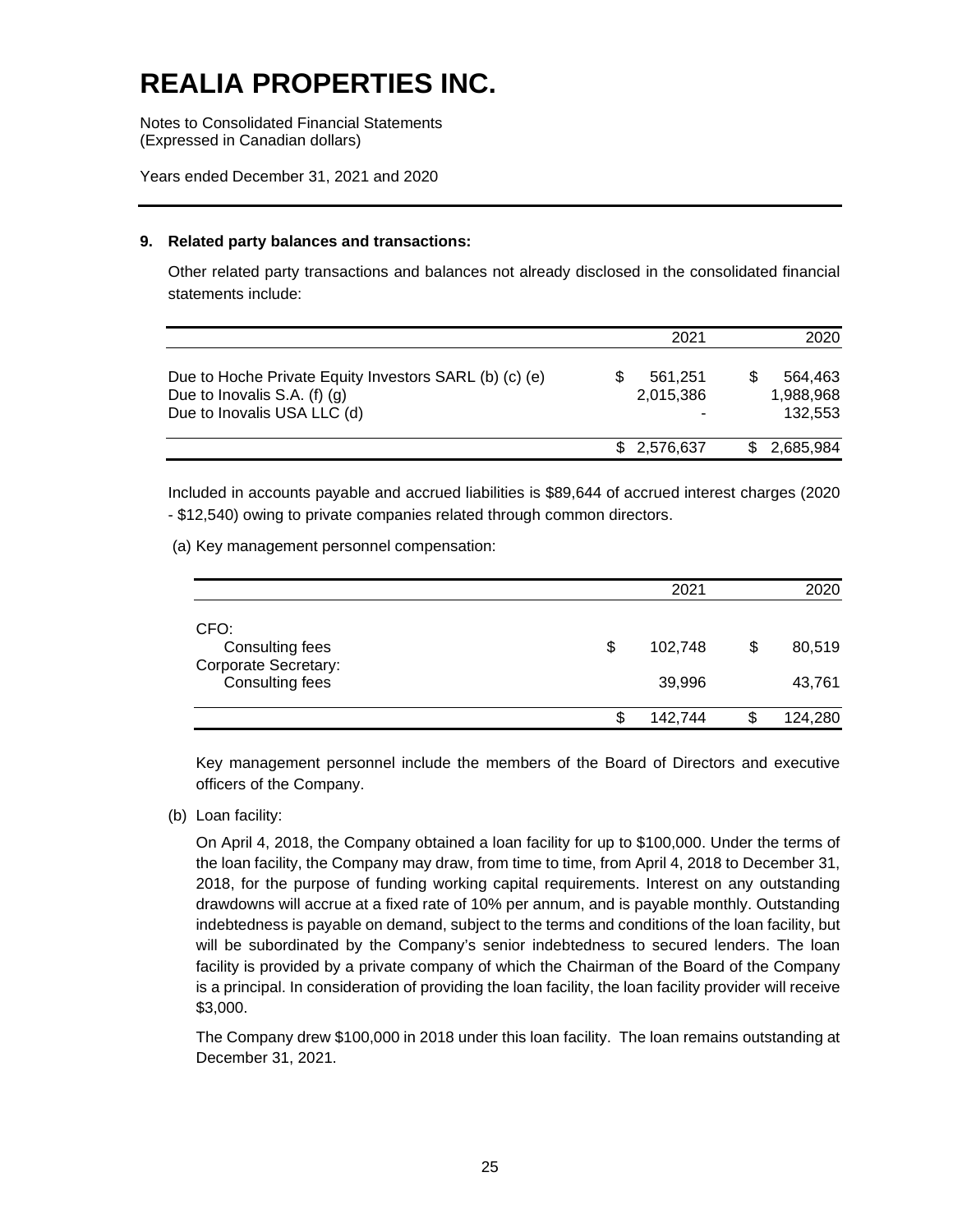Notes to Consolidated Financial Statements (Expressed in Canadian dollars)

Years ended December 31, 2021 and 2020

#### **9. Related party balances and transactions (continued):**

(c) Down payment:

On July 6, 2018, a private company of which the Chairman of the Board of the Company is a principal provided a \$52,336 (US\$40,000) down payment for the refinancing of the Martin Downs mortgage. The down payment is repayable upon demand.

(d) Asset Management and Disposition Fees – Martin Downs:

On July 22, 2013, Martin Downs NSC, LLC entered into a management agreement with Inovalis USA LLC, pursuant to which Inovalis USA LLC provided management services to Martin Downs NSC, LLC with respect to the investment properties it holds. As payment for its services, Inovalis USA LLC was entitled, until October 31, 2018, to 1% of gross revenues collected, as asset management fees. Inovalis USA LLC was also entitled to a 1% disposition fee associated with the sale of its ownership interest in Martin Downs to the Company. On September 30, 2019, the Company formally terminated the management agreement with Inovalis USA LLC and the associated fees became due (management fee – \$84,700 (US\$63,975) and disposition fee – \$47,853 (US\$40,192)). The amounts were paid in October 2021.

(e) Interest reserve:

On April 29, 2020, a private company of which the Chairman of the Board of the Company is a principal provided a US\$325,000 (CAD \$439,429) payment for an up-front 6-month interest reserve associated with the extension of the Martin Downs mortgage. The note payable bears interest at a fixed rate of 7.5% per annum and ending until all indebtedness owing is repaid. The note is repayable upon demand. The Company may, from time to time, repay all or any part of the note payable without penalty.

(f) Working capital:

On September 27, 2020, Inovalis S.A., a private company of which one of the Directors is a principal, provided a \$400,000 loan to fund ongoing working capital requirements of the Company. The note payable bears interest at a fixed rate of 7.5% per annum and matures on December 31, 2022. The Company may, from time to time, repay all or any part of the note payable without penalty.

(g) Working capital:

On December 31, 2020, Inovalis S.A. provided a \$1,589,000 loan to fund ongoing working capital requirements of the Company. The note payable bears interest at a fixed rate of 7.5% per annum and matures on December 31, 2022. The Company may, from time to time, repay all or any part of the note payable without penalty.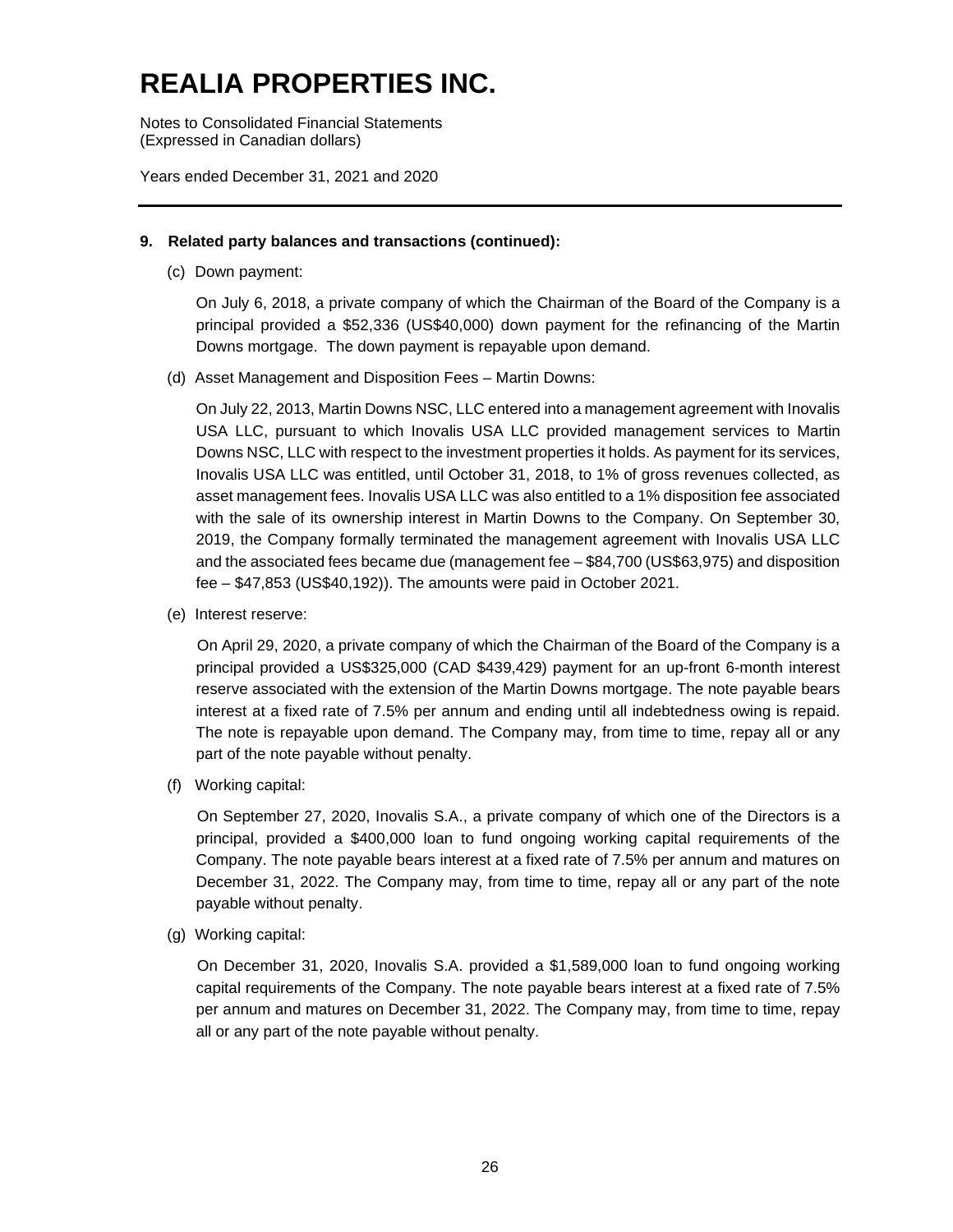Notes to Consolidated Financial Statements (Expressed in Canadian dollars)

Years ended December 31, 2021 and 2020

#### **9. Related party balances and transactions (continued):**

(h) Working capital:

On March 8, 2021, Inovalis S.A. provided a \$26,417 loan to fund ongoing working capital requirements of the Company. The note payable bears interest at a fixed rate of 7.5% per annum and matures on December 31, 2022. The Company may, from time to time, repay all or any part of the note payable without any penalty.

(i) Nominee:

On May 7, 2021, Realia Hospitality Inc., a wholly owned subsidiary of the Company, entered into a Nominee Ownership and Agency Agreement with Inovalis S.A. and Mirabeau Overseas Inc., an arm's length party, to act on their behalf in the acquisition of a Canadian partnership owning a hotel resort in St. Lucia. As part of the Nominee Agreement, Realia Hospitality Inc. is providing asset management services in consideration for a quarterly fee. As at December 31, 2021, the Company holds \$978,595 of cash in care of the Canadian partnership. This cash is restricted and cannot be used by the Company.

#### **10. Share capital:**

At December 31, 2021 and 2020, the authorized share capital comprised an unlimited number of common shares and non-voting, perpetual, redeemable preferred shares. No preferred shares have been issued to date.

|                                                                                |                                         | December 31, 2021 |             | December 31, 2020        |  |
|--------------------------------------------------------------------------------|-----------------------------------------|-------------------|-------------|--------------------------|--|
|                                                                                | Common                                  |                   |             |                          |  |
|                                                                                | shares                                  | Amount            | Shares      | Amount                   |  |
| Issued and outstanding, beginning of year<br>Share issue - debt settlement (a) | 255.221.137<br>$\overline{\phantom{0}}$ | 21,800,437<br>SS. | 255.221.137 | \$ 21,612,003<br>188.434 |  |
| Issued and outstanding, end of year                                            | 255.221.137                             | 21,800,437        | 255,221,137 | 21.800.437<br>\$         |  |

During the years ended December 31, 2021 and 2020, the following share transactions occurred:

(a) In 2015, the Company offset \$467,995 of share capital with regards to Desjardins 6% finders fees on equity raised and recorded a liability to Desjardins. In fiscal 2016, \$279,561 of share capital was reclassed to share issue costs. On March 31, 2020, the total liability was written off and the remaining balance to share capital of \$188,434 was reversed. The share issue costs have been fully amortized; the remaining balance to reverse the liability was recorded in profit or loss.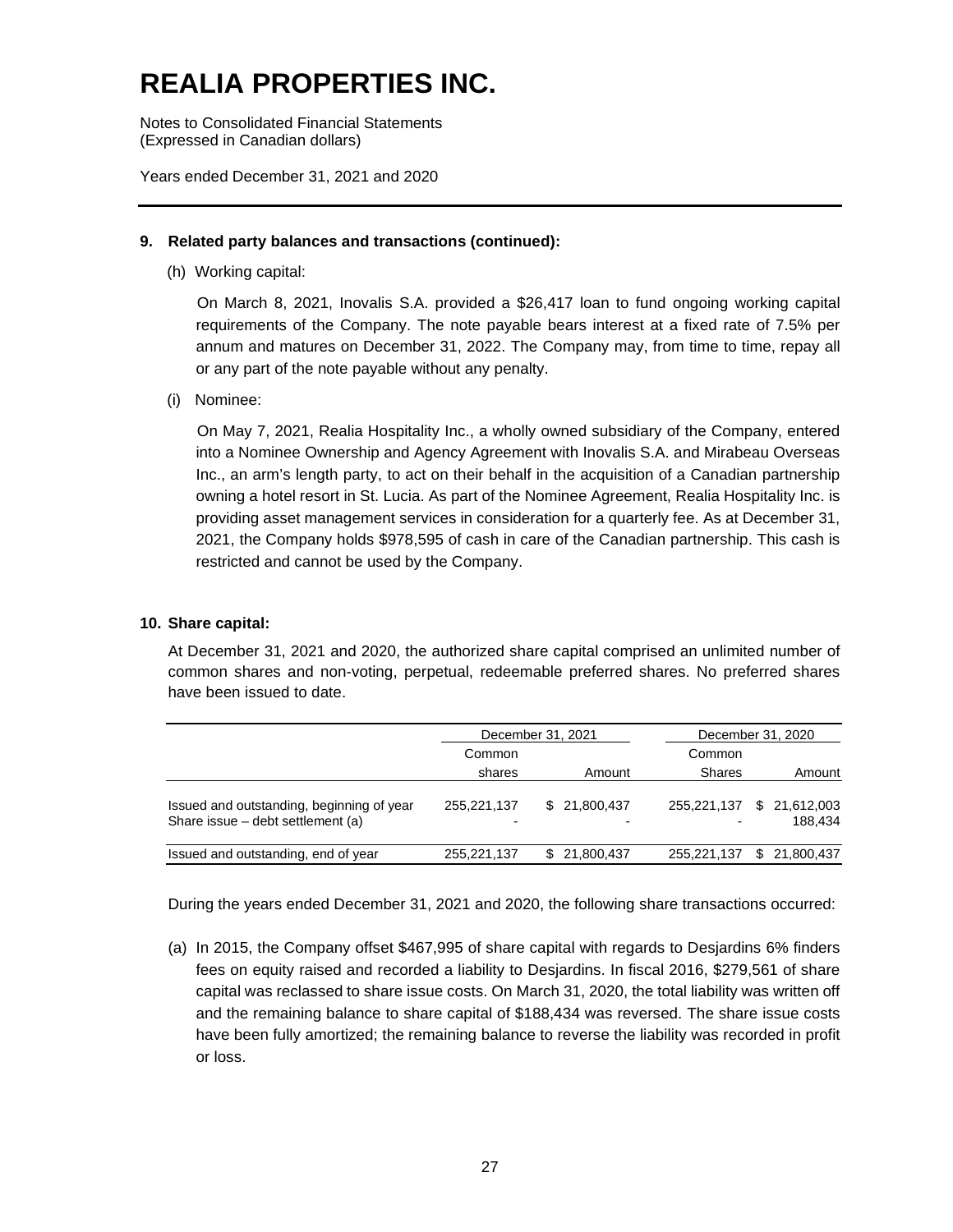Notes to Consolidated Financial Statements (Expressed in Canadian dollars)

Years ended December 31, 2021 and 2020

#### **11. Share options:**

The Company's 2008 stock option plan was approved by the shareholders at the annual general meeting on December 2, 2009. The share option plan provides that the aggregate number of common shares reserved for issuance under the share option plan, together with any share options outstanding, will not exceed 10% of the Company's issued and outstanding common shares at any time. On July 12, 2019, the board of directors of the Company adopted a modification to the plan to adopt a 2% fixed stock option plan of up to a maximum of 5,104,422 options available for issuance. The exercise price of an option will be determined by the board of directors but will, in any event, not be less than the discounted market price of the Company's common shares at the time of the grant of the option.

Share option transactions and the number of share options outstanding are summarized as follows:

|                                                  |                               | December 31, 2021                        |                               | December 31, 2020 |                                          |
|--------------------------------------------------|-------------------------------|------------------------------------------|-------------------------------|-------------------|------------------------------------------|
|                                                  | Number of<br>share<br>options | Weighted<br>average<br>exercise<br>price | Number of<br>share<br>options |                   | Weighted<br>average<br>exercise<br>price |
| Outstanding, beginning of year                   | 360,000                       | \$<br>0.06                               | 360,000                       | S                 | 0.06                                     |
| Outstanding, end of year                         | 360,000                       | \$<br>0.06                               | 360,000                       | \$                | 0.06                                     |
| Share options exercisable                        | 360.000                       |                                          | 360,000                       |                   |                                          |
| Weighted average remaining life (years)          | 3.58                          |                                          | 4.58                          |                   |                                          |
| Weighted average remaining life (years) - vested | 3.58                          |                                          | 4.58                          |                   |                                          |

Total share-based compensation expense recognized for the year was \$Nil (2020 - \$Nil).

#### **12. General and administrative expenses:**

|                                           | 2021          |   | 2020    |
|-------------------------------------------|---------------|---|---------|
| Insurance                                 | \$<br>22,293  | S | 20,750  |
| Bank charges                              | 4,062         |   | 4,337   |
| Filing fees                               | 22,478        |   | 34,790  |
| Office costs                              | 16,965        |   | 22,074  |
| Professional and management fees (note 9) | 263,157       |   | 463,797 |
| Travel                                    |               |   | 1,667   |
|                                           | \$<br>328,955 | S | 547,415 |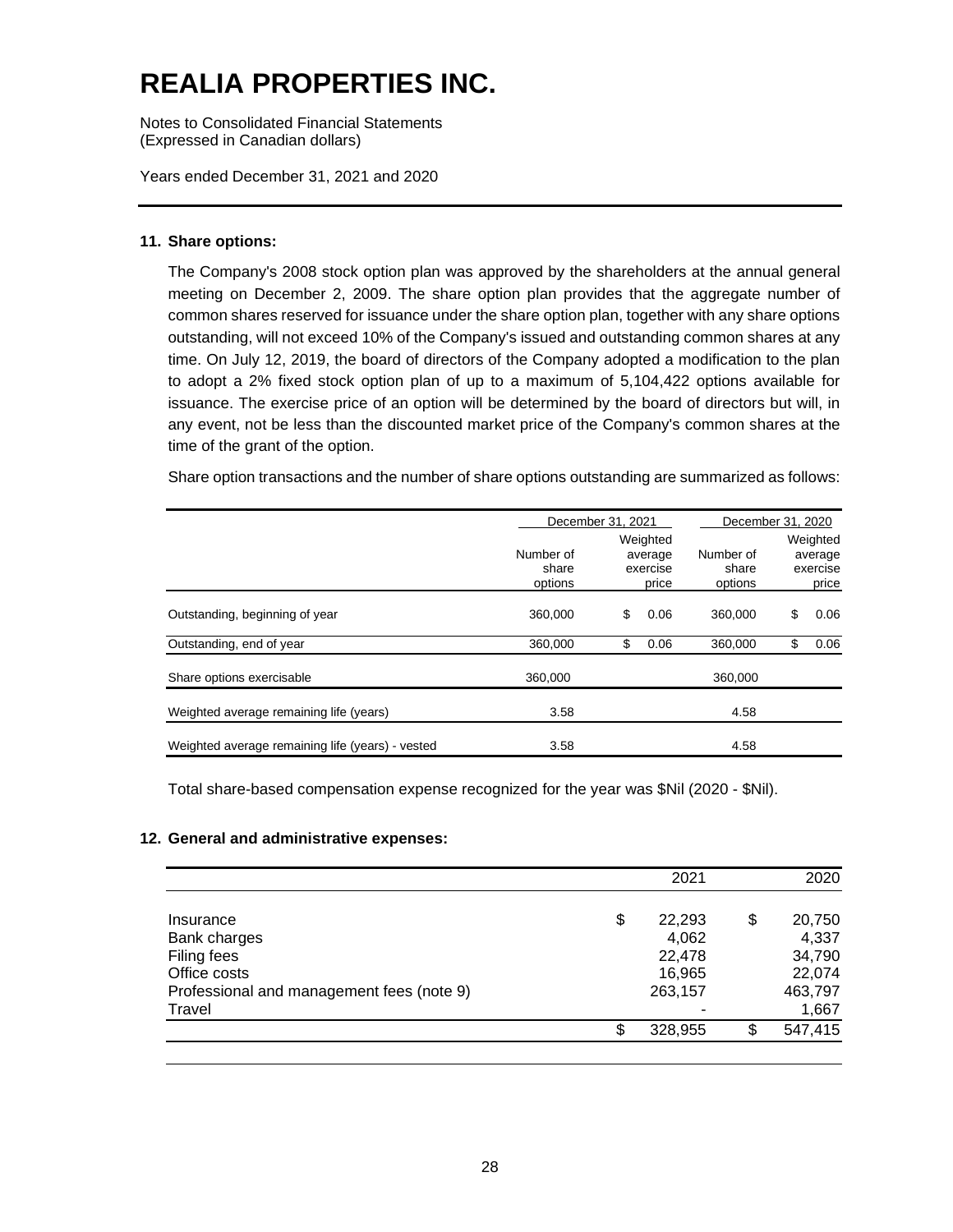Notes to Consolidated Financial Statements (Expressed in Canadian dollars)

Years ended December 31, 2021 and 2020

#### **13. Finance costs:**

|                                                                                                                                                 | 2021                        | 2020                                       |
|-------------------------------------------------------------------------------------------------------------------------------------------------|-----------------------------|--------------------------------------------|
| Interest on mortgages, notes payable and convertible debenture \$ 1,672,140<br>Financing fees<br>Amortization of transaction costs<br>Accretion | 31.121<br>15,988<br>230.349 | \$2,325,891<br>61,349<br>53,533<br>113,017 |
|                                                                                                                                                 | 1.949.598                   | \$2,553,790                                |

#### **14. Capital management:**

The Company's objectives when managing capital of \$37,860,674 (2020 - \$39,477,607), which is share capital, contributed surplus, equity component of convertible debentures, accumulated other comprehensive income, deficit, notes payable, mortgages payable, due to related parties, convertible debentures and long-term debt, are to safeguard its ability to continue as a going concern, so that it can continue to provide returns for shareholders and benefits for other stakeholders, and to provide an adequate return to shareholders by pricing products and services commensurately with the level of risk.

The Company sets the amount of capital in proportion to risk. The Company manages the capital structure and makes adjustments to it in light of changes in economic conditions and the risk characteristics of the underlying assets. In order to maintain or adjust the capital structure, the Company may adjust the amount of dividends paid to shareholders, return capital to shareholders, issue new common shares, or sell assets to reduce debt.

The Company monitors capital from time to time using a variety of measures. Monitoring procedures are typically performed as a part of the overall management of the Company's operations. The Company's strategy during the period, which was unchanged from the prior period, was to maintain its ability to secure access to financing at a reasonable cost. The requirements and terms of sources of capital cannot be predicted and change in ways the Company cannot predict. There have been no changes to the Company's approach to capital management during the years ended December 31, 2021 and 2020. The Company is not subject to externally imposed capital requirements. As at December 31, 2021, the Company is in compliance with its financial covenant.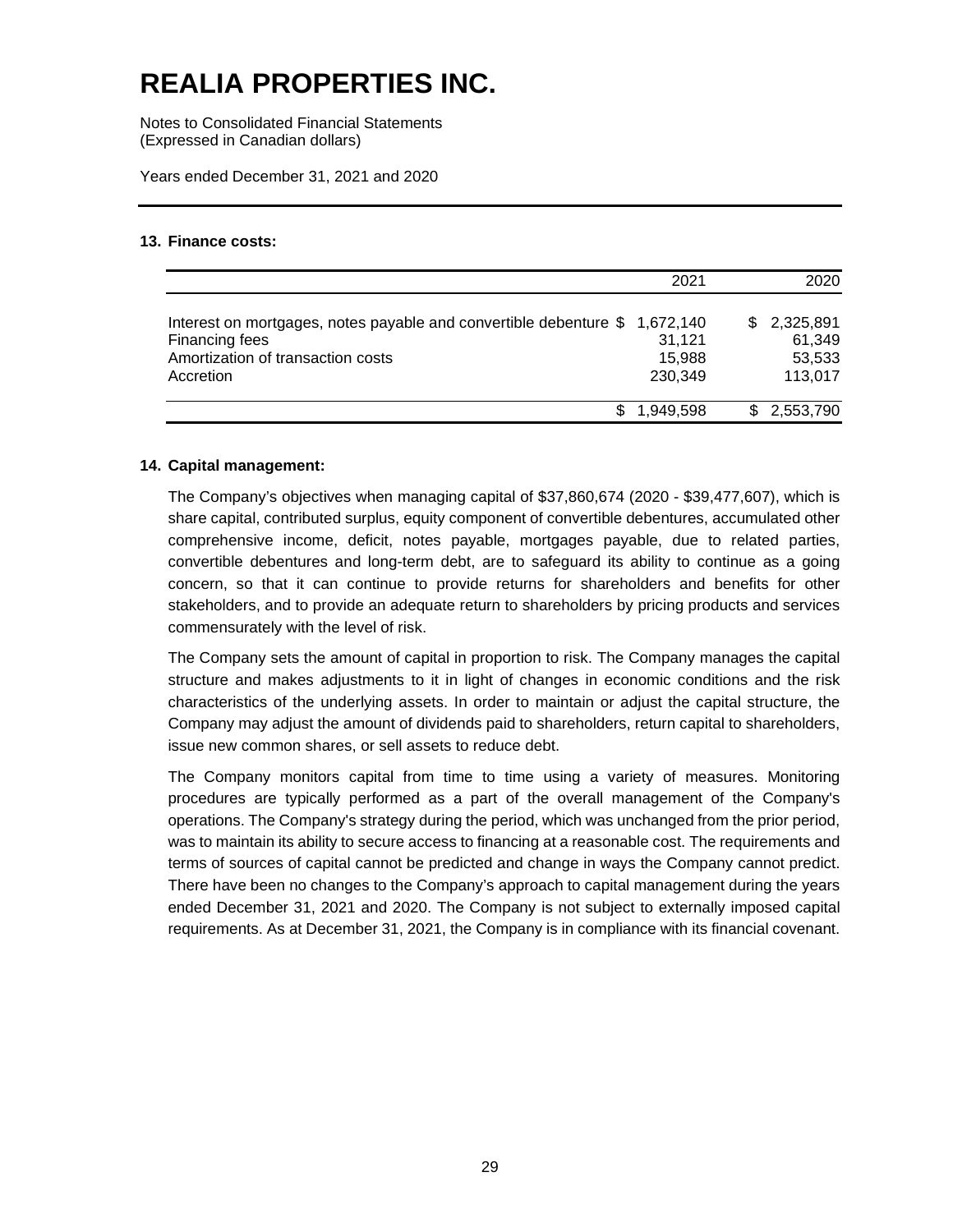Notes to Consolidated Financial Statements (Expressed in Canadian dollars)

Years ended December 31, 2021 and 2020

#### **15. Risk management and fair values:**

The main risks that arise from the Company's financial statements are liquidity risk, interest rate risk, credit risk and foreign exchange risk. The Company's approach to managing these risks is summarized below.

Management's risk management policies are typically performed as a part of the overall management of the Company's operations. Management is aware of risks related to these objectives through direct personal involvement with employees and outside parties. In the normal course of its business, the Company is exposed to a number of risks that can affect its operating performance. Management's close involvement in operations helps identify risks and variations from expectations. The Company has not designated transactions as hedging transactions to manage risk. As a part of the overall operation of the Company, management considers the avoidance of undue concentrations of risk.

These risks and the actions taken to manage them include the following:

(a) Liquidity risk:

Liquidity risk is the risk that the Company cannot meet its financial obligations associated with financial liabilities in full.

The Company's financial liabilities include accounts payable and accrued liabilities, convertible debentures, mortgages payable, tenants' security deposit, due to related parties, and notes payable.

The following table provides the future non-discounted scheduled payments of financial liabilities, including estimated interest payments:

| Year ended                                  |                 |     |           |                 |                 | 2026 and      |
|---------------------------------------------|-----------------|-----|-----------|-----------------|-----------------|---------------|
| December 31,                                | 2022            |     | 2023      | 2024            | 2025            | thereafter    |
| Mortgages payable<br>Convertible debentures | 1,703,090<br>\$ | \$  | 1,703,090 | 1,703,090<br>\$ | 1,703,090<br>\$ | \$29,358,779  |
| payable                                     | 140,234         |     | 140.234   | 140,234         | 3,742,913       |               |
| Notes payable                               | 101.096         |     | 101.096   | 101,096         | 101.096         | 1,280,549     |
| Accounts payable and                        |                 |     |           |                 |                 |               |
| accrued liabilities                         | 568.131         |     |           |                 |                 |               |
| Due to related parties                      | 3,555,232       |     |           |                 |                 |               |
| Tenants' security deposit                   |                 |     | 36.092    | 20.112          | 4.297           | 140,512       |
| Total                                       | 6,067,783       | \$. | 1,980,512 | \$<br>1,964,532 | \$5,551,396     | \$ 30,779,840 |

In order to meet the 2021 obligations, the Company is pursuing a sale of a portion of its interest in its properties to raise equity. The Company intends to retain 25% interest in each property and receive asset management fees for managing the portfolio.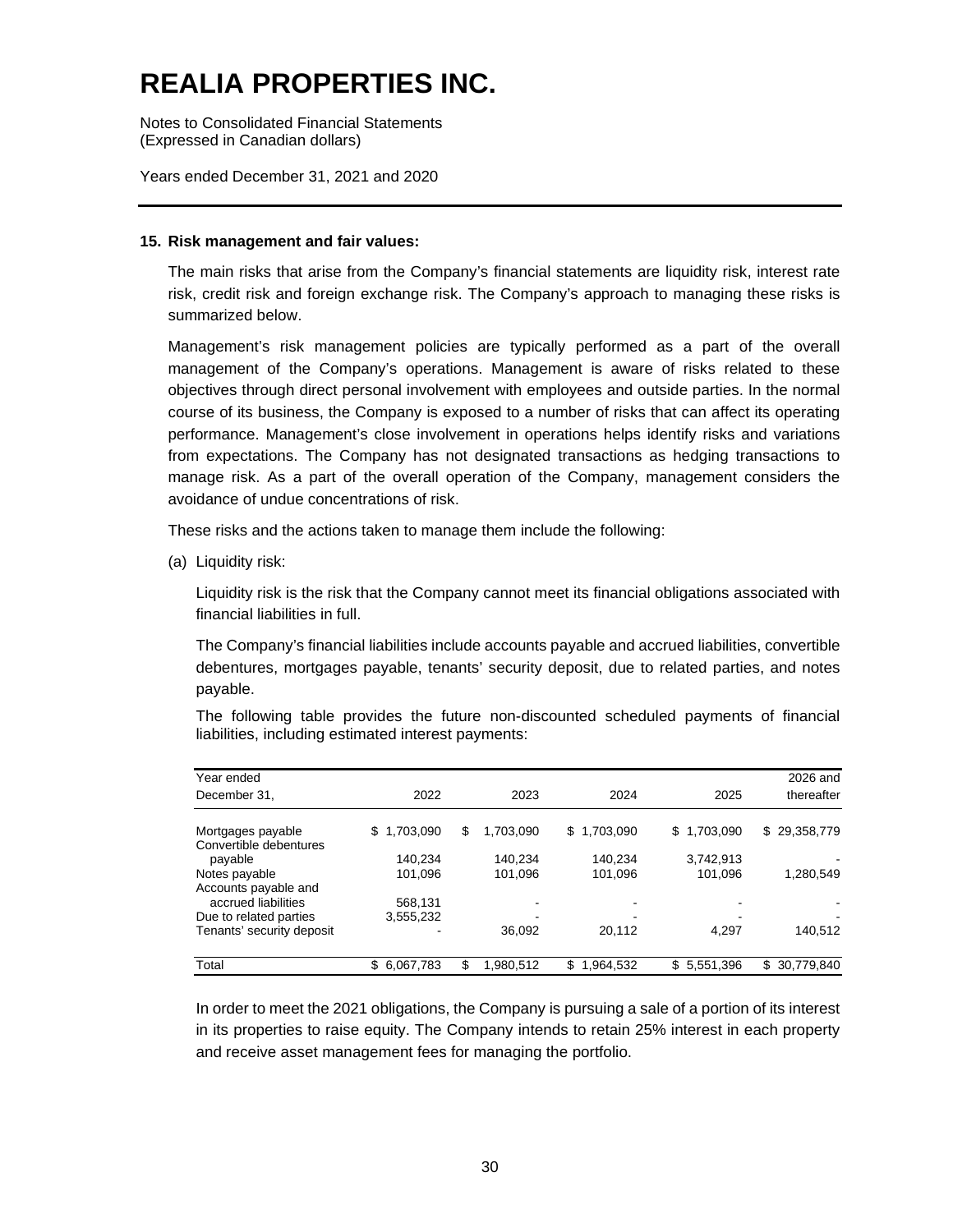Notes to Consolidated Financial Statements (Expressed in Canadian dollars)

Years ended December 31, 2021 and 2020

#### **15. Risk management and fair values (continued):**

(b) Interest rate risk:

Interest rate risk is the risk that changes in market interest rates may have an effect on the cash flows associated with financial instruments, known as interest rate cash flow risk, or on the fair value of other financial instruments, known as interest rate price risk.

As at December 31, 2021, all mortgages are on a fixed interest rate. The Company strives towards fixed rate debt when possible.

(c) Credit risk:

Credit risk is the risk that one party to a financial instrument will cause a financial loss for the other party by failing to discharge an obligation. The Company is exposed to credit risk on cash and accounts receivable. Credit risk arises from the possibility that debtors or tenants may be unable to fulfill their commitments. For a financial asset, this is typically the gross carrying amount, net of any amounts offset and any impairment losses. The Company has credit policies to address credit risk on accounts receivable (tenants), which may include the analysis of the financial position of the debtor or tenant and review of credit limits. The Company also may review credit history before establishing credit and review credit performance. In the case of a tenant, management carefully watches and monitors rent payments which are due each month. An allowance for expected credit losses or other impairment provisions are established based upon factors surrounding credit risk, historical trends and other information.

A financial asset is past due when a debtor has failed to make a payment when contractually due. The Company has no financial assets that are past due and does not have an allowance for expected credit losses.

(d) Foreign exchange risk:

Foreign exchange risk is the risk that changes in foreign exchange rates may have an effect on future cash flows associated with financial instruments. The Company is exposed to foreign exchange risk on transactions denominated in currencies other than the functional currency of each of the group's entities. Changes in the applicable exchange rates may result in a decrease or increase in foreign exchange income or loss. The Company may enter into forward exchange contracts to manage part of the foreign exchange risk exposures, but no forward contracts exist as at December 31, 2021 and 2020.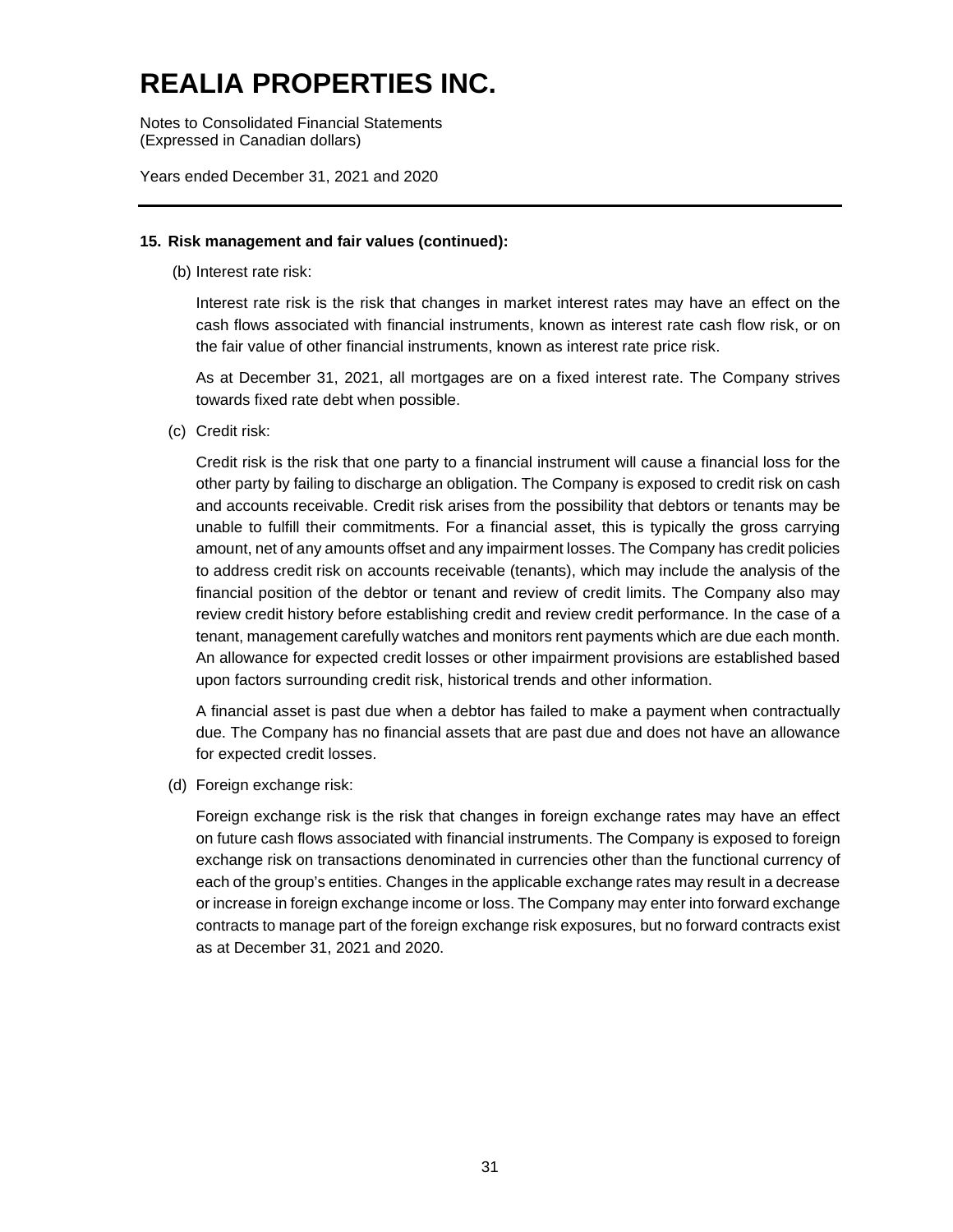Notes to Consolidated Financial Statements (Expressed in Canadian dollars)

Years ended December 31, 2021 and 2020

#### **15. Risk management and fair values (continued):**

(d) Foreign exchange risk (continued):

As at December 31, 2021 and 2020, the Company is exposed to currency risk for its US dollar equivalent of financial assets and liabilities denominated in currencies other than Canadian dollars as follows:

|                         | 2021      | 2020         |
|-------------------------|-----------|--------------|
| Cash                    | 377,836   | \$<br>24.415 |
| Notes payable           | 1,104,783 | 1,272,500    |
| <b>Accounts payable</b> | 83,081    | 56,866       |
| Total                   | 1,565,700 | 1,353,781    |

If the Canadian dollar had strengthened or weakened 5% against the US dollar with all other variables held constant, the Company would have additional income or loss from foreign exchange included in net income and equity for the year ended December 31, 2021 of approximately \$68,000 (2020 - \$65,000).

(e) Fair values:

Fair value is the price that would be received to sell an asset or paid to transfer a liability in an orderly transaction between market participants at the measurement date.

Assets and liabilities measured at fair value in the consolidated statement of financial position or for which fair value disclosure is required in the notes to the consolidated financial statements are classified based on a three-level hierarchy as detailed in note  $3(q)$ .

For assets and liabilities that are recognized at fair value in the consolidated financial statements on a recurring basis, the Company determines whether transfers have occurred between levels in the hierarchy by reassessing categorization (based on the lowest level input that is significant to the fair value measurement as a whole) at the end of each reporting period.

For the purpose of fair value disclosures, the Company has determined classes of assets and liabilities on the basis of the nature, characteristics and risks of the asset or liability and the level of the fair value hierarchy as explained above.

|                       |              | December 31, 2021 |              | December 31, 2020 |  |
|-----------------------|--------------|-------------------|--------------|-------------------|--|
|                       | Carrying     | Fair              |              | Fair              |  |
|                       | value        | value             |              | value             |  |
| Investment properties | \$35,112,009 | \$44.087.334      | \$36,314,480 | \$44.165.930      |  |
| Mortgages payable     | \$27,154,913 | \$28,668,496      | \$27,120,806 | \$27.242.591      |  |
| Convertible debt      | \$1,331,304  | \$2,952,300       | \$4.542,000  | \$4,542,000       |  |
| Notes payable         | \$1.104.783  | \$1,263,700       | \$1.272.500  | \$1,272,500       |  |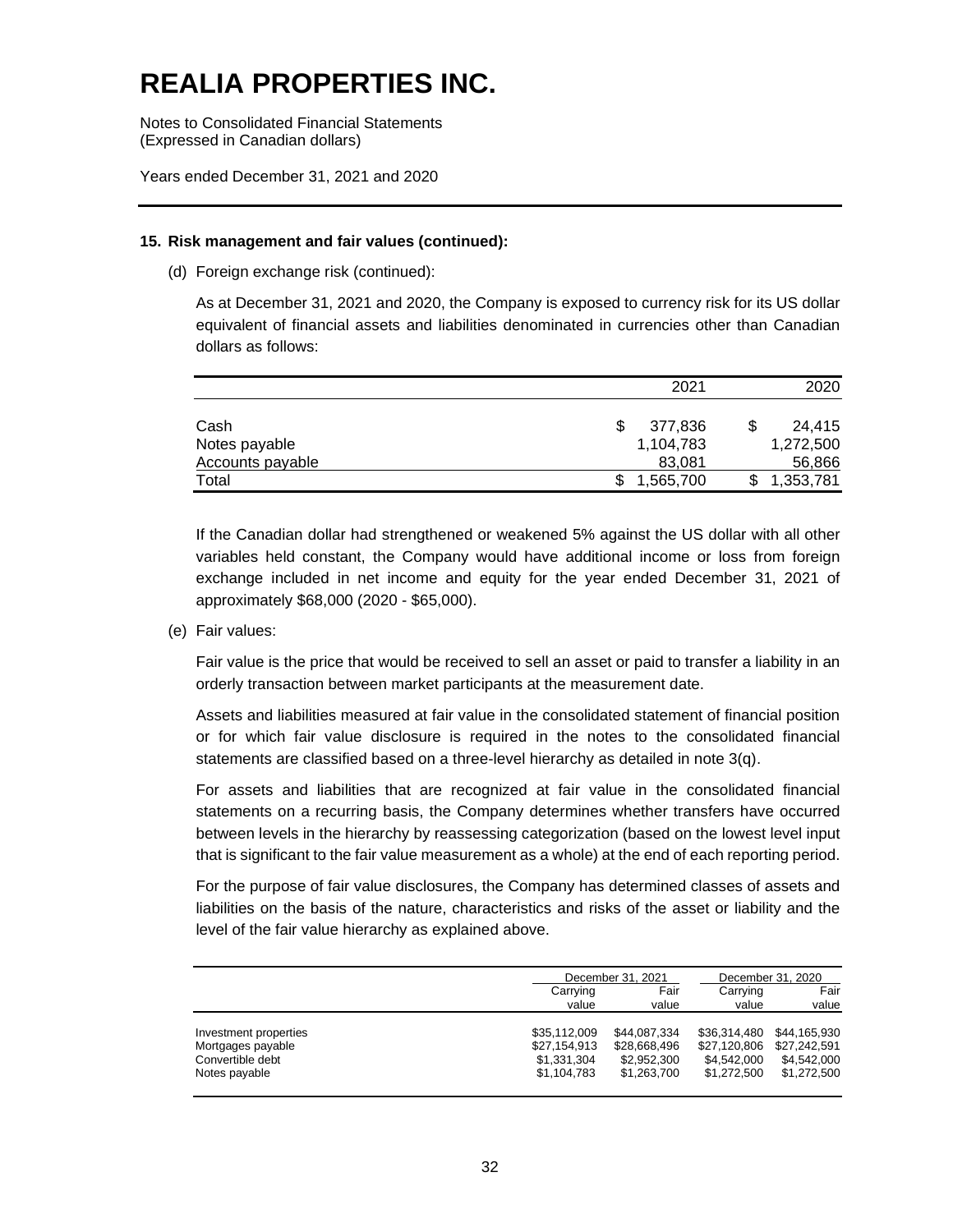Notes to Consolidated Financial Statements (Expressed in Canadian dollars)

Years ended December 31, 2021 and 2020

#### **15. Risk management and fair values (continued):**

(e) Fair values (continued):

The valuation techniques and inputs for the Company's financial instruments are as follows:

(*i*) Short term assets and liabilities

The carrying values of financial assets and financial liabilities not measured at fair value, such as cash, accounts receivable, accounts payable and accrued liabilities, notes payable and due to related parties approximate their fair value due to the relatively short periods to maturity of these items or because they are receivable or payable on demand.

(*ii*) Mortgages payable and convertible debentures

The fair values of the mortgages payable and convertible debentures have been calculated based on discounted future cash flows using discount rates that reflect current market conditions for instruments having similar terms and conditions and therefore are classified as Level 2 in the fair value hierarchy.

(*iii*) Investment properties

The fair value of the investment properties is determined by management, using recognized valuation techniques supported, in certain instances, by independent real estate valuation experts. Investment properties are classified as Level 3 investments.

There were no transfers between Level 1, Level 2 and Level 3 during the year ended December 31, 2021.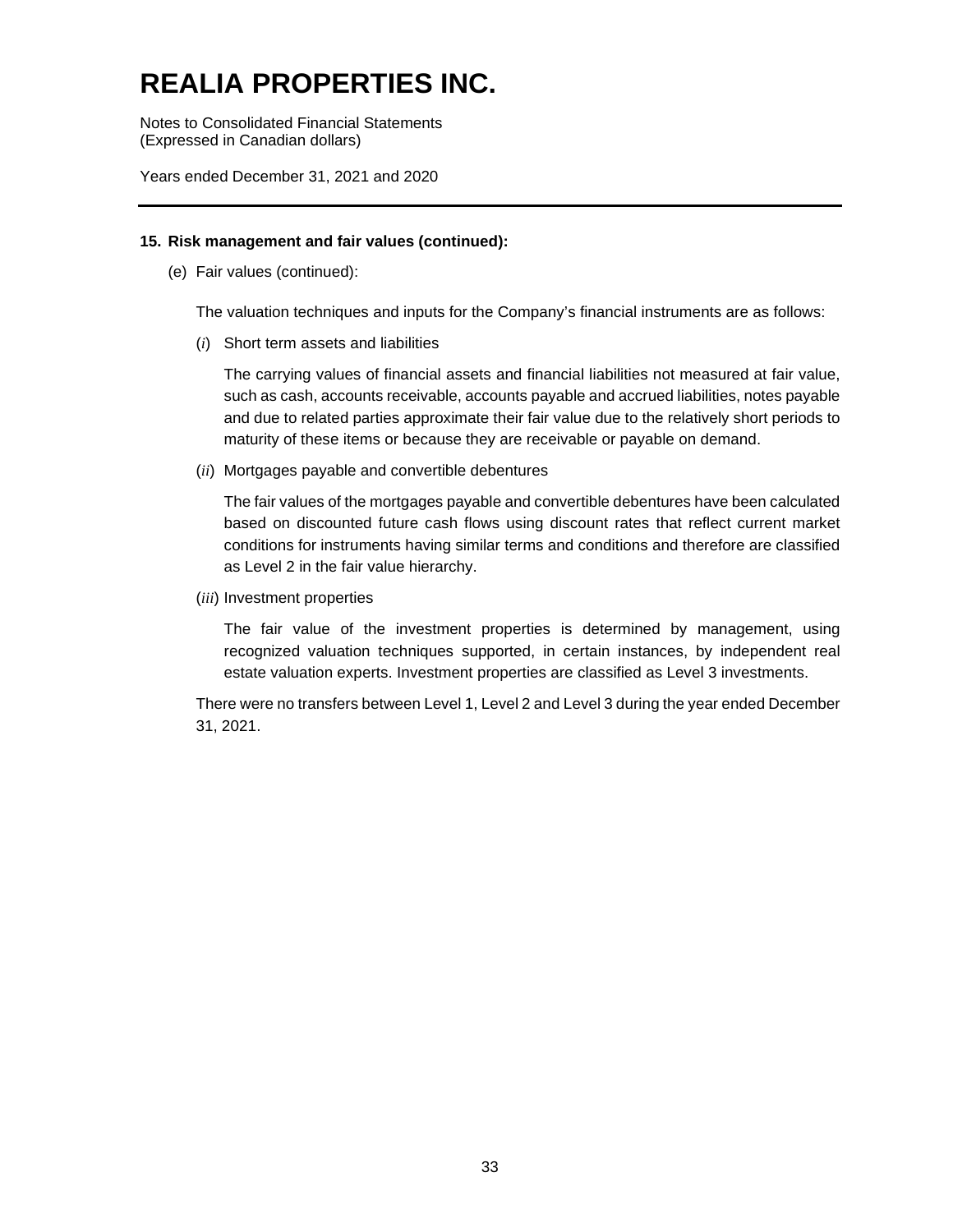Notes to Consolidated Financial Statements (Expressed in Canadian dollars)

Years ended December 31, 2021 and 2020

#### **16. Income taxes:**

A reconciliation between the statutory Canadian income tax rate and the actual effective rate is as follows:

|                                                                                                                                                                                                       |     | 2021                              | 2020                        |
|-------------------------------------------------------------------------------------------------------------------------------------------------------------------------------------------------------|-----|-----------------------------------|-----------------------------|
| Net income (loss) before income taxes<br>Basic statutory tax rate                                                                                                                                     |     | \$2,077,324<br><b>27%</b>         | \$(1,235,969)<br>27.00%     |
| Expected income taxes (recovery)                                                                                                                                                                      |     | 560,877                           | (333, 711)                  |
| Adjustments resulting from:<br>Items non-deductible for income tax purposes<br>Change in deferred tax asset not recognized<br>Prior year adjustments and other<br>Tax rate differences outside Canada |     | 171,991<br>(483,587)<br>(304,411) | 12.237<br>292,900<br>28,574 |
| Total income tax expense (recovery)                                                                                                                                                                   | \$. | (55,129)                          | \$                          |

The significant components of the Company's deferred income tax assets (liabilities) are as follows:

|                                              | 2021                  | 2020 |
|----------------------------------------------|-----------------------|------|
| Convertible debentures<br>Non-capital losses | (204, 118)<br>204.118 |      |
| Net Deferred income tax assets (liabilities) |                       |      |

Unrecognized deferred tax assets:

|                                           | 2021         | 2020         |
|-------------------------------------------|--------------|--------------|
| Investment properties                     | \$5,493,019  | 2,704,138    |
| Non capital losses carryforwards (Canada) | 4,271,869    | 4,463,148    |
| Non capital losses carryforwards (US)     | 4.072.180    | 6,051,110    |
|                                           | \$13,837,068 | \$13,218,396 |

As at December 31, 2021, the Company has non-capital losses in Canada of approximately \$4,272,000 (2020 - \$4,463,000) and in the USA of \$4,072,000 (2020 - \$6,051,000) that may be applied against future income for income tax purposes. The future benefits from these Canadian and US tax losses have not been recorded in these consolidated financial statements due to uncertainty associated with their recovery.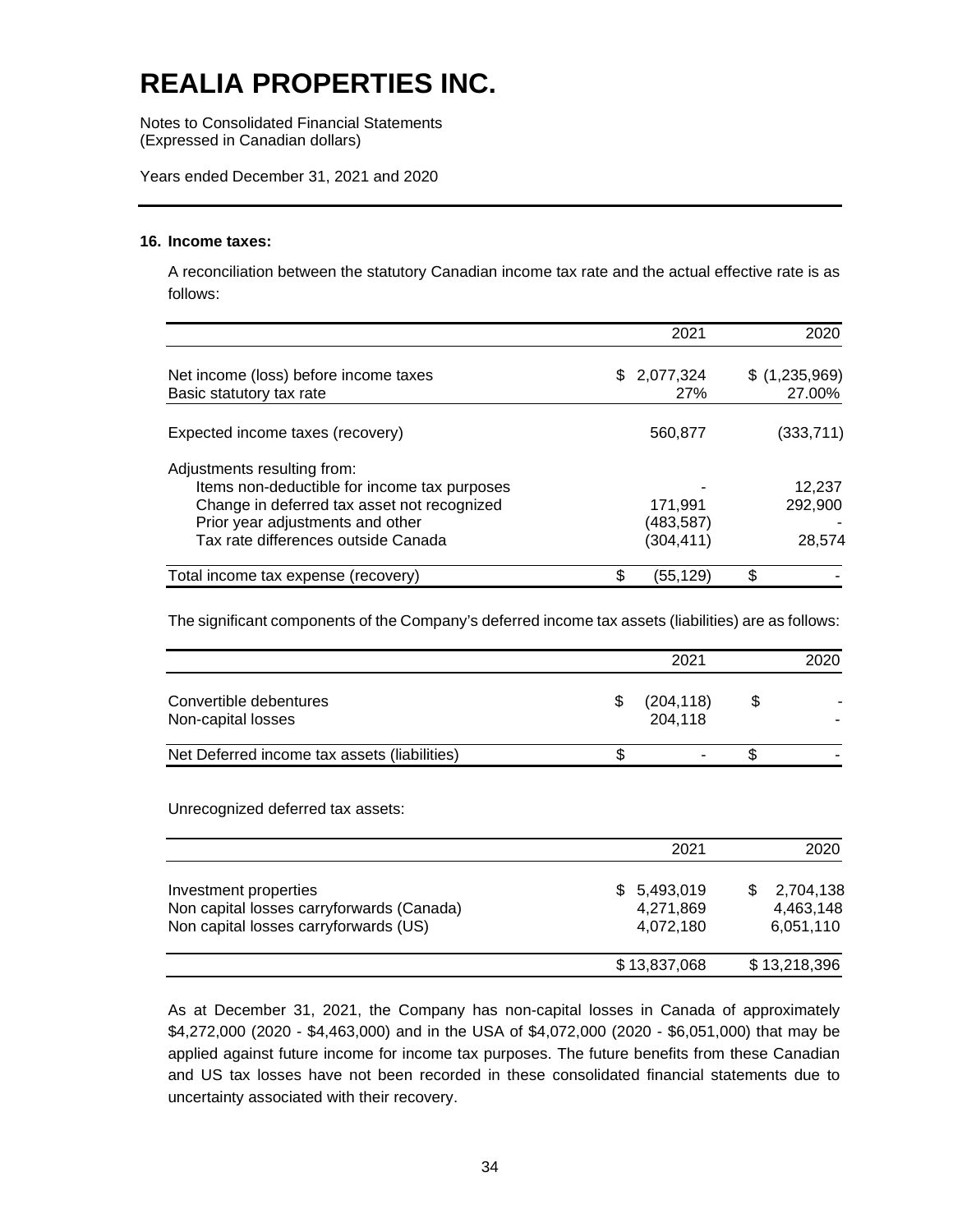Notes to Consolidated Financial Statements (Expressed in Canadian dollars)

Years ended December 31, 2021 and 2020

#### **17. COVID-19:**

Since January 2020, the outbreak of the novel strain of coronavirus, specifically identified as "COVID-19", has resulted in governments worldwide enacting emergency measures to combat the spread of the virus. These measures, which include the implementation of travel bans, selfimposed quarantine periods and physical distancing, have caused material disruption to business globally resulting in an economic slowdown. These events have caused significant changes to the cash flows at the beginning of the year. As the Company owns retail strip centers, several of the tenants had been deemed non-essential and had been required to close. Tenants have reopened in June 2020.

As of December 31, 2021, 116th Street Centre, located in Carmel, IN, reported that there are currently no COVID restrictions in place that impact the tenants. The mortgage payable remained current during COVID.

As of December 31, 2021, Metro Gateway, located in Phoenix, Arizona, reported that there are currently no restrictions in place that impact the tenants. Due to previous COVID related tenant closures, the Company entered into negotiations with the mortgage loan's special servicer regarding a mortgage payment plan. However, prior to an agreement being reached, the tenants were permitted to reopen and the loan was brought current.

As of December 31, 2021, Martin Downs Town Center, located in Palm City, FL, reported that there are no COVID restrictions in place that impact the tenants. The notes payable and mortgage payable remained current during COVID.

#### **18. Earnings per share:**

The calculation of basic and diluted earnings (loss) per share for the relevant years is based on the following:

|                                                                                                 |   | December 31,<br>2021 |    | December 31,<br>2020 |
|-------------------------------------------------------------------------------------------------|---|----------------------|----|----------------------|
| Net income (loss) for the year                                                                  |   | 2,077,324            | S. | (1,235,969)          |
| Basic weighted average number of<br>common shares outstanding<br>Effect on dilutive securities: |   | 255,221,137          |    | 255,221,137          |
| Options                                                                                         |   |                      |    |                      |
| Diluted weighted average number of                                                              |   |                      |    |                      |
| common shares outstanding                                                                       |   | 255,221,137          |    | 255,221,137          |
| Basic income (loss) per share                                                                   | S | 0.01                 | S  | (0.00)               |
| Diluted income (loss) per share                                                                 |   | 0.01                 |    | 10.00                |